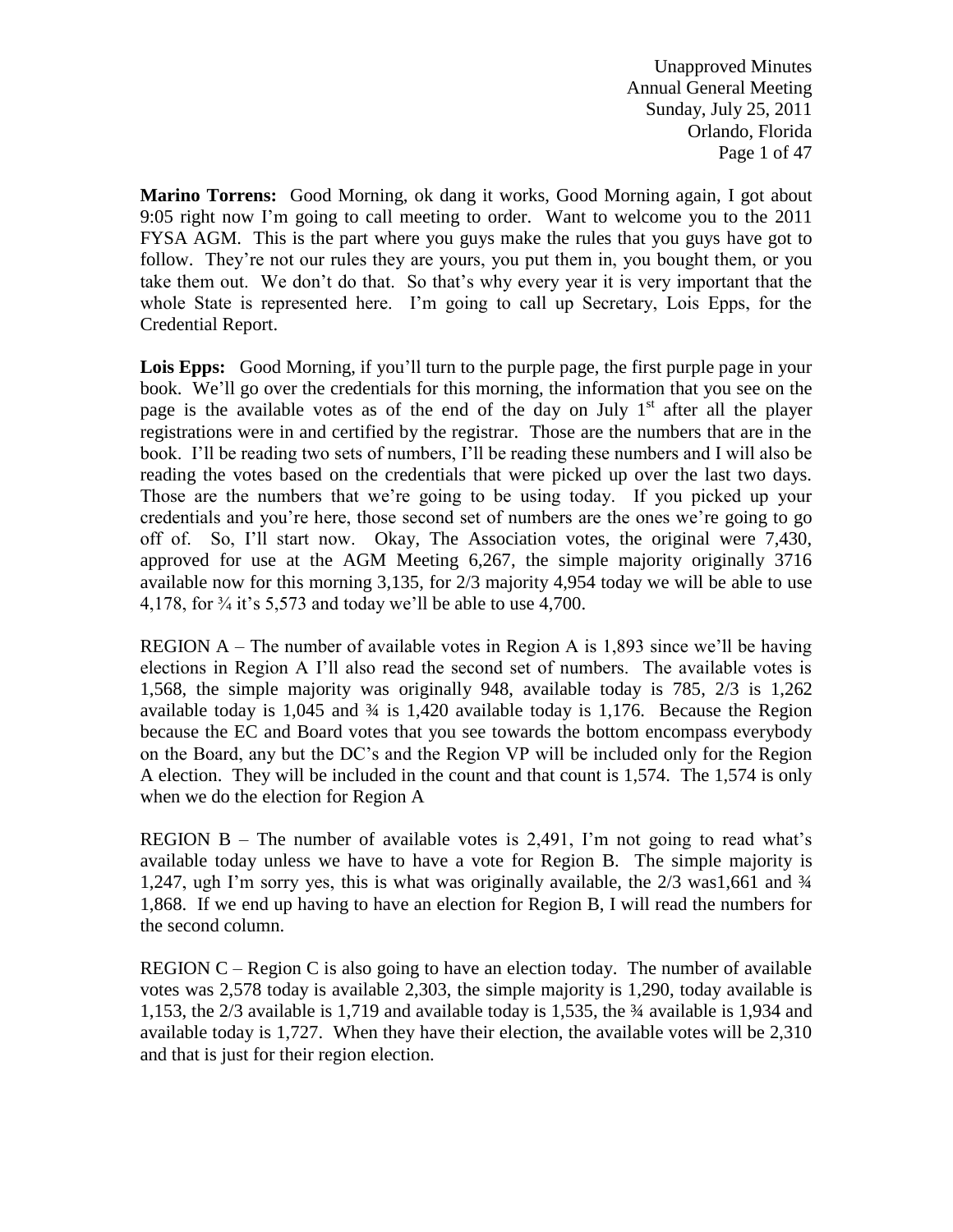Unapproved Minutes Annual General Meeting Sunday, July 25, 2011 Orlando, Florida Page 2 of 47

Hall of Fame Votes – The number of available votes were 14, today's available are 6, the simple majority was 8, today is 4,  $\frac{2}{3}$  was 9, today is 4,  $\frac{3}{4}$  was 11, and today is 5.

REGION  $D -$  Region  $D$  is not having elections today. Their number available originally was 421, the simple majority was 212, the 2/3 majority was 281, and the  $\frac{3}{4}$  was 316.

The EC & Board Votes – Their number available originally were 33, today is 30, the simple majority was 18, and today is 16,  $2/3$  was 22, today available is 20, and  $\frac{3}{4}$  was 25, and today it is 23.

Does anybody have any questions? Yes Sir.

**Male Voice:** I know in Region B and D you didn't give the breakdown but can we have the number available votes today.

**Lois Epps:** You certainly may. Region B - You have number of available votes today is 2,120, the simple majority is 1,061,  $2/3$  is 1,413 and  $\frac{3}{4}$  is 1,590. The number of available votes for Region D - 240, the simple majority is  $121$ ,  $2/3$  majority is 160,  $\frac{3}{4}$  is 180. Does anybody else have any further questions? Okay, thank you.

**Marino Torrens:** Okay, I would like to have a motion to approve the credential as written, please.

**Member:** Motion

**Marino Torrens:** Second

**Member:** Second

**Mario Torrens:** All in favor.

**Members:** I

**Marino Torrens:** Oppose. Okay, now would like to call up Ms. Becky McLaren so she can give you the standing move procedures and we'll get going with the proposed rules changes.

**Becky McLaren:** Alright, **t**he good news is we don't have as many rule changes this year as we did last year, yay. What I will do is we will present the change on the screen; I will go to the floor for discussion on looking for discussion for proposed rule change. When we have discussion on a rule change, it'll be one for, one against until one side is exhausted. So if you're speaking if we have an against first, then we have a for, then we have another against that's fine. If we have an against first and nobody speaks for and we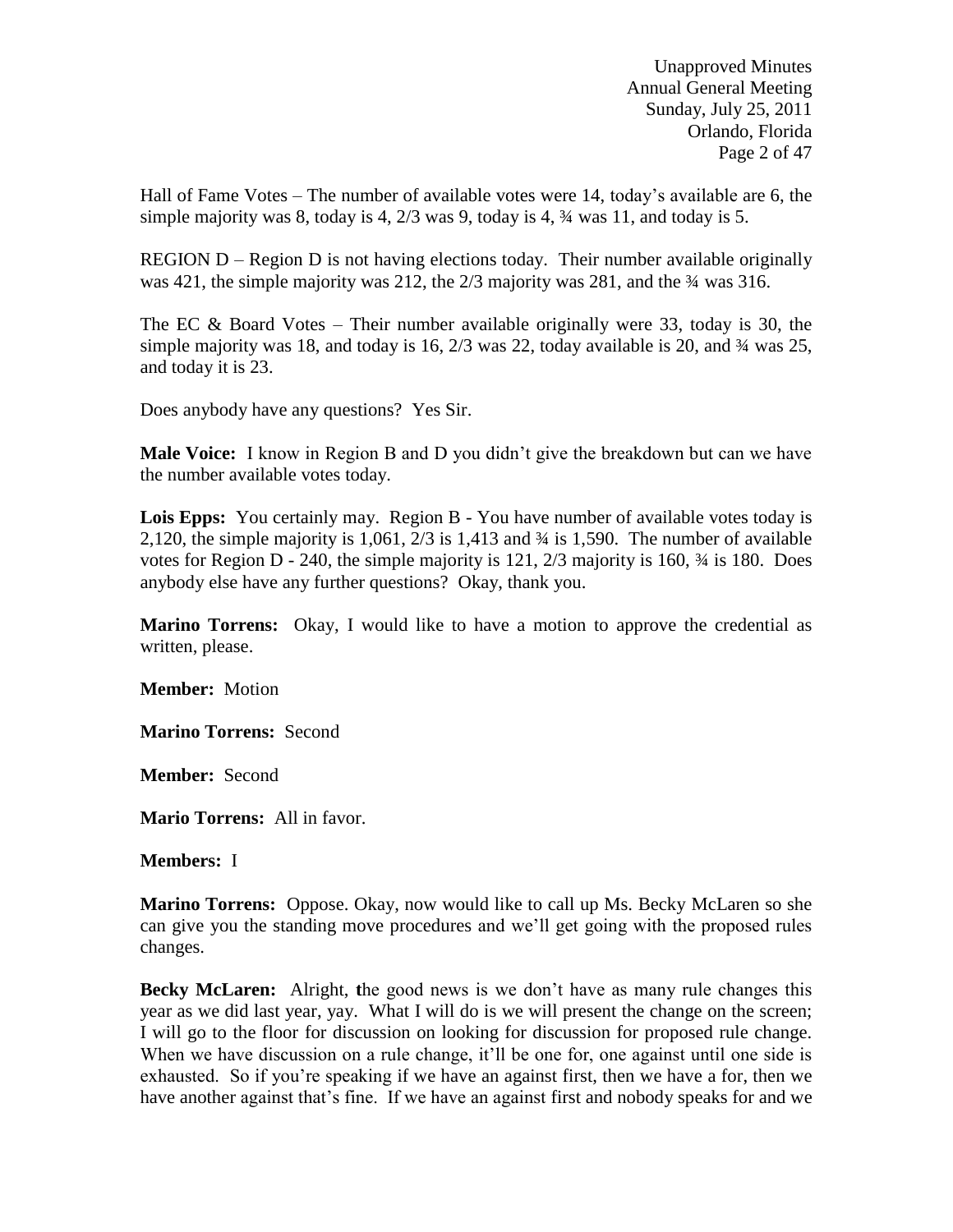Unapproved Minutes Annual General Meeting Sunday, July 25, 2011 Orlando, Florida Page 3 of 47

have another against and no one speaks for in between that second person isn't going to be able to speak against, so it will be even conversation. So if everybody is ready, so if you turn to the white section of your books. And if we make any amendments to anything that's presented, bear with me because I'll probably have to run down to the floor to see it unless I can become a contortionist and turn around.

First proposed change that you will see on the screen, that's on page 2 in the white section of your book is on Bylaw 4.2. Is there any discussion on this proposed change? Seeing no one to come up for discussion, all those in favor of the proposed change, signify by saying I.

### **Members:** I

## **Becky McLaren:** Opposed, Abstentions – **MOTION PASSES**

Page 3, Bylaw 8.7, proposed change is on the screen and in your books. Any discussions, seeing no discussion, all those in favor of the proposed change, signify by saying I.

### **Members:** I

**Becky McLaren:** Opposed, Abstentions – **PASSES**

101.9 Any discussion.

**Tommy Thompson:** I would like to amend the proposal before you to included under Section 2 the same note,

**Becky McLaren:** You need, please state your name

**Tommy Thompson:** Tommy Thompson

**Becky McLaren:** For the minutes

**Tommy Thompson:** previous past President and I was the one that presented this rule last year,

### **Becky McLaren:** Yes

**Tommy Thompson:** but we want to add under Section 2 the same note that is in Section 1 so this will exempt existing Associate Affiliate just like it would exist exempting Full Affiliates now.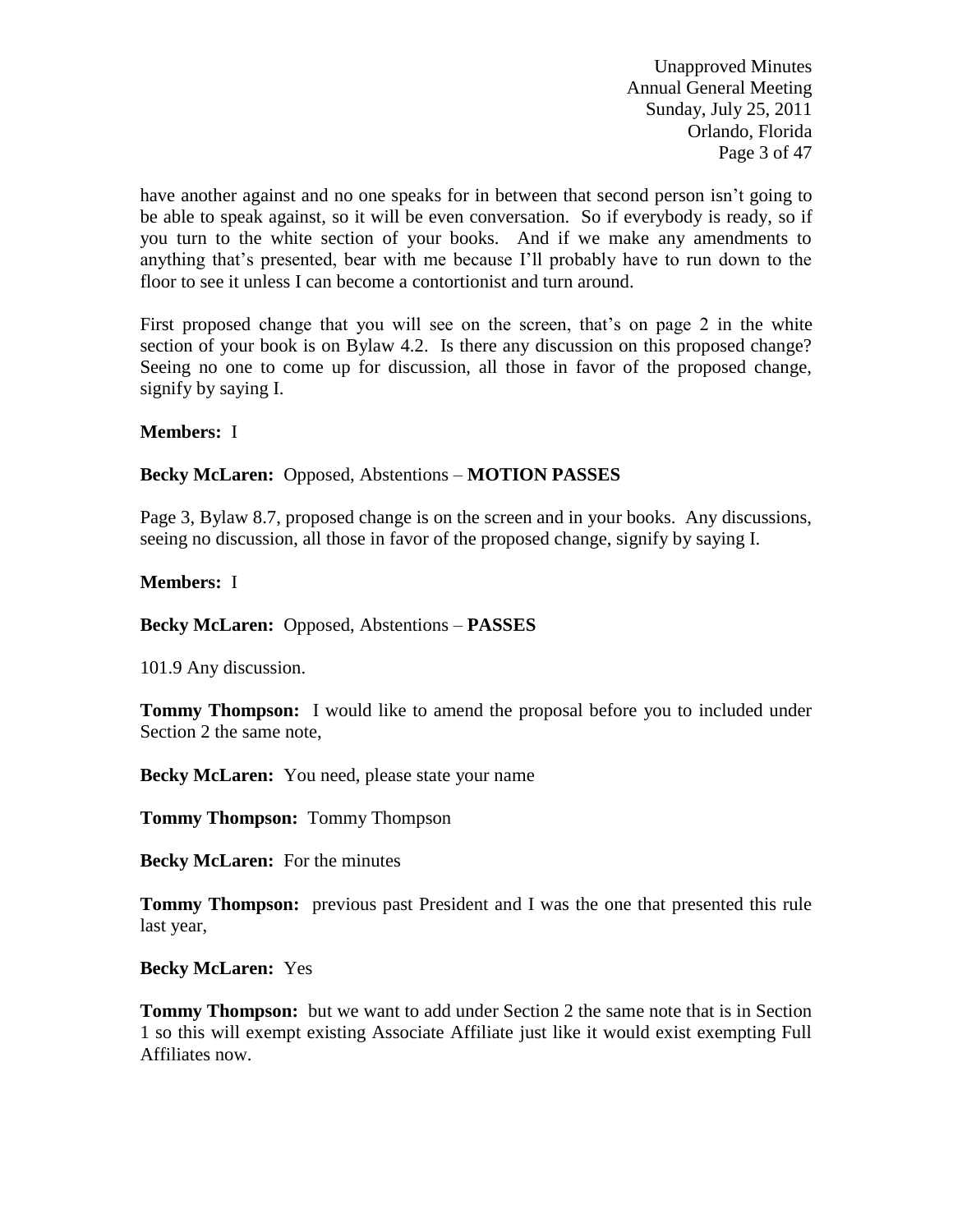Unapproved Minutes Annual General Meeting Sunday, July 25, 2011 Orlando, Florida Page 4 of 47

**Becky McLaren:** Tommy you want to tell Cody exactly where to put it so that we can put it up on the screen.

**Tommy Thompson:** Cody where you see note under Section 1 paste the language down to Section 2 except take the word Full out and put Associate.

**Becky McLaren:** Underneath letter B what's in parenthesis, where it says note all current Full, just copy and paste and put it underneath C and change Full to Associate. No just the parenthesis part.

**Tommy Thompson:** Up one line

**Becky McLaren:** There and put in underneath C and just change Full to Associate

**Becky McLaren:** Can I have a Second to that proposed change?

**Member:** Second

**Becky McLaren:** I have a Second from Marcos the DC from A2. Is there any discussion with the change? Any further discussion on, I need a vote on the proposed change. All those in favor of amending the Motion, please signify by saying I.

#### **Members:** I

**Becky McLaren:** Opposed, Abstentions – The amendment to the presented Bylaw change has **PASSED**. We now have this on the floor as amended. Is there any discussion on the new proposed motion on the floor?

**Becky McLaren:** Please state your name and what Club you're from, please

**Wayne Wolfenbarger:** Wayne Wolfenbarger, Clay County Soccer Club Region B3. Like to propose an amendment  $#1A$  – second sentence where it says a Recreational Affiliate maybe exempt, I'd like to replace that with the following: A Recreational Affiliate maybe exempt from the 15 mile radius requirement as outlined under FYSA Rule 101.2 with the approval of the FYSA Board of Directors as follows: 1. If the existing Affiliate or Affiliates within the 15 mile radius the Recreational Club is seeking the program do not offer Recreational programs and the application process for Recreational Affiliation have a 12 month waiting period from date of filing before the establishment of the Recreational, Madam Chairman point of order the shaking of the head is inappropriate,

**Becky McLaren:**Well the thing is Sir is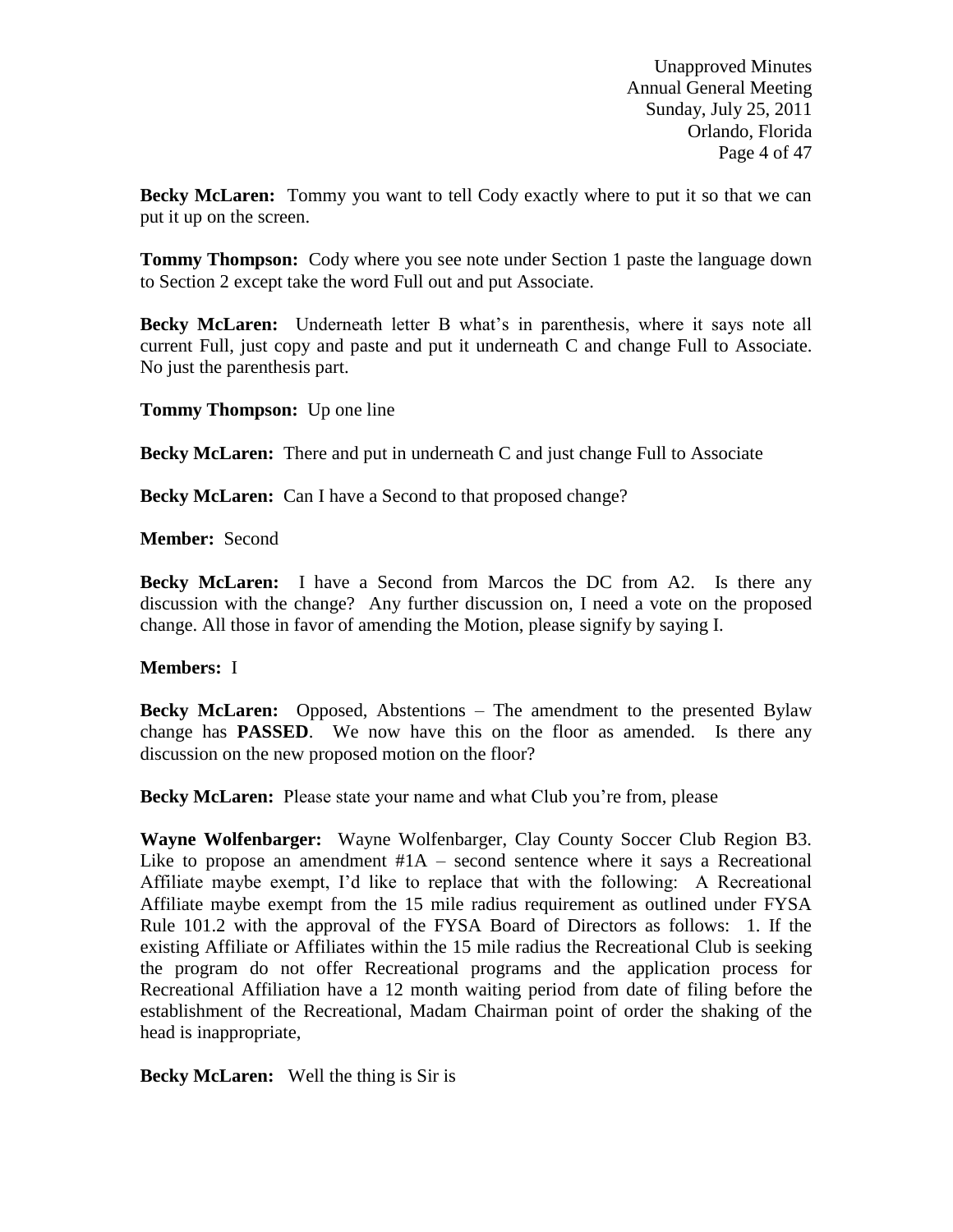Unapproved Minutes Annual General Meeting Sunday, July 25, 2011 Orlando, Florida Page 5 of 47

### **Wayne Wolfenbarger:** Thank you

**Becky McLaren:** You can't what you are proposing to have a 12 month waiting period is going to be a violation,

**Wayne Wolfenberger:** Well we'll let Members vote on it.

**Becky McLaren:** Do you have written out what you want to do because Cody is going to need that be able to put it on the screen?

**Wayne Wolfenbarger:** Sure, I have it right here, thank you.

**Becky McLaren:** Did you give it to him so that we can put it up, sir?

**Wayne Wolfenbarger:** Where is Cody located?

**Member:** Right there

**Wayne Wolfenbarger:** Hey Cody

**Becky McLaren:** I need a Second to the amendment. Can you go to the microphone? You. Is there a Second to the amendment that was presented to the motion.

**Member:** Second

**Becky McLaren:** Who seconded it?

**Member:** Hollywood Wildcats.

**Becky McLaren:** I'm sorry, Hollywood Wildcats Any discussion to the amendment, Cody you got it, alright. So the proposed change is underneath  $1A -$  to add in the second sentence - A Recreational Affiliate may not be maybe exempted from the 15 mile radius requirement as outlined under FYSA Rule 101.2 with the approval of the Board of Directors as follows: (1) If an existing, if existing Affiliates do not offer Recreational programs and (2) The application for the Recreational Affiliate have a 12 month waiting period before the establishment of the Recreational Affiliate. You want to speak on your motion? Yes, thank you Madam Chairwoman. Do you want to speak to your motion?

**Wayne Wolfenbarger:** Yes, thank you Madam Chairwoman. After reviewing the amendment made by Mr. Thompson, I felt it had some merit for programs that needed to be established Rec. programs who talk about Police Athletic Leagues and growing the programs and things like that, that was a fair assessment. However, the dilution of a an Affiliate that has a Rec. program, taking members away from that was a concern of mine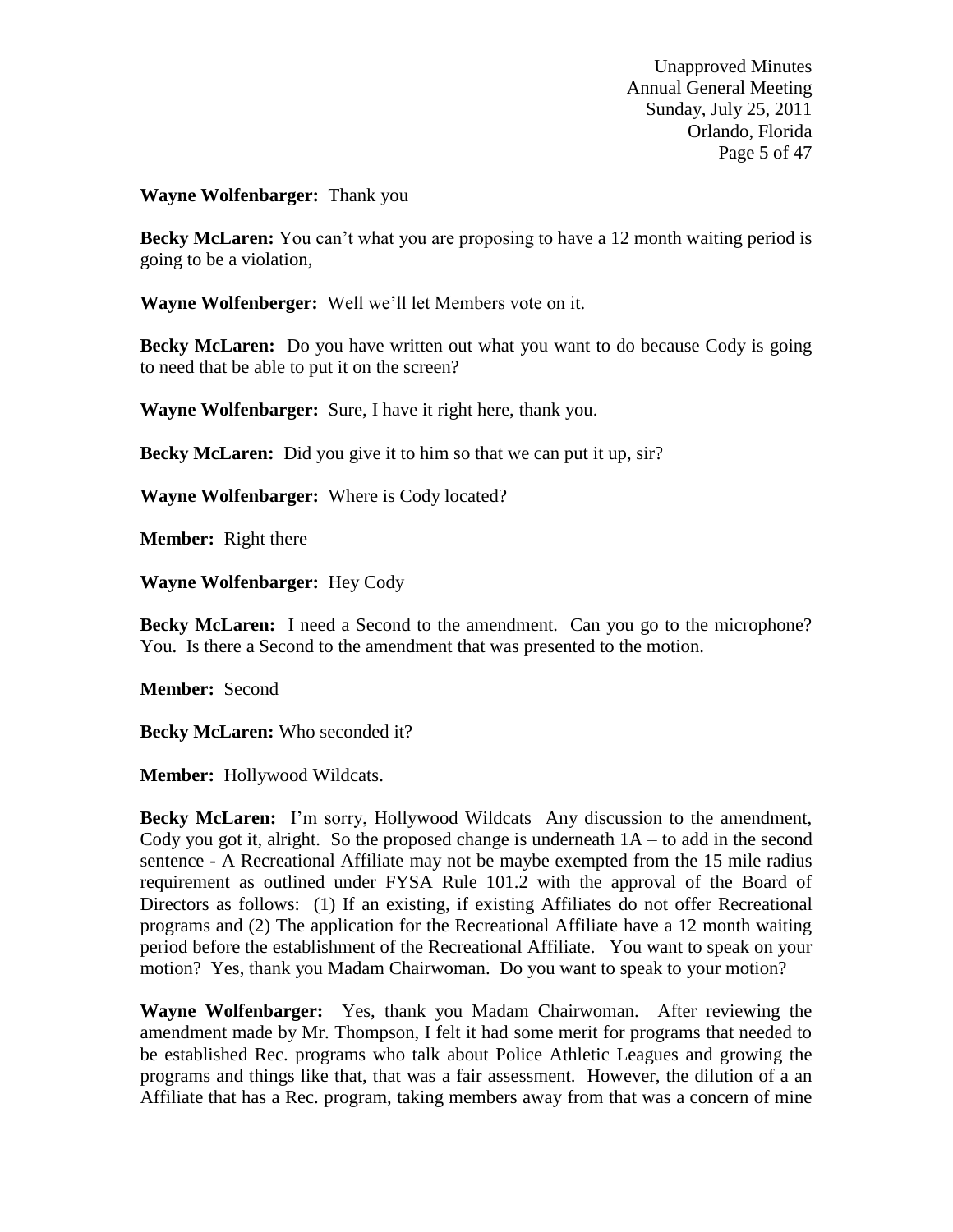Unapproved Minutes Annual General Meeting Sunday, July 25, 2011 Orlando, Florida Page 6 of 47

in our 15 mile radius and our franchise area, we need to protect that. I personally, our Club has a large recreational program and I would like to continue to grow that. I know Mr. Thompson had some good arguments for this rule but I felt that this amendment to this rule would help protect the 15 mile radius of existing programs that have Rec. programs. Also, the cooling off period is for those folks that may have issues with the current program and want to break off and establish a league after 12 months, I think if they are still willing to have that program then I think it would make sense for the Board of Directors to consider that at that time. So to kind of take the emotions out of it and give everyone a fair opportunity to evaluate situation, and that Madam Chairwomen is the reason for my amendment, thank you.

**Becky McLaren:** Okay, anybody who wishes to speak against the motion?

**Tommy Thompson:** With respect to the gentleman, I understand his point 1, but point 2, I have to take exemption with the 12 month waiting period. If we do pass this with his point 1, the Affiliates in the area will have the ability to object to it before the Board, you know voice your objection to the Board, but if you are going to make a program wait 12 months from approval to do what you are talking maybe two years and Recreational kids are going to play soccer whether we affiliate them or not, they are going to play with somebody. They're going to play with US Club, going to play with SAY, going to play with AYSO, going to play with unaffiliated, they're going to play. And if we are going to build our base, it's going to be from the bottom up not from the top. So while 1 is probably a good point, 2 I cannot agree with him, but recommend we vote 2 out.

**Becky McLaren:** Anybody else speaking for the motion? Please state your name and what club you're from.

**Hisham Khandakji:** I'm Hisham Khandakji from Hollywood Wildcats Soccer Club. I think what happened is in our community maybe we have three or four Clubs and if another Club is going to come in, it is going to create havoc and all those Clubs are going to be diminishing and I think that you are going to give opportunity to other Clubs or to the City programs comes in and take all our kids or maybe take our fields to play on. So, I suggest maybe the 12 months is a good idea with, I think, the approval of the current Clubs to see if they want to have another Club within a 15 mile radius, thanks.

**Becky McLaren:** Okay, Anybody else against?

**Bob Bruce:** Bob Bruce, Tarsa, I don't believe our job is to protect the radius of a Club. If a Club is not serving its purpose, kids want to play soccer we should be here for the kids.

**Becky McLaren:** Any other discussion for the motion.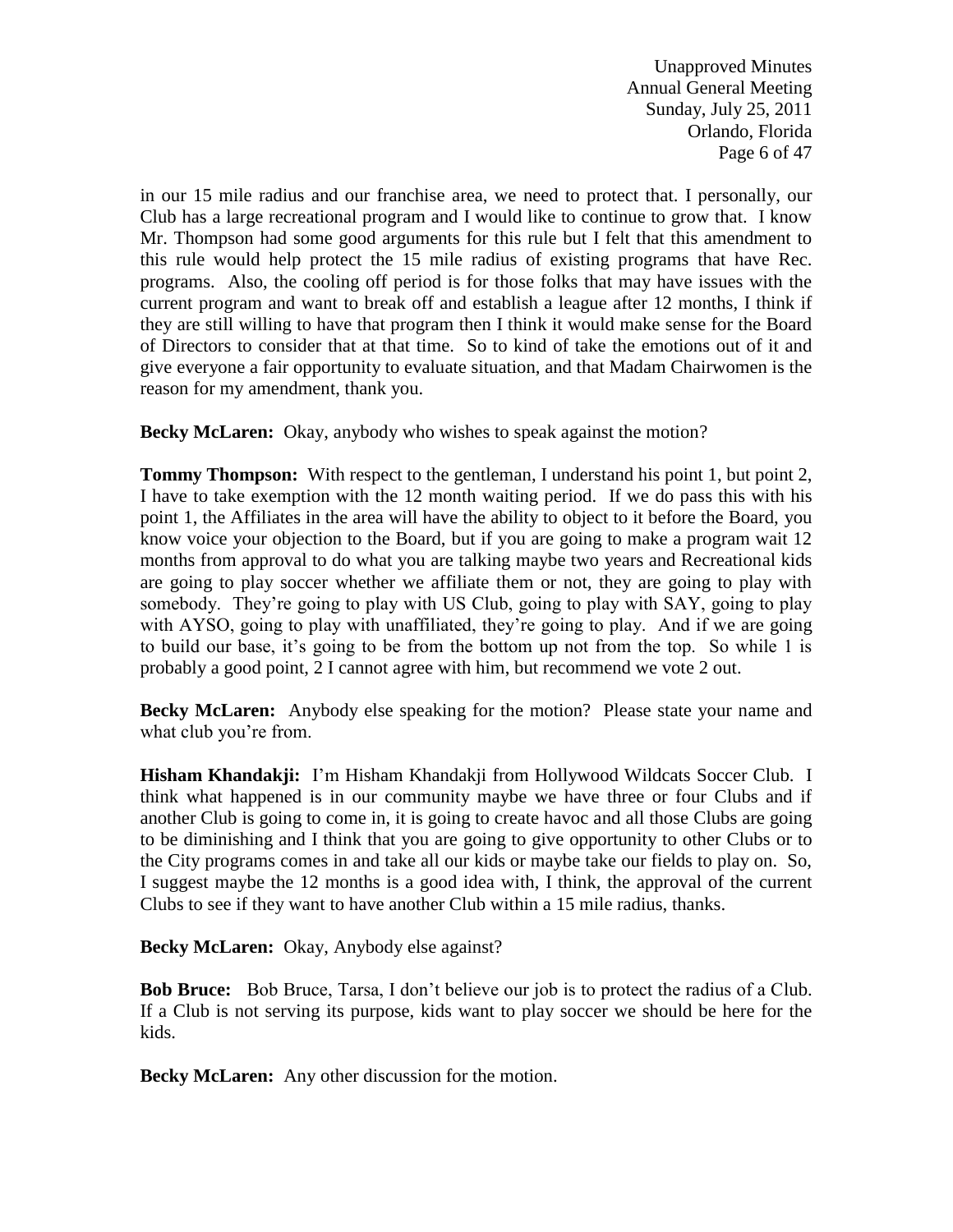Unapproved Minutes Annual General Meeting Sunday, July 25, 2011 Orlando, Florida Page 7 of 47

**Member:** Can you split the motion in two?

**Becky McLaren:** You'd have to, unless he wants to amend and withdraw point two.

**Member:** It's all or nothing

**Wayne Wolfenbarger:** Madam Chairwoman, what is the question?

**Becky McLaren:** The question is would you be willing to amend your motion to remove point number two.

**Wayne Wolfenbarger:** No Ma'am.

**Becky McLaren:** Okay, then we need to vote on it as it has been permitted presented to amend it. I had the question called by Terry from District Commissioner of B3. All those in favor of the amended proposal adding the two points, If existing Affiliates do not offer Recreational programs and The application for the Recreational Affiliate have a 12 month waiting period before establishment of the Recreational Affiliate, signify by saying I.

### **Members:** I

**Becky McLaren:** Can I have you hold up your paddles, just so that I know? Can somebody count just the paddles for me? Carmen can you help me count the paddles? If you're for it please hold up your paddle. If you guys can count them real quick for me, I just can't tell by the voices. I'm afraid it's to close. Do my counters have everything counted? All those opposed to the

**Marino Torrens:** Wait, wait, wait, wait she still has to collect some.

**Becky McLaren:** She's still collecting, okay. I just need the paddle. All those oppose to the amendment to the motion, please raise your paddles.

**Becky McLaren:** Vote counters make sure you count the EC behind you as well, behind me. The EC hold up your paddle so she can count. You don't need the numbers you just need the number of paddles. Any abstentions to the proposed change. Carmen as soon as you have the numbers, can you please tell me. And I have two abstentions. Does she have the numbers?

**Marino Torrens:** Not yet.

**Becky McLaren:** Carmen, do we have a count yet,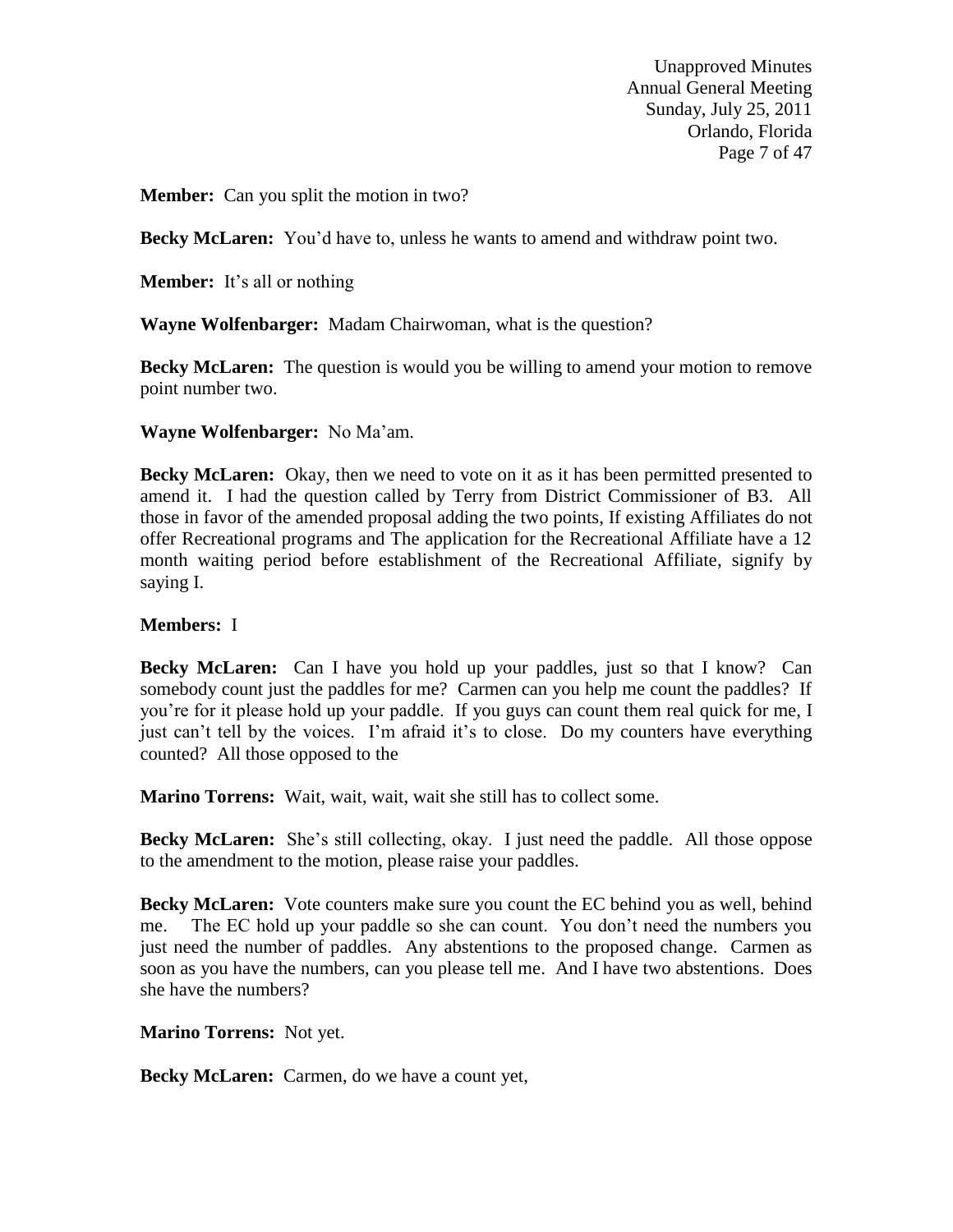Unapproved Minutes Annual General Meeting Sunday, July 25, 2011 Orlando, Florida Page 8 of 47

## **Carmen:** No

**Becky McLaren:** You just need to total the paddles not the numbers of votes on them.

**Marino Torrens:** No, you need the number of votes not the paddle.

**Becky McLaren:** The number of votes, I'm sorry. Can I have a point of order, please? The amendment to the motion FAILS, 2,544 NO, 2,301 YES. So we go back to the original motion with the added at the end. Is there any discussion on the original motion? Yes.

**Brenden Moriarty:** Ms. McLaren, Brenden Moriarty with Brandon River Soccer Club,

## **Becky McLaren:** Yes

**Brenden Moriarty:** Actually would like to propose another amendment to the propose, I've asked that the entirety of paragraph two be stricken and the old number two substituted back in its place and the reason for that

**Becky McLaren:** The old number, I'm sorry, I'm not,

**Brenden Moriarty:** strike number two as proposed and reinsert the original number two that is currently existing so if page down a little bit on that you will see it at least in our books. No, the other way, I'm sorry, page up, right there reinsert number two as it currently exist and strike the proposed number two. The reason I'm proposing that is if you all recall, for those of you that were her last year, this same proposal was presented to the membership last year and was tabled because so much distension in the room. What this is effectively asking us to do is vote to allow the FYSA Board to restrict league applications, which eventually will prohibit or potentially prohibit all of us from selecting the leagues that we want to choose to play in and so we are asking that it be restricted

### **Becky McLaren:** And how is that

**Brenden Moriarty:** as you see the Board of Directors, with all due respect Ms. McLaren I have the floor thank you, what they are proposing again is that they the people that you see seating in front of you or their replacements will have the right to limit any league application to any period of time, any season of the year, and so instead of just voting Yes or No on it they are asking us to limit ourselves and what our choices are, so I ask that number two be stricken and the old number two be put back into its place, thank you.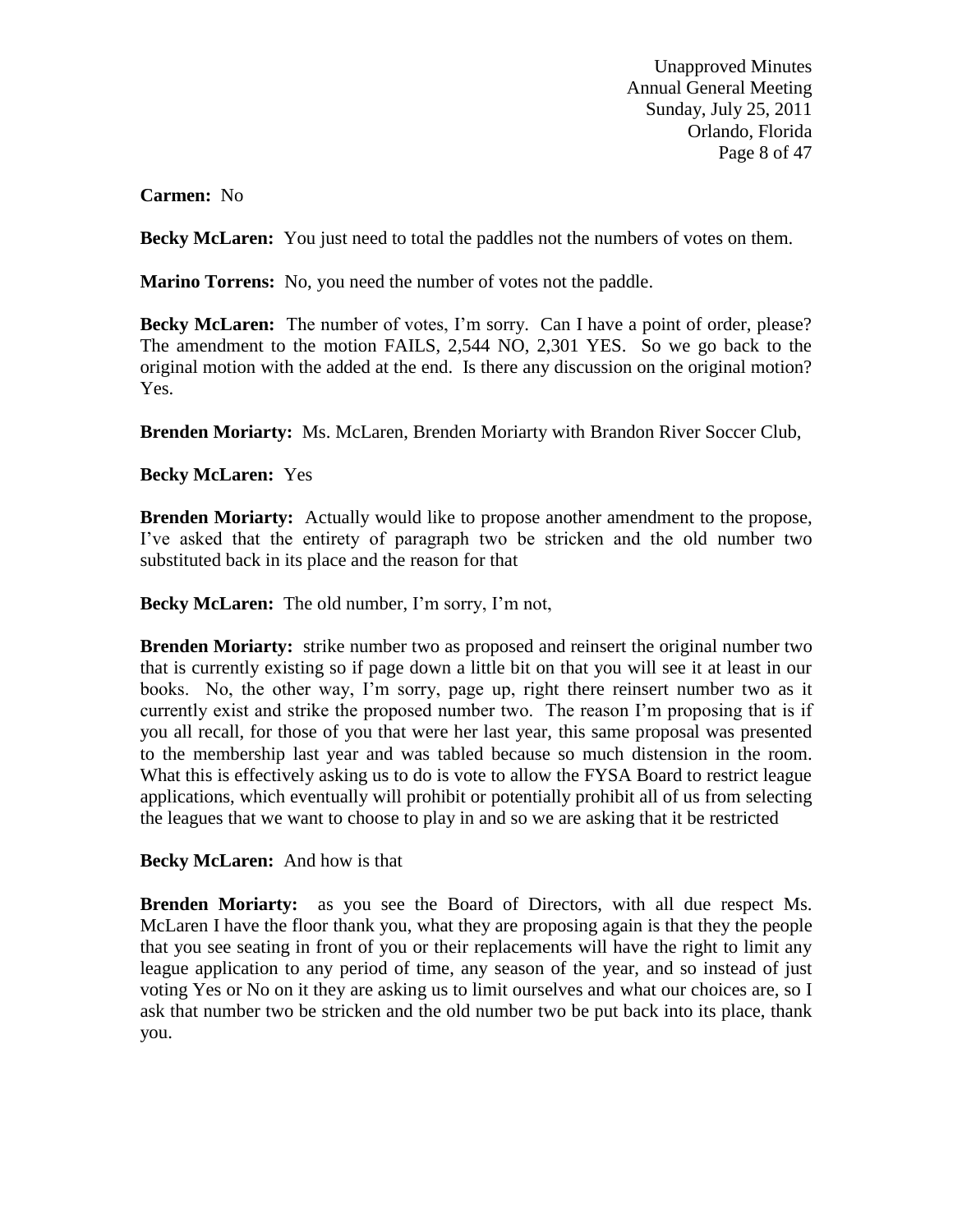Unapproved Minutes Annual General Meeting Sunday, July 25, 2011 Orlando, Florida Page 9 of 47

**Becky McLaren:** You need a I would need a Second in order for that to happen. Is there a Second to that proposed change? Who second, you need to come to the microphone so I know who is doing it, please. Yeah

**Brenden Moriarty:** Mr. President if you would like to come to the microphone and

**Marino Torrens:** No, I am saying at least loud enough so that they can hear who second, I'm done making a comment here.

**Tony Paris:** Tony Paris, Everton, Florida, thank you.

**Becky McLaren:** Okay

**Marino Torrens:** Thank you

**Becky McLaren:** So we have, is there anyone to speak against the proposed change or proposed amendment?

**Tommy Thompson:** Okay, I'll speak against it, I understand what the gentleman is saying he wants open competition out there and the marketplace will determine what is right or wrong, but right now, you have programs in place and people come to the Board of Directors with a specific program, for example, I what to run a Spring league for ages 6 – 12 and that is all I want to do and the Boards says ok fine, we'll approve you to do that, a year later they are running a full league season, which is not what they were approved to do. Currently as it is written once you are approved you have cart Blanche, you can do anything you want to. All this rule will say is what you propose to the Board of Director when you seek approval is what you are going to do, no more no less. So be honest up front, if you want to run a full league season put it on the table, if you want to run a limited season during the year put it on the table. Same thing with the part with the tournament, we can approve a tournament to run on Tommy's birthday next February, there is nothing around us happening, you approve it, but once the Associate Affiliates are approved to run that tournament he can run 12 of them in a row if he wants to, there is no way the Board can come back and say we didn't approve you for this. As presented the Board will have the option to basically enter into a contract with the applicant so they tell us what they are going to do and we can hold them to it, that's the intent of the way it is written right now.

**Becky McLaren:** Is there any other discussion for the motion? Is there any other discussion? Seeing none, all those in favor of the amendment to the motion to remove the proposed paragraph 2 and replace it with what was in the original rule signify by saying I,

**Members:** (No response)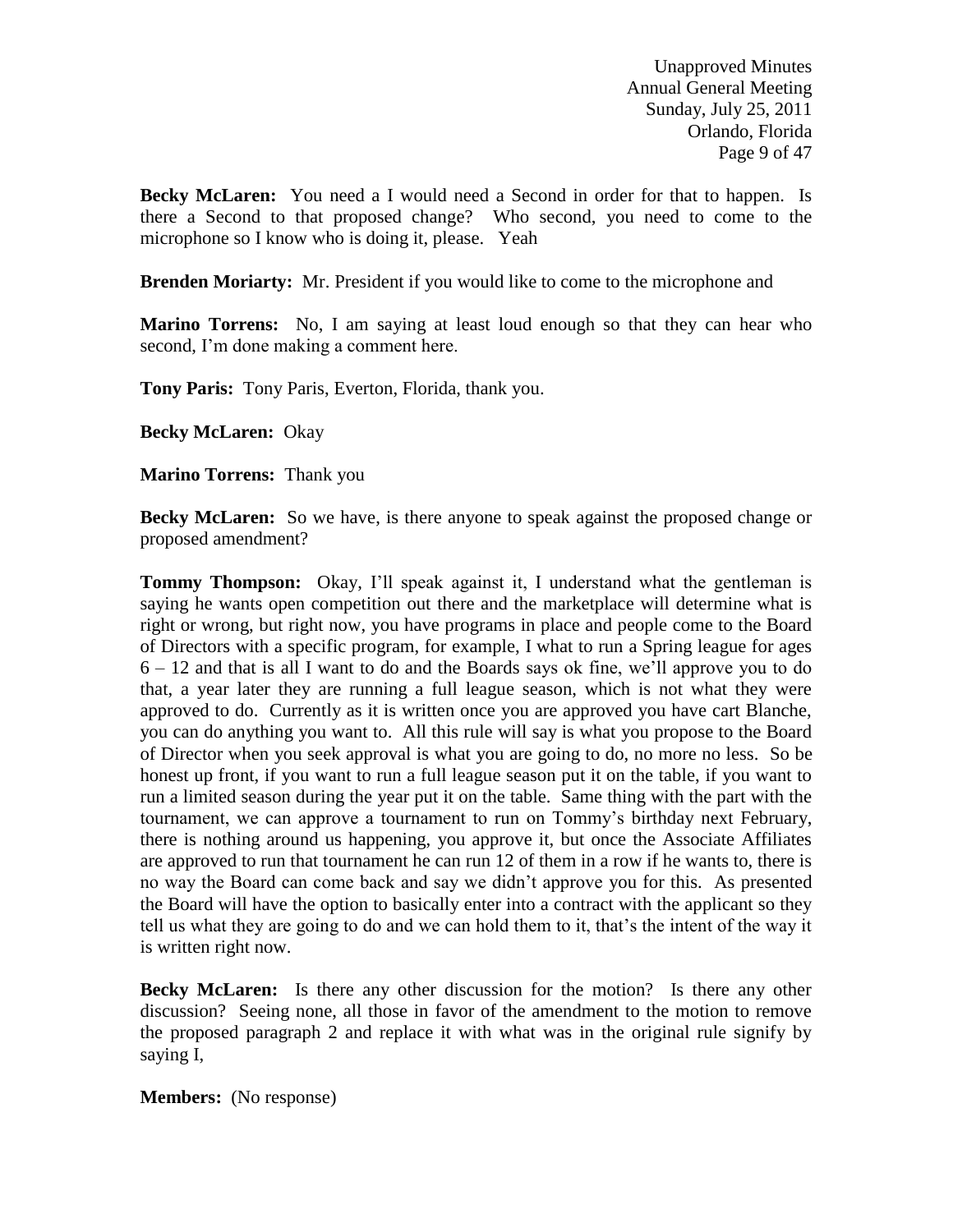Unapproved Minutes Annual General Meeting Sunday, July 25, 2011 Orlando, Florida Page 10 of 47

**Becky McLaren:** All those oppose signify by saying Nay,

**Members:** Nay

**Becky McLaren:** Abstentions, the Amendment is **DEFEATED**. We go back to the motion on the floor. Is there any other discussion on the motion on the floor? I have to go here first sir, she got up first.

**Member:** That's fine.

**Becky McLaren:** I just want to let you know.

**Heather McDonnis:** Heather McDonis, Space Coast Soccer Club, I would like to propose a friendly amendment, I would actually like to re-implement the amendment that Clay County proposed minus the twelve month waiting period.

**Becky McLaren:** Okay, do we have a second?

**Member:** I second that,

Becky McLaren: The gentlemen from Clay County is the Second. Cody, do you still have that written before just add the point number one. Is there any discussion, he's putting it up. Is there any discussion on the proposed amendment to the motion?

**Tommy Thompson:** Just one question for the maker, are you saying the existing affiliate being those within the 15 miles?

**Male Member:** Yes Sir.

**Tommy Thompson:** Because the existing affiliate doesn't specify ??.

**Becky McLaren:** The maker of this motion, can you, do you want to answer Tommy's question?

**Male Member:** She did. She did.

**Becky McLaren:** He seconded it. You made the motion, Tommy asked the question, does it include

**Male Member:** And she answered it

**Tommy Thompson:** Your amendment says the existing affiliates, define that, please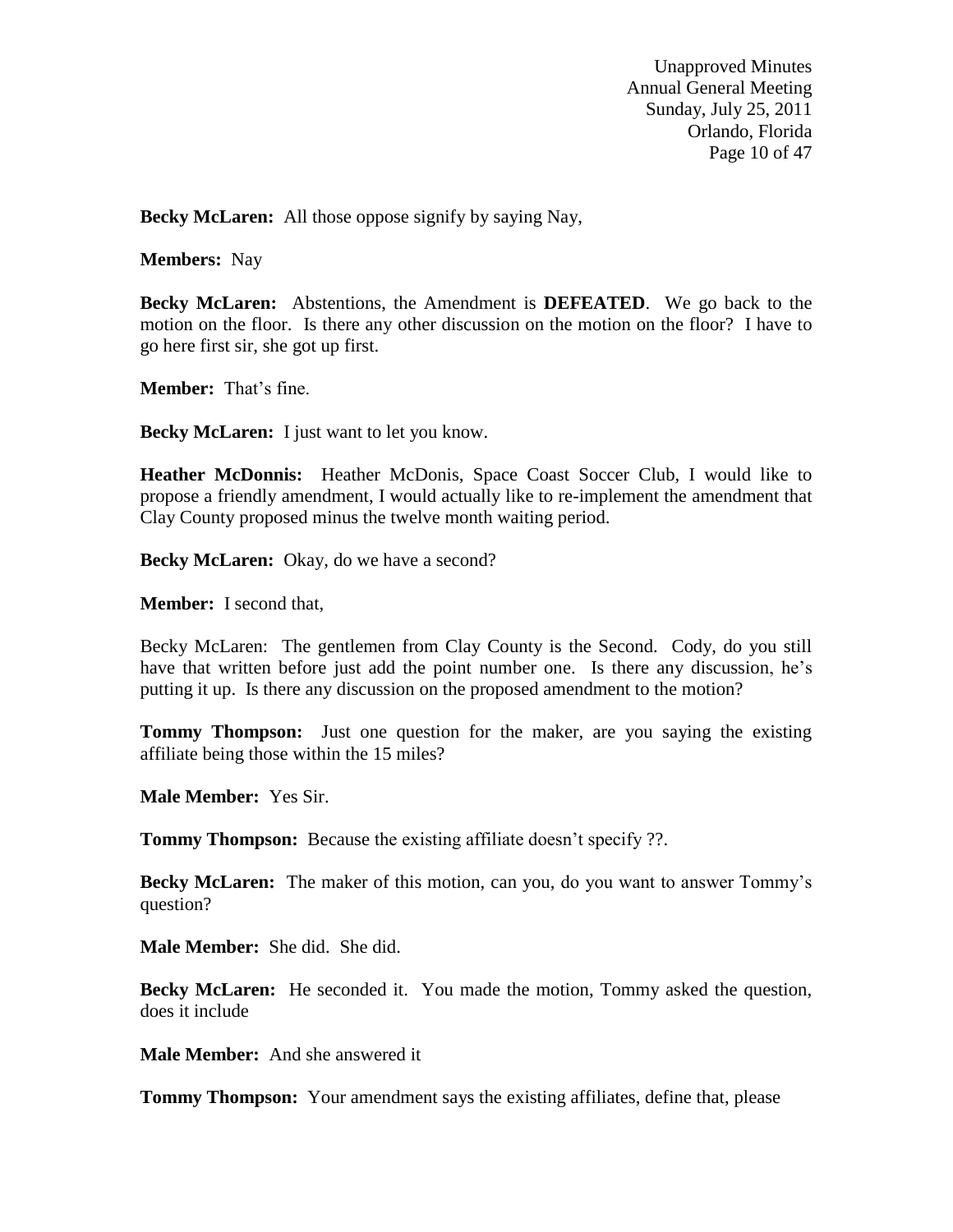Unapproved Minutes Annual General Meeting Sunday, July 25, 2011 Orlando, Florida Page 11 of 47

**Heather McDonnis:** The existing affiliates within a 15 miles radius.

**Becky McLaren:** So, does the person who seconded the motion agree to adding within the 15 mile radius?

**Male Member:** I second that.

Becky McLaren: Cody at the end of that add within a 15 mile radius, after programs, yes. Is there any other discussion on the amended motion?

**Adel Gonzalez:** My name is Adel Gonzalez, from CSA in Tallahassee, not to get to technical here but the 15 mile radius as defined is what standard point.

**Becky McLaren:** As where your home field is, 15 miles around your home field,

**Adel Gonzalez:** Okay

**Becky McLaren:** so, your home field would be the center.

**Tommy Thompson:** One more point, I'm just being real picky, but it says the existing within 15 miles do not offer Recreational soccer or do offer Recreational soccer.

**Becky McLaren:** Do Not.

**Tommy Thompson:** But then if they don't offer it, then why are we restricting it.

**Male Member:** We want if they do not offer it, we want to allow them to offer it.

**Tommy Thompson:** But this is not the way it reads now, I think it should say the existing Affiliates within 15 miles are all currently offering Recreational soccer programs.

**Male Member:** No, that's not correct

**Tommy Thompson:** Right, if they're offering

**Becky McLaren:** Go to the mic, please

Female Member: Sorry, for those of you that can't read it, because I can not read it from back there. It says, A Recreational Affiliate maybe exempted from the 15, okay hold on, A recreational Affiliated may be exempted from the 15 mile radius requirement as outlined under FYSA Rule 101.2 with the approval of the BOD as follows: If the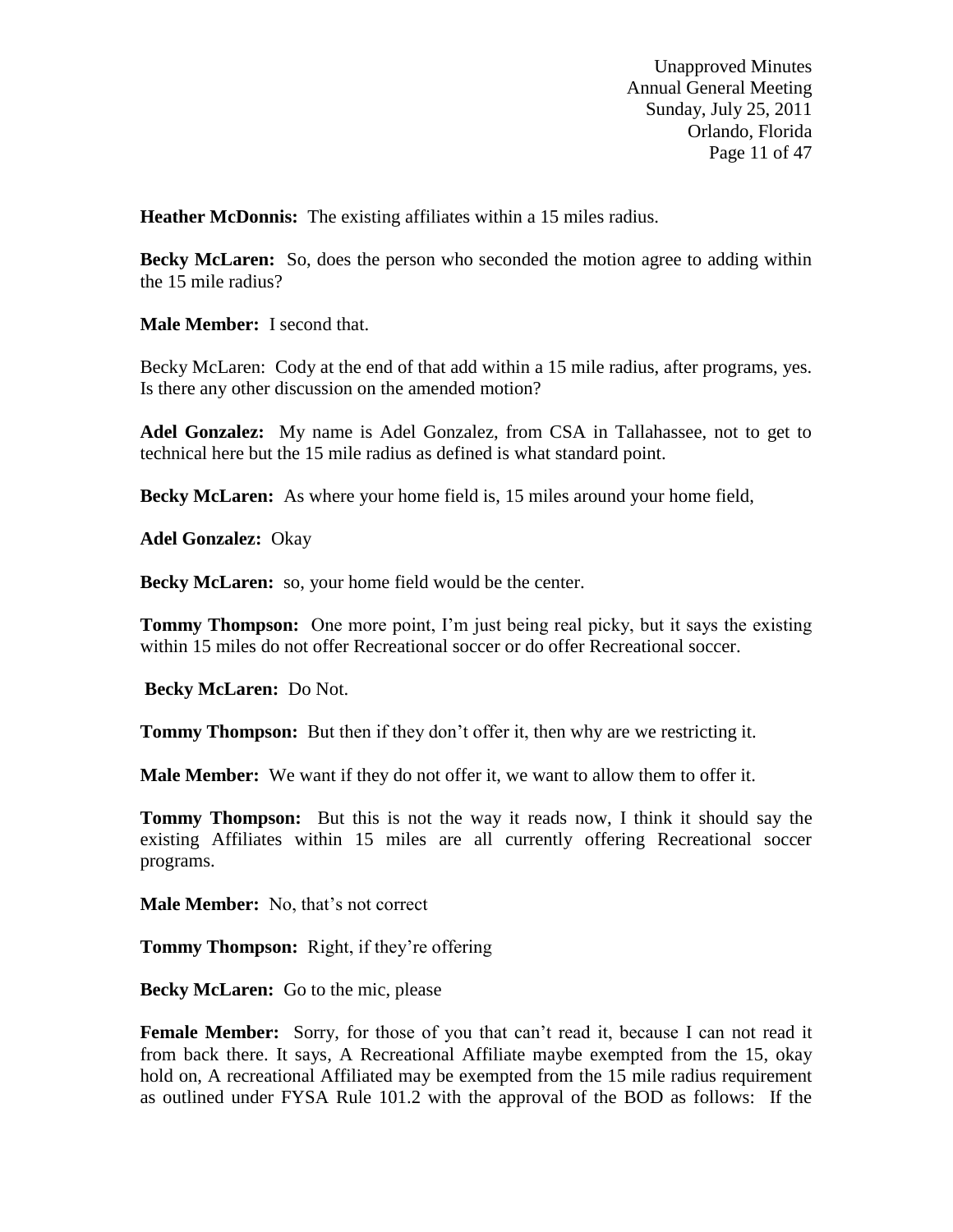Unapproved Minutes Annual General Meeting Sunday, July 25, 2011 Orlando, Florida Page 12 of 47

existing Affiliates within the 15 mile radius do not offer Recreational programs – that's correct as stated.

**Becky McLaren:** Okay, Is there any other discussion on the amendment of the proposed change? Seeing no other discussion, all those in favor of the proposed amended change please signify by saying I

**Members:** I

**Becky McLaren:** Opposed

**Members:** Nay.

**Becky McLaren:** Can you tell? I need a paddle vote, please. All those in favor raise your paddles and my counters if you can please. This is to vote in favor of the amendment. Has anybody gotten all the Yes votes counted? Okay, all those opposed, please raise your paddles. The opposed to the amendment, please raise your paddles. Can I have a point of order please? The amendment to the motion – **PASSES**, 4,695 to 928 So, now we have the amended motion on the floor. Is there any other discussion?

**Tommy Thompson:** Can we call the question on the rule proposed as twice amended?

**Becky McLaren:** Yes. It's been moved to call the question. Can I have a Second?

**Member:** Seconded

**Becky McLaren:** All those in favor to call the question

**Members:** I

**Becky McLaren:** Oppose

**Becky McLaren:** Abstentions - We call the question? We have the proposed change as presented on the screen on the floor. Is there any, all those in Favor signify by saying I.

**Members:** I

**Becky McLaren:** Opposed, Abstentions – **IT PASSES** – We can go to the next one. Cody, just make sure we save that one.

**Becky McLaren:** 102.5 – Is about, is an addition to the rules with mergers. Is there any discussions?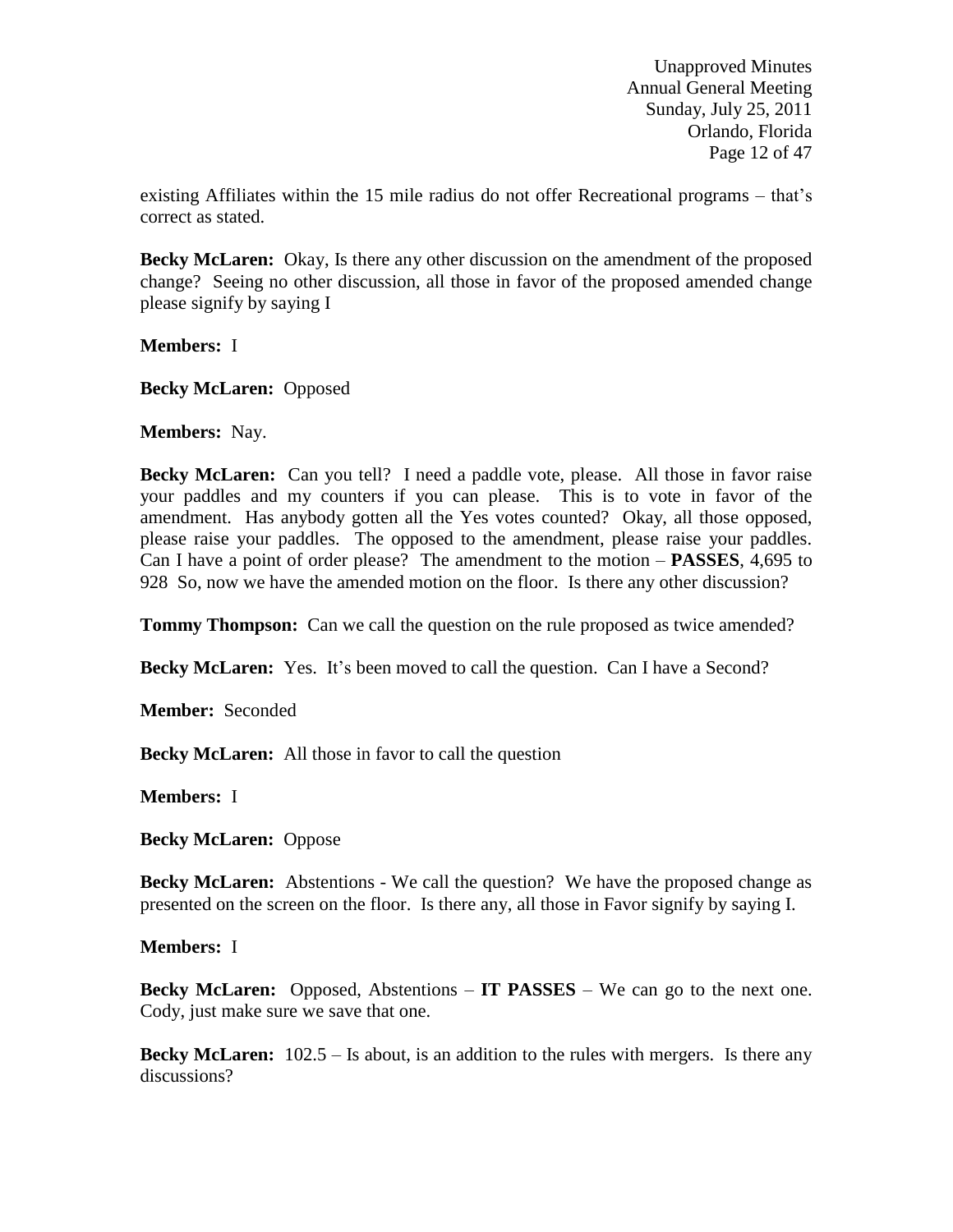Unapproved Minutes Annual General Meeting Sunday, July 25, 2011 Orlando, Florida Page 13 of 47

**Tommy Thompson:** Okay, just a point of order 4 and 5 are not in the book. I think they were deleted.

**Becky McLaren:** They were deleted, you're correct.

**Tommy Thompson:** Cody, could you take 4 and 5 off,

**Marino Torrens:** I will say that is not right.

**Becky McLaren:** Cody you have to change it

**Tommy Thompson:** 2 is, I'm sorry Cody I was wrong. Click that little button up there that says undo and you don't have to retype it again.

**Becky McLaren:** He types fast

**Tommy Thompson:** Okay

**Becky McLaren:** and three needs to be changed as well. Any discussion?

**Tommy Thompson:** Oh, yeah

**Becky McLaren:** I know

**Tommy Thompson:** Okay, based on the rules session yesterday afternoon, I would like to make a motion to strike the first sentence from this rule change, it's to subjective concerning mergers and we would like to add a number 4.

**Becky McLaren:** So take the first sentence out

**Tommy Thompson:** Just strike through it. Okay, number 4 will read for Recreational to Recreational mergers will require the BOD/EC approval;

**Marino Torrens:** That's not what you read

**Becky McLaren:** No

**Tommy Thompson:** Huh

**Marino Torrens:** That's not what you read

**Becky McLaren:** for Recreational to Recreational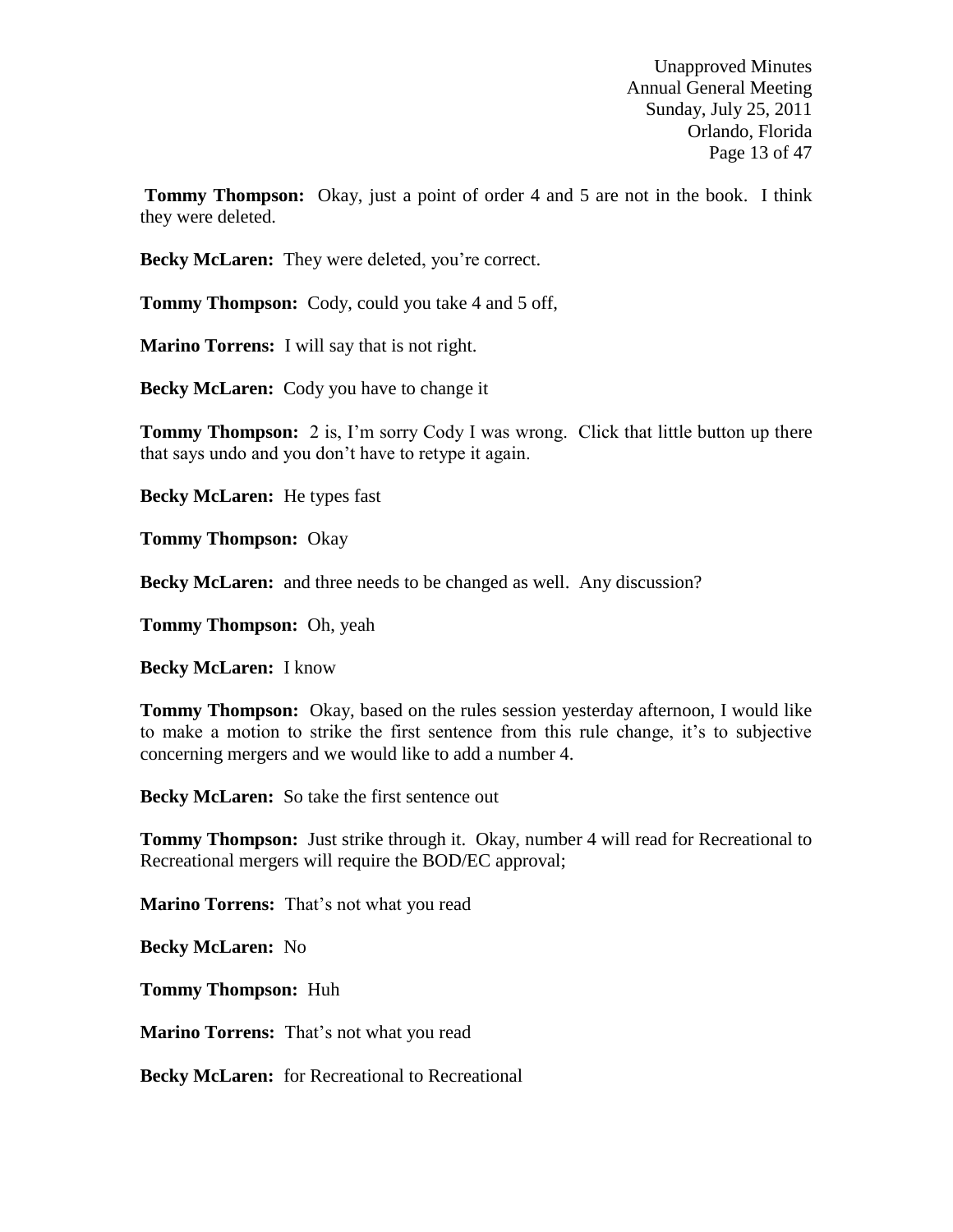Unapproved Minutes Annual General Meeting Sunday, July 25, 2011 Orlando, Florida Page 14 of 47

**Tommy Thompson:** Okay, put a semicolon there please**,** for Full Affiliate to Full Affiliate will require the EC/BOD approval.

#### **Becky McLaren:** Say it again

**Tommy Thompson:** for Full Affiliate, because we just past them they no longer a Full Affiliate now is a Rec

#### **Becky McLaren:** for Full Affiliate

**Tommy Thompson:** for Full Affiliate to Full Affiliate will require EC/BOD approval. Okay, number 5 for Recreational to Full Affiliate and/or Full Affiliate to Recreational will Affiliate at the approved site of the existing Full Affiliate. We're adding this language in there so that somebody can't back door an affiliation with a Recreational Club that maybe with in 15 miles of other competitive affiliates.

**Becky McLaren:** Do I have a second to?

**Marino Torrens:** Second

**Becky McLaren:** I have second. Is there any discussion on the proposed?

**Bob Clifford:** Bob Clifford, Tampa Bay United, just so that I understand from a question previously the Executive Committee and/or The Board did or did not have the ability to approve mergers.

**Becky McLaren:** They do, there's nothing listed in our rules right now to address the procedure for mergers. We have this is pretty, we started to get more and more merger so we need to address this and put it in our rules, so that there is a process that two existing affiliates will go through in order to be merged. That is the reason for this proposal.

**Bob Clifford:** So just so I for clarification again, if you provide, if you are in Good Standing and you provide one, two and three, what mechanism would the Board of Directors have to not approve a merger?

**Becky McLaren:** There's not but this puts it in the rules so that

**Bob Clifford:** just wanted to be clear.

**Wayne Martin:** Wayne Martin from Miami Strike Force, in your next rule proposal you recognize the fact that these members are corporations, I'm thinking that you're trying to interfere with whether or not two corporations who happen to be affiliated can merge that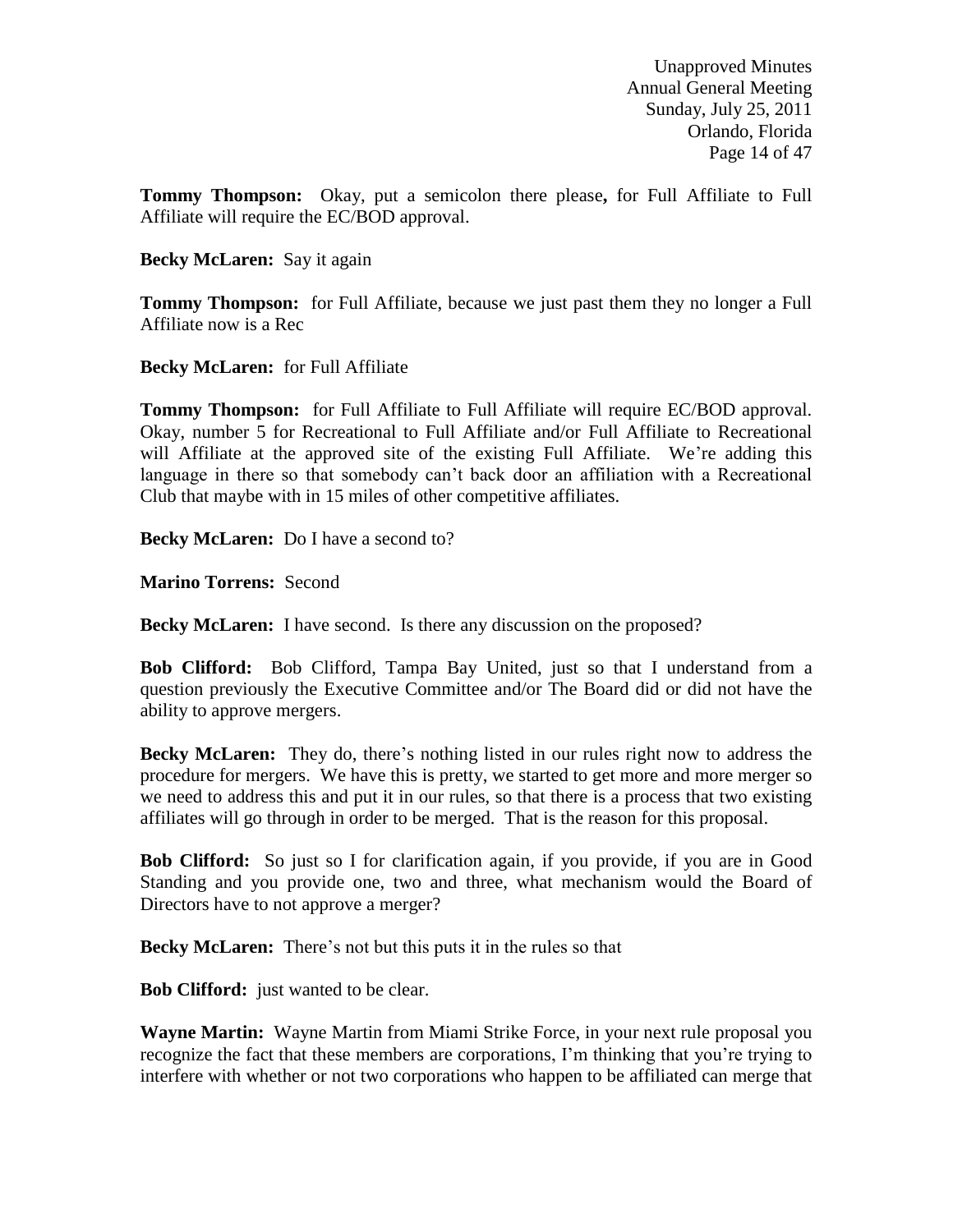Unapproved Minutes Annual General Meeting Sunday, July 25, 2011 Orlando, Florida Page 15 of 47

is by having this rule there it is at least the possibility that you would deny two full affiliates the right to merge and

### **Becky McLaren:** No

**Wayne Martin:** I am wondering if you're going to run a foul of corporation law in the State of Florida.

**Marino Torrens:** There is nothing in, Marino Torrens, President, there is nothing in here that is restricting two fully affiliates from uniting, from merging. What its saying is what we are trying to prevent is for a brand new recreational program to be formed, a month later, trying to merge with a full affiliate just to circumvent that rule, the 15 mile rule. So what we are trying to prevent rec. to full not full to full. There is nothing in this rule that says two full affiliates can not merge.

**Wayne Martin:** What it says in the rule is that two full affiliates have to apply to the Board of Directors to do it, that implies that you could turn then down.

**Marino Torrens:** Well that's, you have to apply in order to merge.

**Becky McLaren:** Any other discussion? Is there any other discussion against?

**Member:** I'm for

**Linda Lathrop:** No, It's for

**Becky McLaren:** Okay, it's for

**Linda Lathrop:** Marino is against

**Marino Torrens:** Yeah, I'm for

**Linda Lathrop:** I'm sorry, it's against then

**Becky McLaren:** Yes, can you go to the microphone, please. Sorry, that way he gets in on the tape.

**Member:** Clarification on the text of the section in blue, we've got recreational mergers to require and then the second one says, full affiliates will require, they should be consistent.

**Tommy Thompson:** Agreed, change the to, to will.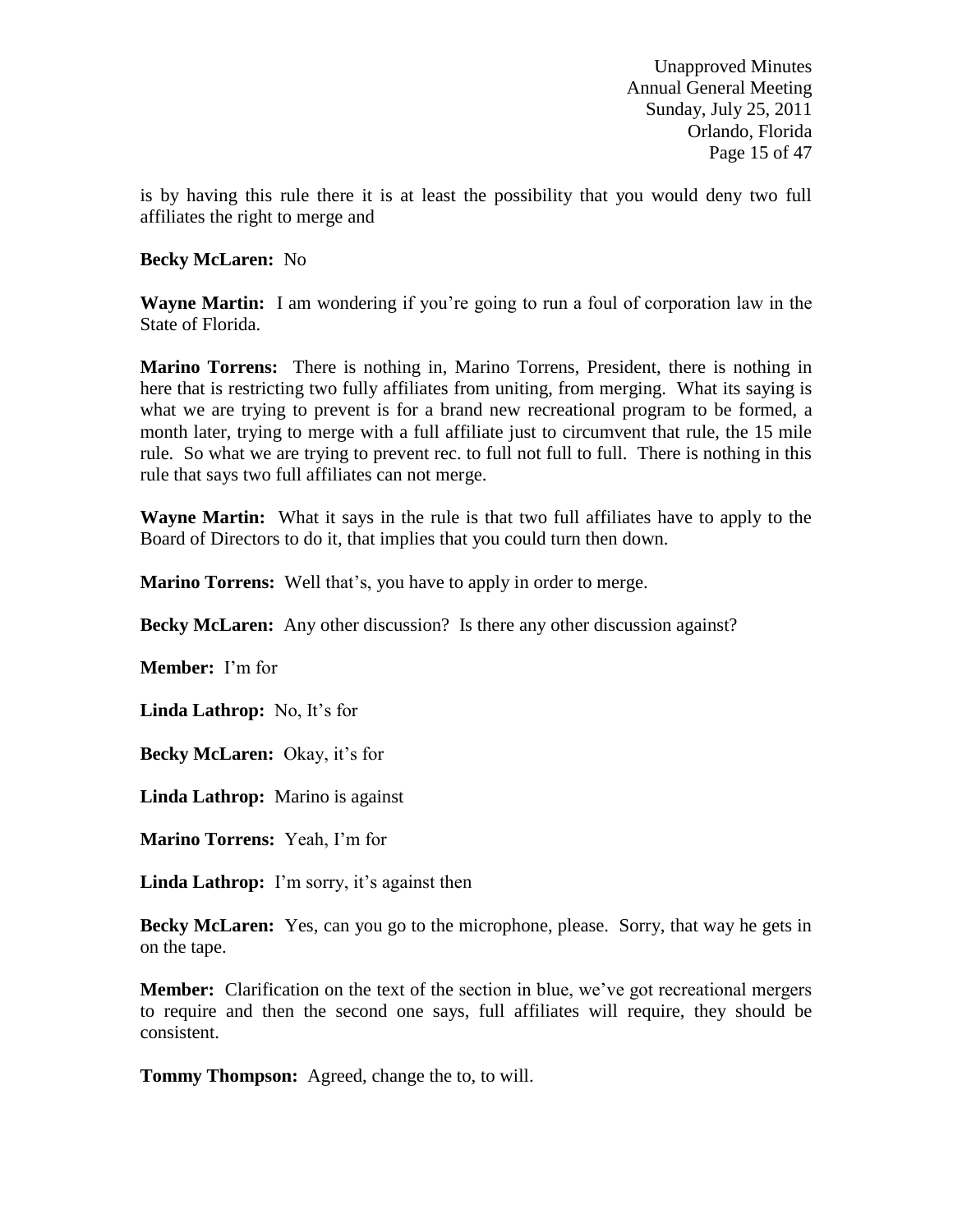Unapproved Minutes Annual General Meeting Sunday, July 25, 2011 Orlando, Florida Page 16 of 47

**Member:** Change the to, to will

**Becky McLaren:** Any other discussion against? Seeing no discussion, all those in favor signify by saying I,

**Members:** I

**Becky McLaren:** Opposed, - **PASSES** with the changes, that was the amendment. All those in favor of the new proposal with the additions, signify by saying I

**Members:** I

**Becky McLaren:** Opposed, Abstentions – **MOTION PASSES**

**Becky McLaren:** 102.6

**Member:** Becky, I'm sorry just I just want to clarify one thing on that, I'm not trying to change a vote or anything, but number five where it was full to Rec. or Rec. to full it did not say it required EC/BOD approval, where as it did where it said full to full and Rec. to Rec.

**Becky McLaren:** Go back, can you go back Cody, okay?

**Lori Trautmann:** Lori with B1 can I have a motion to please add the words EC/BOD approval to the end of five.

**Becky McLaren:** Can I have a second? Cody can you add those words, please? Is there any discussion?

**Greg Wahl:** Greg Wahl, Hobe Sound, question would be, I suppose and I'm glad we revisited this, will full affiliates be allowed to merge across district and/or regional lines. Don't have an answer, just a good point for discussion.

**Becky McLaren:** Yes. They're going to have to, if you look at the way this is worded, they are going to have to tell us which site they're going to.

Greg Wahl: Doesn't not if they're full to full.

**Becky McLaren:** Right

**Greg Wahl:** It seems like full to full could still be involved in both current locations. This would keep people from being looked after or taken care of by specific DOCs.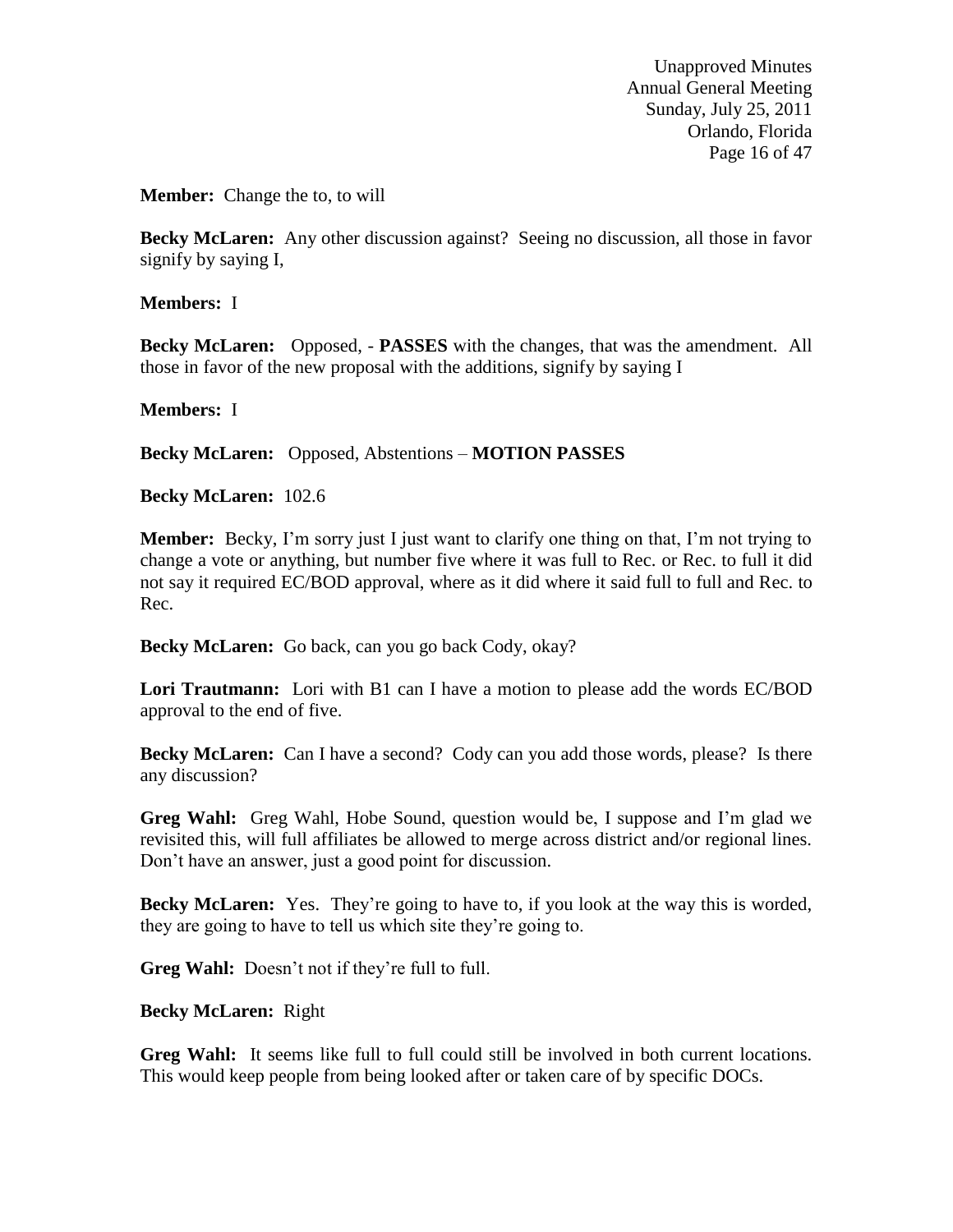Unapproved Minutes Annual General Meeting Sunday, July 25, 2011 Orlando, Florida Page 17 of 47

**Becky McLaren:** Okay

Greg Wahl: So after the discussion, if you want I'll make an amendment.

**Becky McLaren:** Any other discussion? All those in favor signify by saying I

**Members:** I

**Becky McLaren:** Opposed, Abstentions - **PASSES**

**Becky McLaren:** 102.6 – Page 6 – This is name changes. We currently do not have a procedure in the rules for name changes and they have been submitted. This gives the affiliates, tells them what they have to do to request name changes.

**Tommy Thompson:** Just a point of clarification under number two it says proof that a DBA, Doing Business As, has been filed with the State of Florida you could also affect the name change with registration of a fictitious name.

**Becky McLaren:** So would you like to add

**Tommy Thompson:** I'd like to add

**Becky McLaren:** After

**Tommy Thompson:** DBA and/or Registration of a Fictitious Name with the State of Florida.

**Becky McLaren:** and/or Registration of a Fictitious Name

**Tommy Thompson:** Don't ask me to spell that word, with the State of Florida.

**Becky McLaren:** has been filed with the State of Florida. We'll correct the spelling later, Cody. Can I have a second to the amendment, please?

**Marino Torrens:** Second

**Becky McLaren:** Is there any discussion on the amendment?

**Todd L'Herrou:** Todd L'Herrou, Delray Beach Athletic Club, I would suggest that we actually amend two to read proof that a legal entity has been filed with the State of Florida, which resolves all possible ways that name change could take place in the State. They can actually change the name of the Corporation, they can add a DBA or they can do a fictitious name, so just proof that the legal entity has been filed.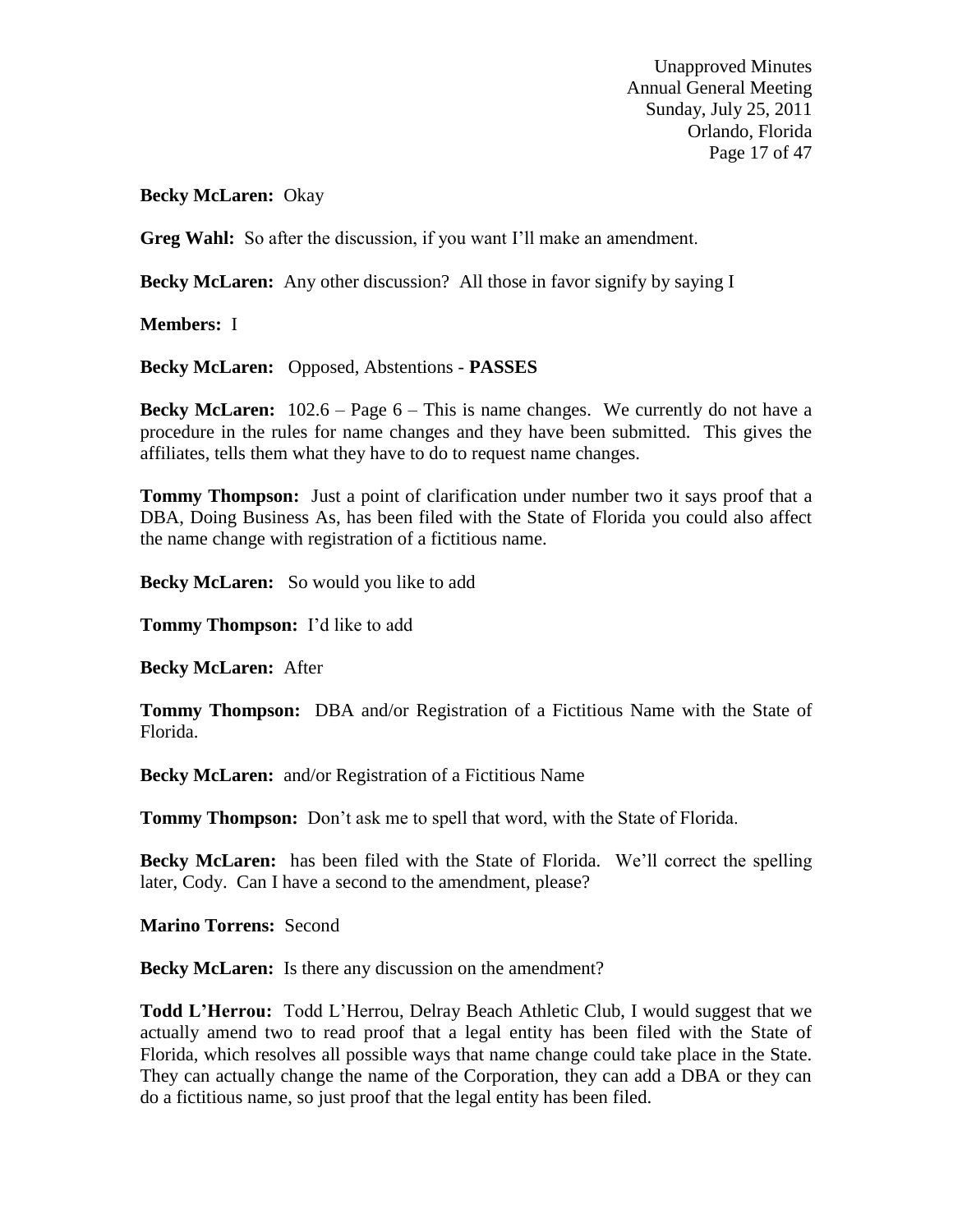Unapproved Minutes Annual General Meeting Sunday, July 25, 2011 Orlando, Florida Page 18 of 47

**Tommy Thompson:** I think what we are trying to prevent here is transference of Affiliation without approval and we want to maintain the Affiliate, Tommy Thompson, we want to maintain the Affiliation that was granted to Tommy Thompson not let me transfer it to Marino Torrens without reapplication or approval. Where a DBA of Fictitious Name I am still the responsible entity because that is who is affiliated with FYSA. If you do, I am not a lawyer so I can't tell you what the gentlemen said I think that could imply transference of ownership.

**Todd L'Herrou:** Okay, I understand the point but there is another method which you can change name which is to actually file a name change which is to change the name of the corporation, which isn't addressed in this and then we wouldn't,

**Marino Torrens:** As long as it doesn't change ownership I have no problem

**Todd L'Herrou:** It doesn't change ownership but it does change the name of the organization.

Becky McLarne: So you would like to amend it to read

**Todd L'Herrou:** proof that DBA, Legal Name Change, and/or Registration of Fictitious Name.

**Becky McLaren:** DBA, Legal Name Change, and/or, it that correct. Do I have a second to this amended motion?

**Marino Torrens:** Second

**Becky McLaren:** Any discussion? All those in favor of the amended motion signify by say I

**Members:** I

**Becky McLaren:** Opposed, Abstentions – Now all those in favor is there any discussion with the motion as presented with the changes? Seeing no discussion, all those in favor signify by saying I,

**Members:** I

**Becky McLaren:** Opposed, Abstentions – **PASSES**

**Becky McLaren:** 103.1 – This is a housekeeping issue, is there any discussion? Seeing no discussion, all those in favor signify by saying I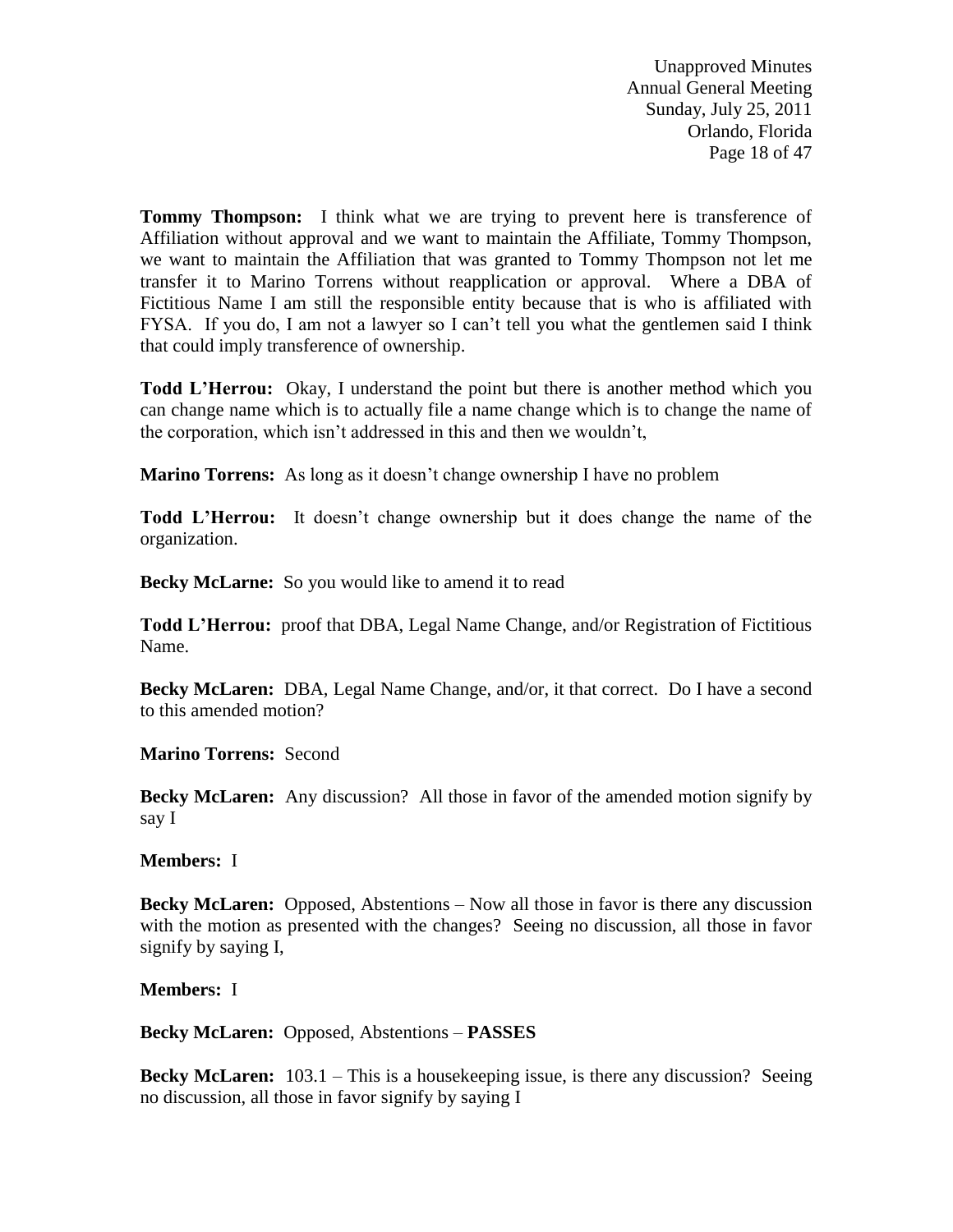Unapproved Minutes Annual General Meeting Sunday, July 25, 2011 Orlando, Florida Page 19 of 47

### **Members:** I

## **Becky McLaren:** Opposed, Abstentions – **MOTION PASSES**

**Becky McLaren:** 104.3 – And Cody did you get the new one. We have it, what is presented in your book, after the rule session yesterday there was a group got together and amended it, so it will be as presented on the screen. Would the maker of this motion like to please speak to the motion, is Mary in here, is she here, she stepped out. **Member:** She stepped out

**Becky McLaren:** She stepped out. Is there anyone else that would like to speak?

**Marino Torrens:** Just break now so they can check out, that will give her time to come back.

**Becky McLaren:** Okay, it is about a quarter after 10, we know that check out time is at 11 o'clock,

**Marino Torrens:** There she is

**Becky McLaren:** She just came in, Mary we're on your motion,

**Mary Mixon:** Sorry

**Becky McLaren:** We'll do this one then we will break so that everybody can go and check out then we will reconvene. You want to speak to, read you're the proposed change that you all did yesterday, and then.

**Mary Mixon:** Except I don't know if I can read it from here but I'll try, do you have the hard copy I gave you, can I read from that. Mary Mixon, Sarasota Knights Soccer League this motion was amended as follows: Can I just read should I read the whole suggested change,

**Becky McLaren:** Just read the suggested change

**Mary Mixon:** To number 4 and have not knowingly used fields located more than 15 mile from there home field in which the affiliation was granted for FYSA sanctioned player training and/or home games with the exception of FYSA sanctioned tournaments Number  $5 - if$  unforeseen situations arise which are out of the control of the affiliate they may petition the FYSA, we're going to add BOD

**Becky McLaren:** You're going to add EC/BOD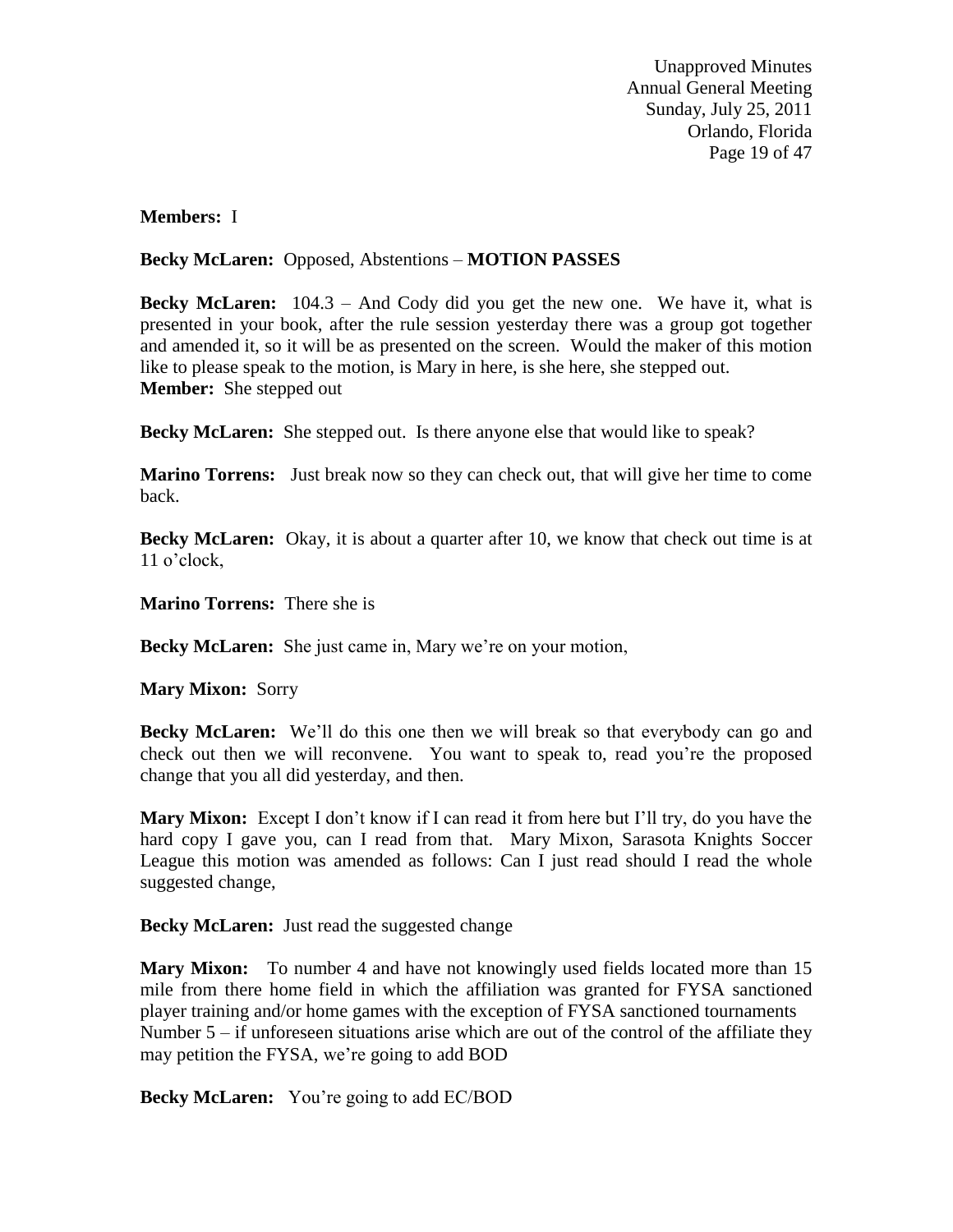Unapproved Minutes Annual General Meeting Sunday, July 25, 2011 Orlando, Florida Page 20 of 47

**Mary Mixon:** EC/BOD Executive Committee for an exemption to rule 104.3. Would you like me to read I changed the reason as well, would you like me to read the reason as well,

**Becky McLaren:** Yes, please

**Mary Mixon:** The reason is to protect the interest of existing FYSA Affiliates by staying in compliance with and fulfilling the full intent of rule 102.2 by closing the existing loop hole.

**Becky McLaren:** Is the any discussion on the motion on the floor?

**Marino Torrens:** Need a Second

**Becky McLaren:** I need a second, please

**Member:** Second

**Becky McLaren:** Discussion? State you name and the Club, please

**Anthony Sementelli:** Anthony Sementelli, Treasure Coast Soccer League,

**Becky McLaren:** Yes

**Anthony Sementelli:** I am in favor of this motion, first I would like to echo the reason that the maker pointed out the passing of this rule closes the loop hole in the 15 mile radius which as currently written allows FYSA Affiliates to do as they please without regards to the spirit of the rule, the 15 mile radius rule so by passing this it will not allow new affiliates or existing affiliates to violate the 15 mile radius and it protects those that are in city programs and people and clubs those that are in jeopardy of losing their fields beyond their control by the existence of point number 5.

**Becky McLaren:** Anybody to speak against the motion?

**Member:** I'd like to make a motion an amend to this motion in number 4 you say have not knowingly, I'd like to remove the word knowingly, so that it should says have not used fields located more than 15 miles from their affiliate.

**Becky McLaren:** I need a second

**Member:** Second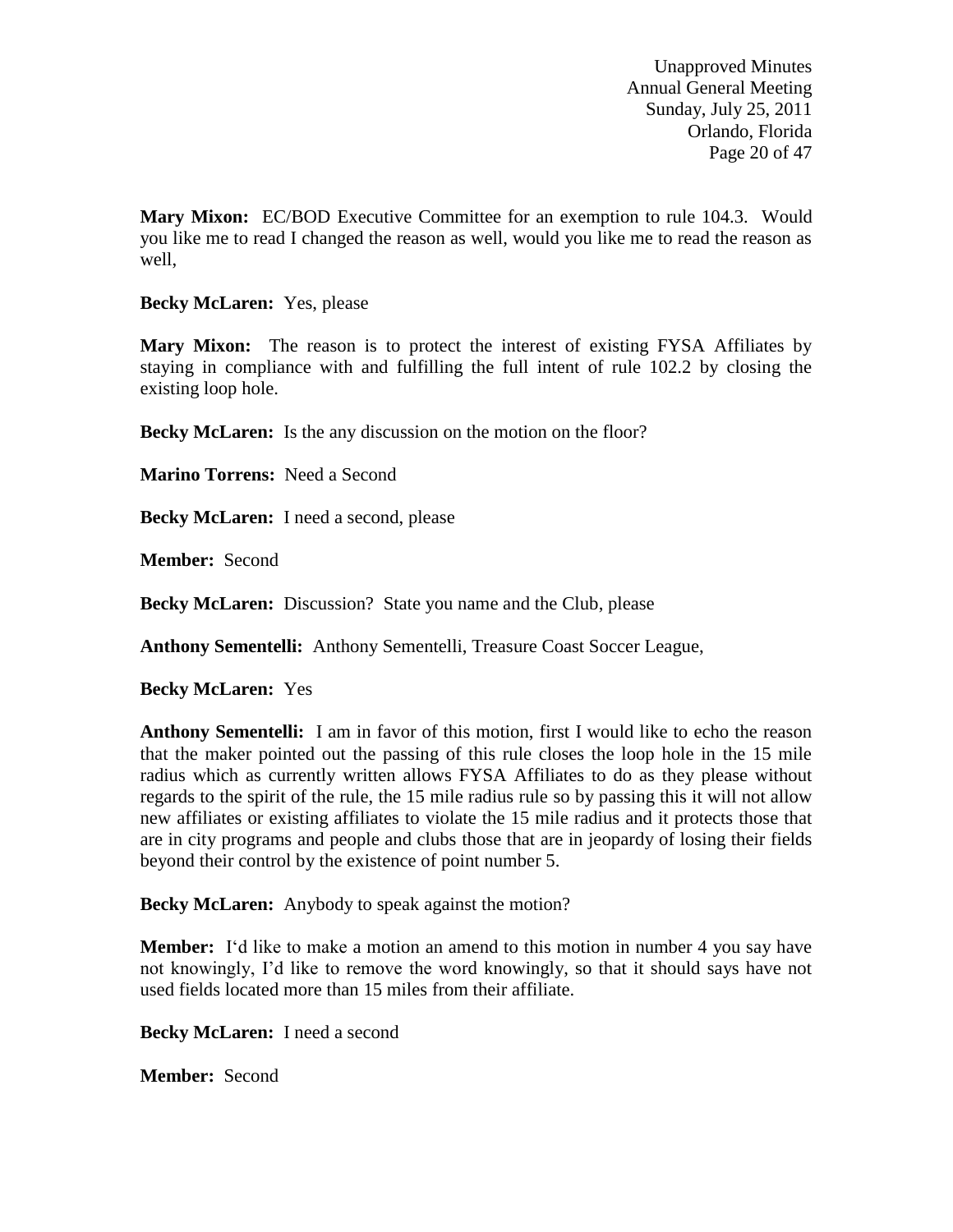Unapproved Minutes Annual General Meeting Sunday, July 25, 2011 Orlando, Florida Page 21 of 47

**Becky McLaren:** Any discussion on removing the word knowingly? Seeing no discussion, all those in favor signify by saying I

#### **Members:** I

**Becky McLaren:** Opposed, Abstentions – The word **KNOWING IS REMOVED** – Any other discussion on the motion on the floor?

**Member:** May I ask a question?

**Becky McLaren:** Yes

**Member:** Let's say there is a situation where there is one club and there is no club within 60 miles can that club then according to this wouldn't that club not be able to go outside 15 miles to start a second site,

**Marino Torrens:** No

Member: so you couldn't start a second site 20 miles away even if there is no club within 100 miles.

**Member:** Yes

**Member:** You could, ok.

**Becky McLaren:** That was a point of clarification. Any other discussion on the motion, seeing no, oh is she going to the mic, No, seeing no the other discussion all those in favor of the motion signify by saying I

**Members:** I

**Becky McLaren:** Opposed, Abstentions – **MOTION PASSES**

**Becky McLaren:** 201.6 – This is a housekeeping. Is there any discussion on the motion? Seeing no discussion all those in favor of the motion signify by saying I

**Members:** I

**Becky McLaren:** Opposed, Abstentions – **MOTION CARRIES**

**Members:** Break, Break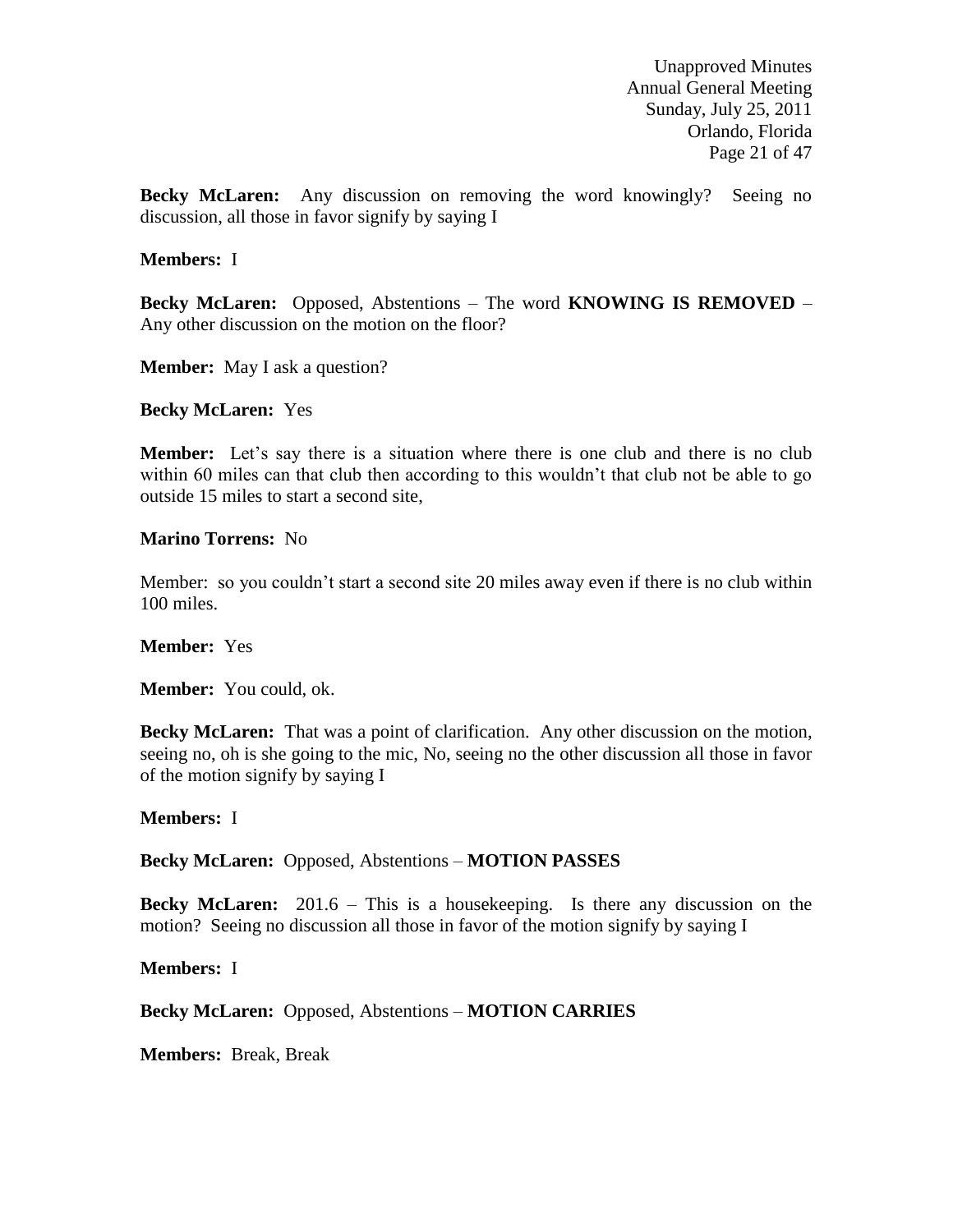Unapproved Minutes Annual General Meeting Sunday, July 25, 2011 Orlando, Florida Page 22 of 47

**Becky McLaren:** These guys remind me, what we are going to do is we're going to take a break so that you can go to your rooms and check out. We will reconvene in this room at 10:40, 10:45 I've been corrected by the President, 10:45 back in this room.

**Becky McLaren:** Because I know everybody wants to get through these so that we can get to the elections and make our way home.

**Becky McLaren:** We are on page  $10 - 201.9.2 -$  Is there any discussion on the motion on the floor, seeing no discussion all those in favor of the motion signify by saying I,

#### **Members:** I

**Becky McLaren:** Opposed, Abstentions – **MOTION PASSES**

**Becky McLaren:** Page 11 – 202.2 – We're missing a page in here. It's what. Evidently we got things a little out of order. Cody, can you remove that one, I think that one was one that was removed. Here we go. 202.2 page 11. Is there any discussion, seeing no discussion, all those in favor signify by saying I

**Members:** I

**Becky McLaren:** Opposed, Abstentions – **PASSES**

**Becky McLaren:** Page 13 Any discussion? This is 203.1 & 2 - Sseeing no discussion, all those in favor signify by saying I

**Members:** I

**Becky McLaren:** Opposed, Abstentions – **PASSES**

**Becky McLaren:** Page 14 – 203.5 – Any discussion, seeing no discussion, all those in favor of the motion signify by saying I

**Members:** I

**Becky McLaren:** Opposed, Abstentions – **MOTION CARRIES**

**Becky McLaren:** 204 - Any discussion, seeing no discussion, all those in favor of the motion signify by saying I

**Members:** I

**Becky McLaren:** Opposed, Abstentions – **MOTION CARRIES**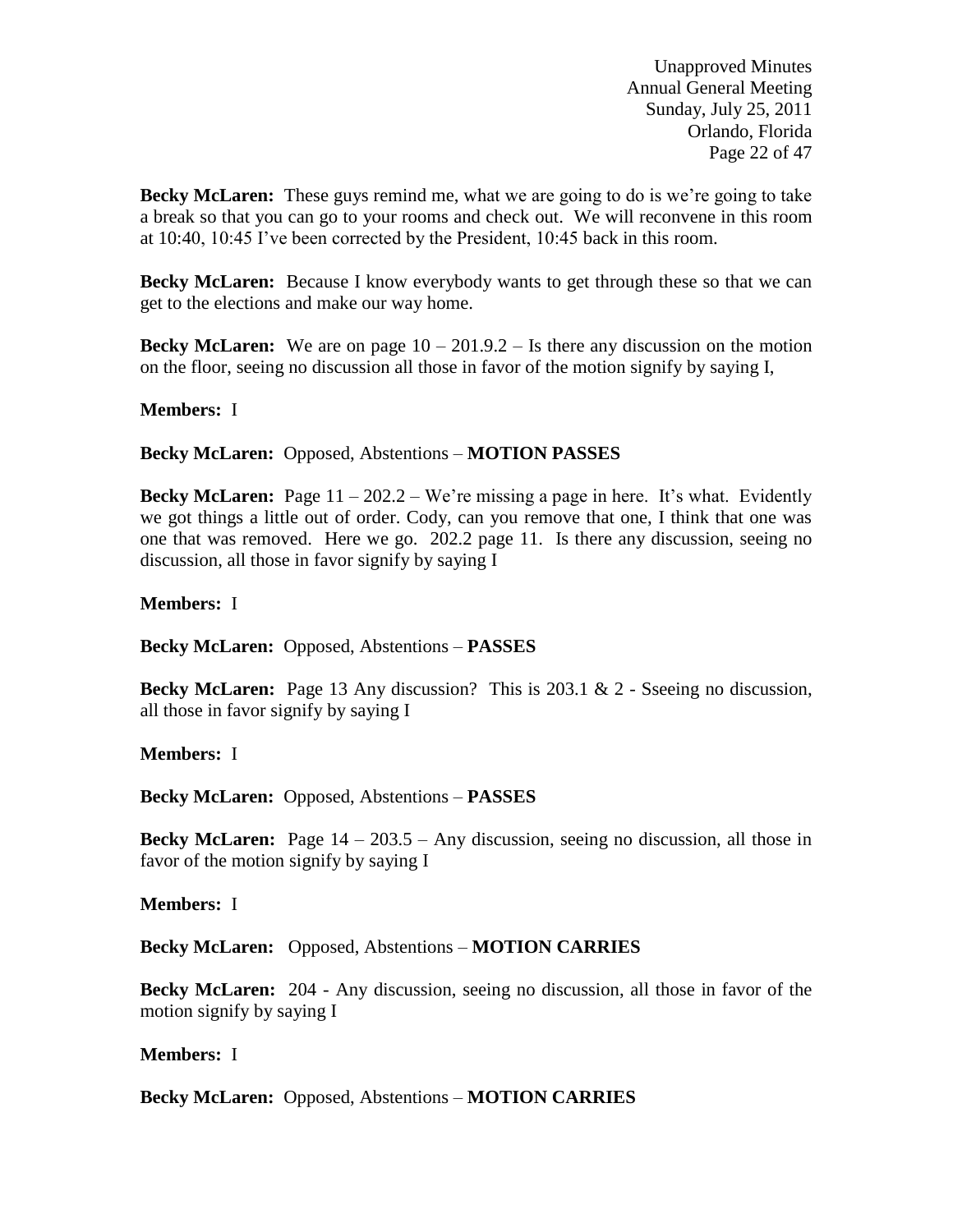Unapproved Minutes Annual General Meeting Sunday, July 25, 2011 Orlando, Florida Page 23 of 47

**Becky McLaren:** 204.2 **–** Any discussion, seeing no discussion, all those in favor of the motion signify by saying I,

**Members:** I

**Becky McLaren:** Opposed, Abstentions – **MOTION CARRIES**

**Becky McLaren:** 205.2 – Page 17 – Any discussion, seeing no discussion, all those in favor signify by saying I

**Members:** I

**Becky McLaren:** Opposed, Abstentions – **MOTION CARRIES**

**Becky McLaren:** Page 18 – 205.4 – Any discussion, seeing no discussion, all those in favor signify by saying I

**Members:** I

**Becky McLaren:** Opposed, Abstentions – **MOTION CARRIES**

**Becky McLaren:** 207

**Linda Lathrop:** Yeah, I'm getting, can you all hear me.

**Becky McLaren:** Any discussion

**Linda Lathrop:** Okay, because I knew there were questions on this one, it took me a while to find it because of the small print to figure out where it was. The section that underlined in 207.6 regarding guest play and ODP coach, all we're doing is eliminating in one case a duplicate of the same thing because it's already in another rule and we the reason we're removing it from here is because we no longer have transfers we only have release. Well if you release a player, you don't know if they're going to go somewhere else, where as the old system you could actually transfer from one team to another, where as now you release and somebody picks up. So we've removed that portion about guest play if a player has guest played with a team and we also removed the section about ODP. Just put them in a separate section where the original affiliate could object on those terms, and if you read down under Olympic Development Program you're going to see that the underlined new wording says unless permission is granted by the original registering affiliate. So it takes the concept from one place and moves it to another. It's already there in Rule 208F regarding guest players, it already says they cannot transfer to the team they are guest played with unless the affiliate grants permission. Unfortunately,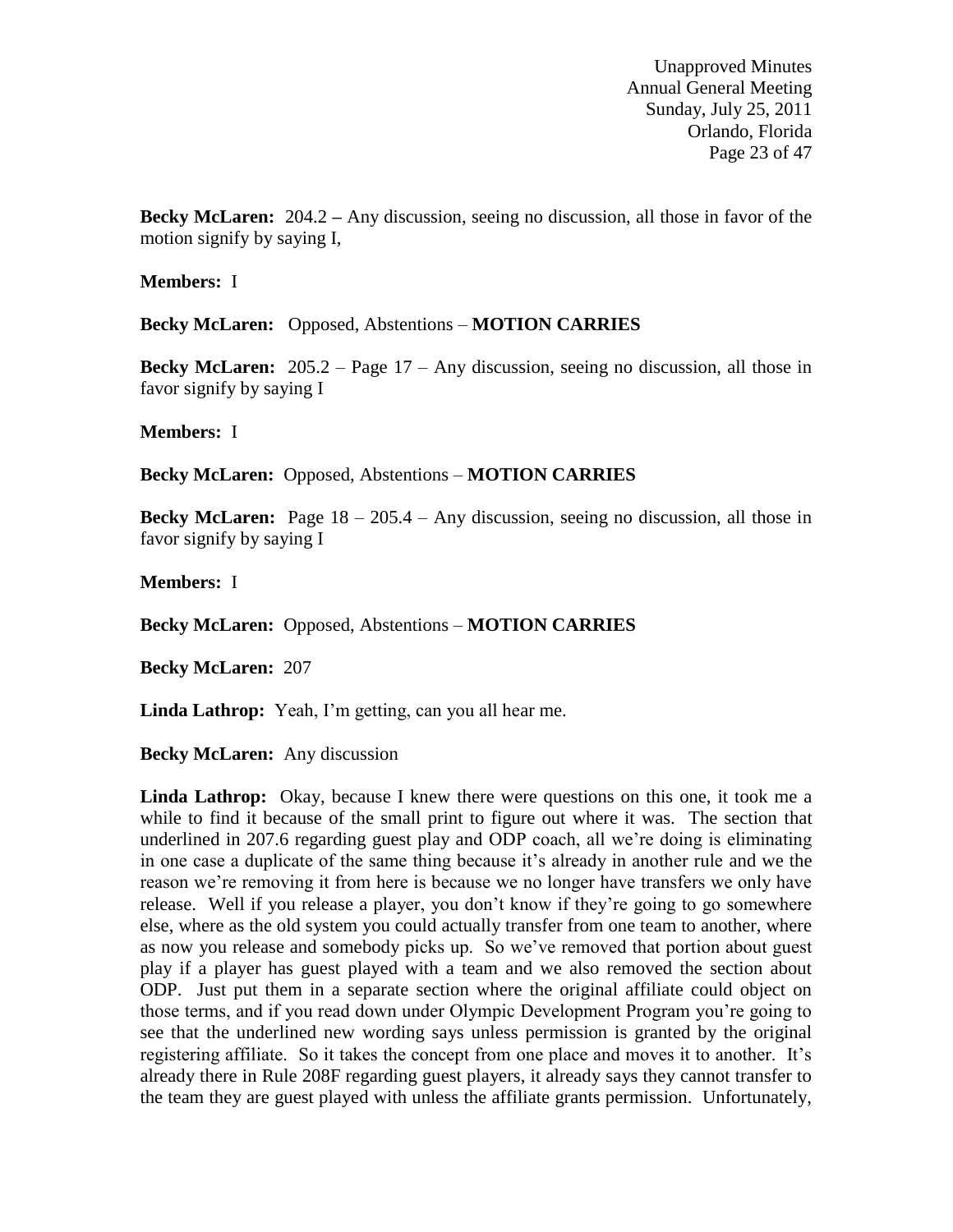Unapproved Minutes Annual General Meeting Sunday, July 25, 2011 Orlando, Florida Page 24 of 47

FYSA has no way to police it no matter what because we don't know who the guest player played with, but it does give you the right to charge another affiliate with a violation of a rule because it is still in there. All we are doing is removing from one place and having it somewhere else. Did that make sense?

**Marcos Fernandez:** So 208F remains as is.

**Linda Lathrop:** That already has the language it was duplicate, when you have it in two different places, it's just removing a line of ink.

**Marcos Fernandez:** Yeah, but when it talks about release, it doesn't quantify it doesn't identify the points,

**Marino Torrens:** I'm sorry, identify yourself,

**Marcos Fernandez:** Marcos Fernandez, Camden, it doesn't depict or bullet point what are the causes of what you can deny a release. I understand it says it in 208F

Linda Lathrop: Right. So you saying you want to be able to deny the release of any player that guest played?

**Marcos Fernandez:** Yes or No

**Linda Lathrop:** Okay

**Marcos Fernandez:** but it has to be identified as on of the causes why you can deny it.

**Linda Lathrop:** Verses denying them the transfer later on,

**Marcos Fernandez:** Yes.

**Linda Lathrop:** Okay, then leave the

**Becky McLaren:** So are you making an amendment to what's proposed to under 207.6 to leave that wording in?

**Marcos Fernandez:** Yes.

**Linda Lathrop:** And I'll leave the wording in, ill accept that just to make it

**Becky McLaren:** Cody can we move up to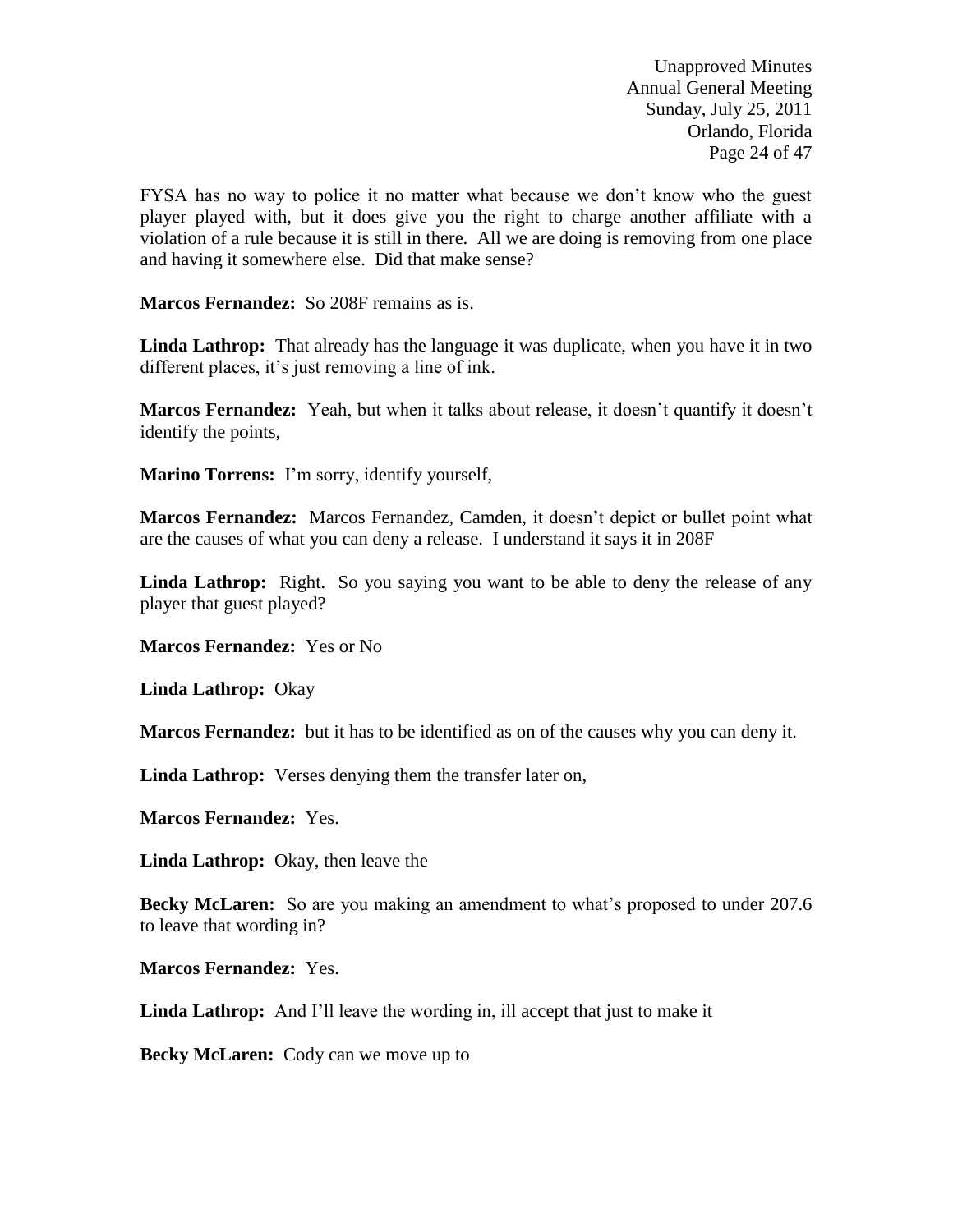Unapproved Minutes Annual General Meeting Sunday, July 25, 2011 Orlando, Florida Page 25 of 47

Linda Lathrop: clearer. What I have crossed out go ahead and put back, leave it there and if it's in there twice, it's in there twice.

**Becky Lathrop:** So we're going to, both bullet points, Marcos, or just the first one.

**Marcos Fernandez:** I would leave as is; I really don't understand why we're eliminating it.

**Becky McLaren:** So both bullet points, Cody.

**Linda Lathrop:** Yeah, I'm fine with it, we won't remove it because the rest of it has to change any ways.

**Becky McLaren:** Is there a second to that

**Todd L'Herrou:** I'll second, Todd L'Herrou, Delray Beach Athletic Club

**Becky McLaren:** Is there any discussion, seeing no discussion, all those in favor of the amended motion signify by saying I

## **Members:** I

**Becky McLaren:** Opposed, Abstentions – **AMENDMENT PASSES –** Now we have the amendment motion on the floor, is there any discussion on the amended motion. Seeing no discussion, all those in favor signify by saying I

**Members:** I

**Becky McLaren:** Opposed, Abstentions – **MOTION CARRIES**

**Becky McLaren:** 302.3 – This proposal is to place Not in Good Standing, the procedure to do it and the new Procedure Manual that has been created that will be out for all Affiliates – Is there any discussion on the motion, seeing no discussion, all those in favor signify by saying I

**Members:** I

**Becky McLaren:** Opposed, Abstentions – **MOTION CARRIES**

**Becky McLaren:** 401.5C – Page 22 – Is there any discussion on the motion, seeing no discussion, all those in favor signify by saying I

**Members:** I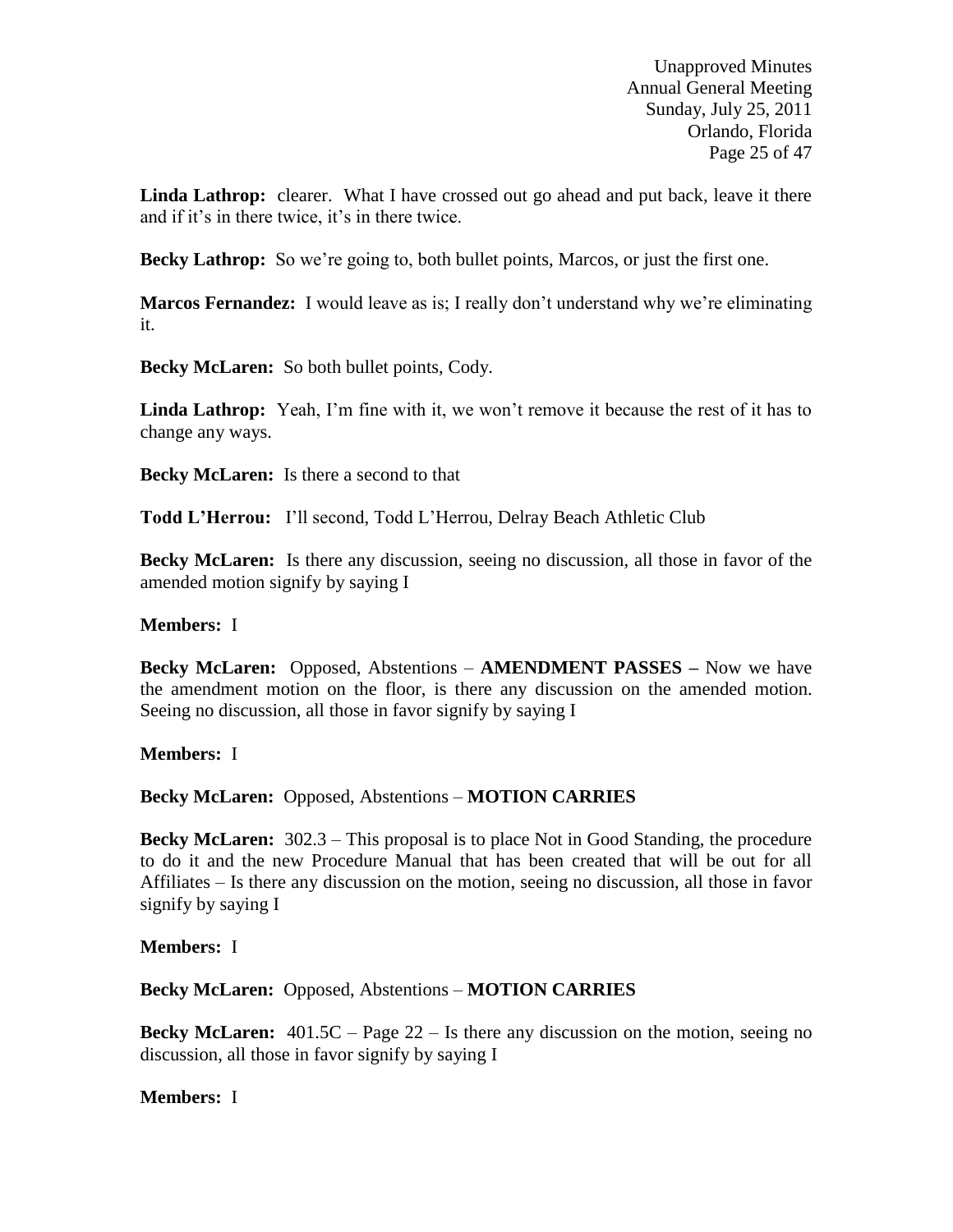Unapproved Minutes Annual General Meeting Sunday, July 25, 2011 Orlando, Florida Page 26 of 47

## **Becky McLaren:** Opposed, Abstentions – **MOTION CARRIES**

**Becky McLaren:** 404.7 – This is to establish a penalty for the violation of the Referee's Conduct of Ethics that is currently in our Rules. Is there any discussion, seeing no discussion, all those in favor signify by saying I

**Members:** I

**Becky McLaren:** Opposed, Abstentions – **MOTION CARRIES**

**Becky McLaren:** 405.7 – Is to add sanctions for the Code of Ethics for Assignors that is in our Rules – Any discussion, seeing no discussion, all those in favor signify by saying I

**Members:** I

**Becky McLaren:** Opposed, Abstentions – **MOTION CARRIES**

**Becky McLaren:** 902.12 – Any discussion, seeing no discussion, all those in favor signify by saying I

**Members:** I

**Becky McLaren:** Opposed, Abstentions – **MOTION CARRIES**

**Becky McLaren:** The next one is a long one. Sections 902 & 903 – You can go ahead and move down, Cody. You're not going to see it all on the screen, so you're going to have to refer to your books.

**Linda Lathrop:** Becky can I briefly go over the highlights.

**Becky McLaren:** Yes

Linda Lathrop: This one just refers to current terminology, we refer to the Official State Roster, which is a very specific roster verses maybe a tournament roster or league roster, and it also deletes reference to the nonexistent event roster. I know, even though Got Soccer has come out with what they are calling an event roster, it isn't anything like what our old event roster was because our old event roster was very official and granted guest play permission. So, whatever Got Soccer has will not be doing that, so we need this language in here.

**Becky McLaren:** Any other discussion? I'm sorry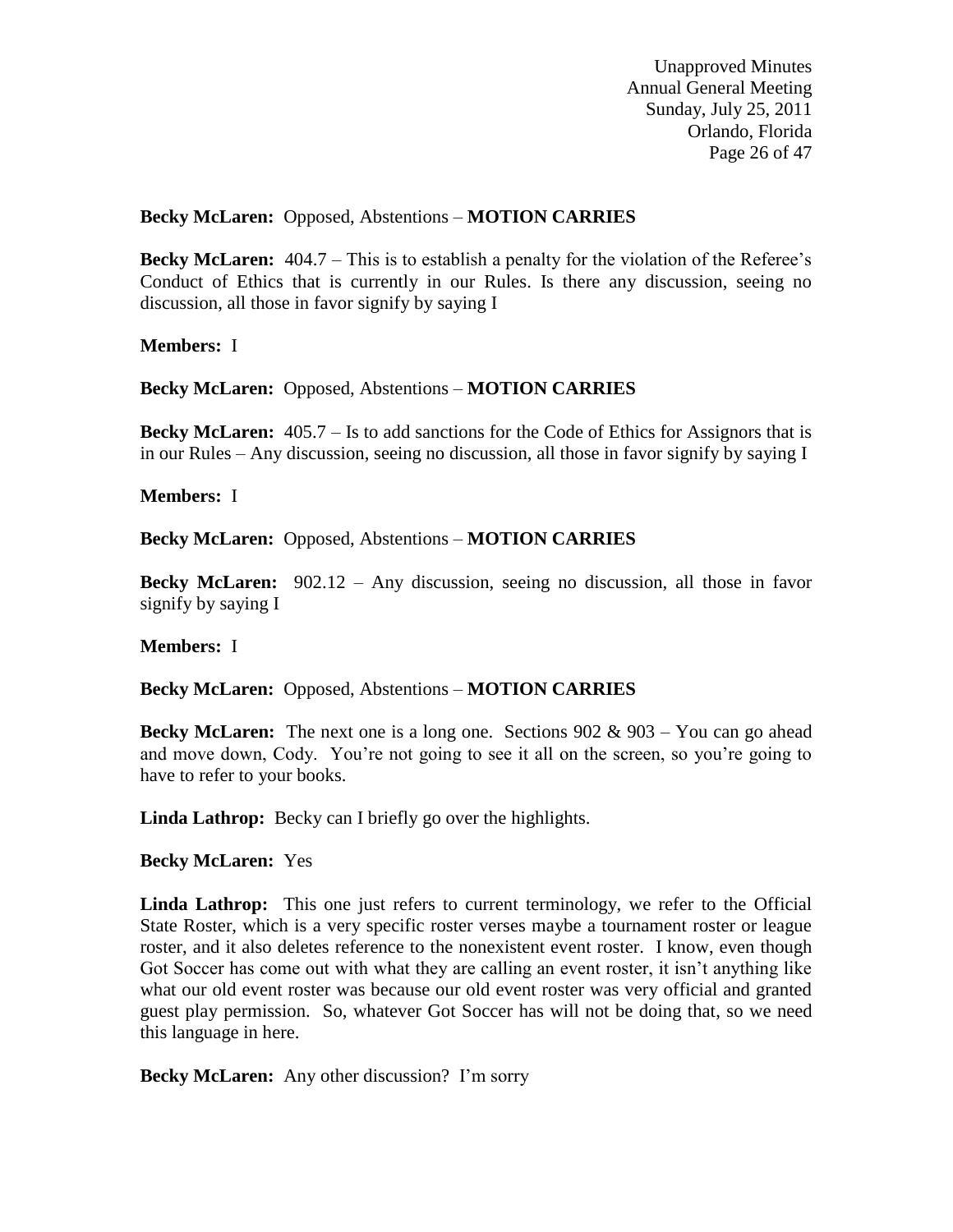Unapproved Minutes Annual General Meeting Sunday, July 25, 2011 Orlando, Florida Page 27 of 47

**Tommy Thompson:** Just a point, in the future when you have something this long and drawn out that you are making changes it to could you strike through in the suggested changes what you are taking out and then emphasize what you are putting in for clarity. It is really difficult for us old brains to figure out one page and where to put the other page together, just a point, please.

**Becky McLaren:** Okay, any other discussion, seeing no discussion, all those in favor signify by saying I

**Members:** I

**Becky McLaren:** Opposed, Abstentions – **PASSES** 

**Becky McLaren:** 3007.3 – This is to realign the responsibilities of the VP of Administration & Communications along with some of the changes that EC submitted in September. Is there any discussion? Seeing no discussion, all those in favor signify by saying I

**Members:** I

**Becky McLaren:** Opposed, Abstentions – **MOTION CARRIES**

**Becky McLaren:** 307.7 – This is to add some additional duties to the DC position. Is there any discussion?

**Member:** Do they get to wash our cars.

**Becky McLaren:** Yes.

**Jim Witkowski:** I am Jim Witkowski with Jensen Beach Soccer Club, this #8, it says appoint ADCs, I thought they were elected.

**Becky McLaren:** Assistant District Commissioners are appointed.

**Jim Witkowski:** Are appointed, Okay, thank you.

**Becky McLaren:** Any other discussion?

**Member:** Just a point of clarification, what do you mean by the word monitor?

**Becky McLaren:** To ensure that the tournaments are complying with FYSA rules that they've agreed to. Any other discussion, seeing no discussion, all those in favor signify by saying I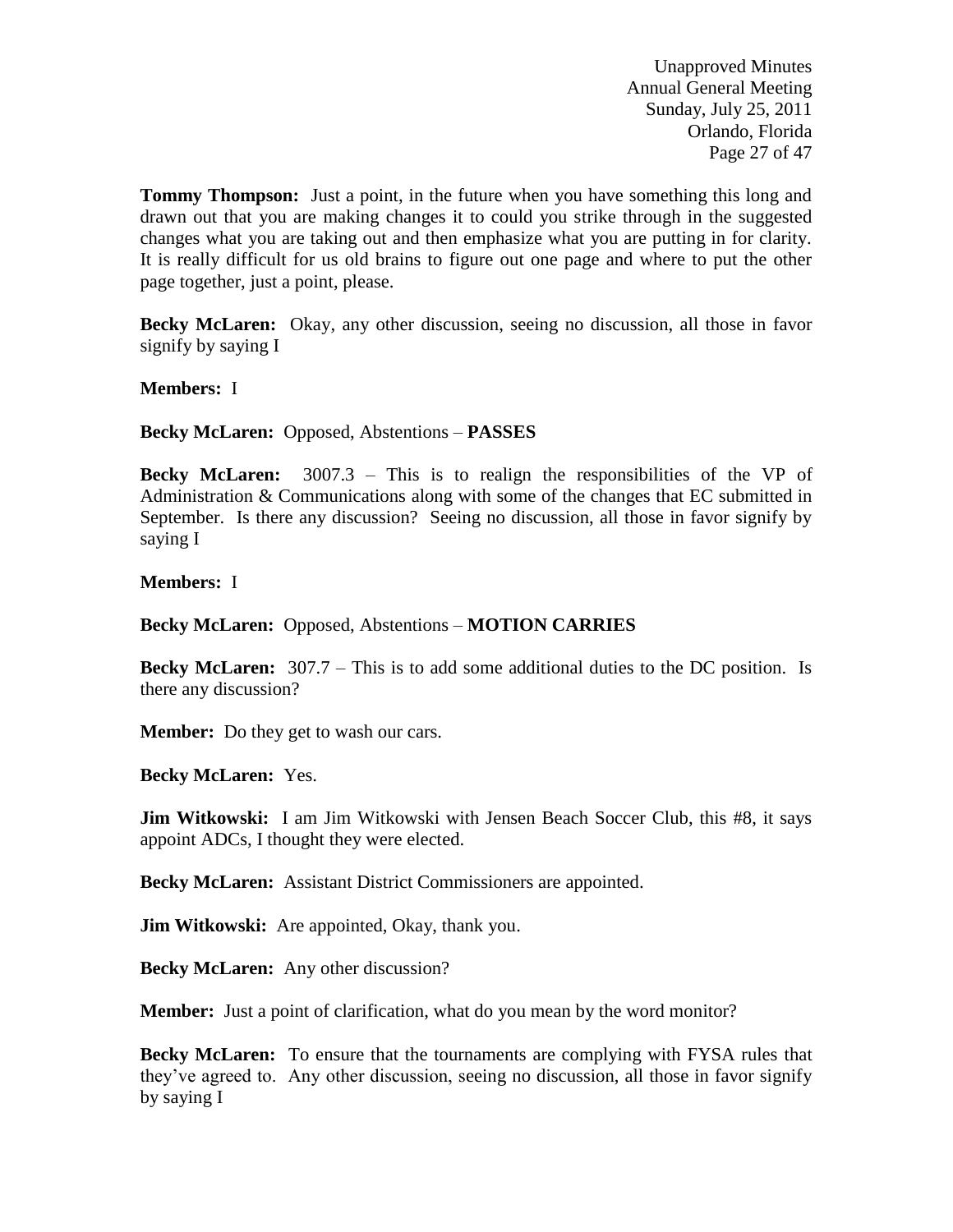Unapproved Minutes Annual General Meeting Sunday, July 25, 2011 Orlando, Florida Page 28 of 47

**Members:** I

**Becky McLaren:** Opposed, Abstentions – **MOTION CARRIES**

**Becky McLaren:** Page 32 – C90.3.1 – Is there any discussion?

**Member:** Whose duties are these?

**Becky McLaren:** I'm sorry, is there discussion, if you don't come to the mic, I don't know.

**Member:** I assume these are the duties of the Secretary but it doesn't say that in the page there. So whose duties are these?

**Becky McLaren:** This is within the Personnel Committee. Any other questions or any other discussion, seeing none, all those in favor signify by saying I

**Members:** I

**Becky McLaren:** Opposed, Abstentions – **MOTION CARRIES**

**Becky McLaren:** C190.2.3 – Any discussion.

**Linda Lathrop:** Is Diana going to speak for it?

**Diana Robertson:** Nope, as is.

**Becky McLaren:** Okay, I'm sorry

**Marino Torrens:** What was that Chester?

**Becky McLaren:** Chester said there is a misspelling, the chair.

**Marino Torrens:** Oh, okay

**Becky McLaren:** Chester Region D is correcting our spelling.

**Linda Lathrop:** I'll accept the change

**Becky McLaren:** She'll accept the change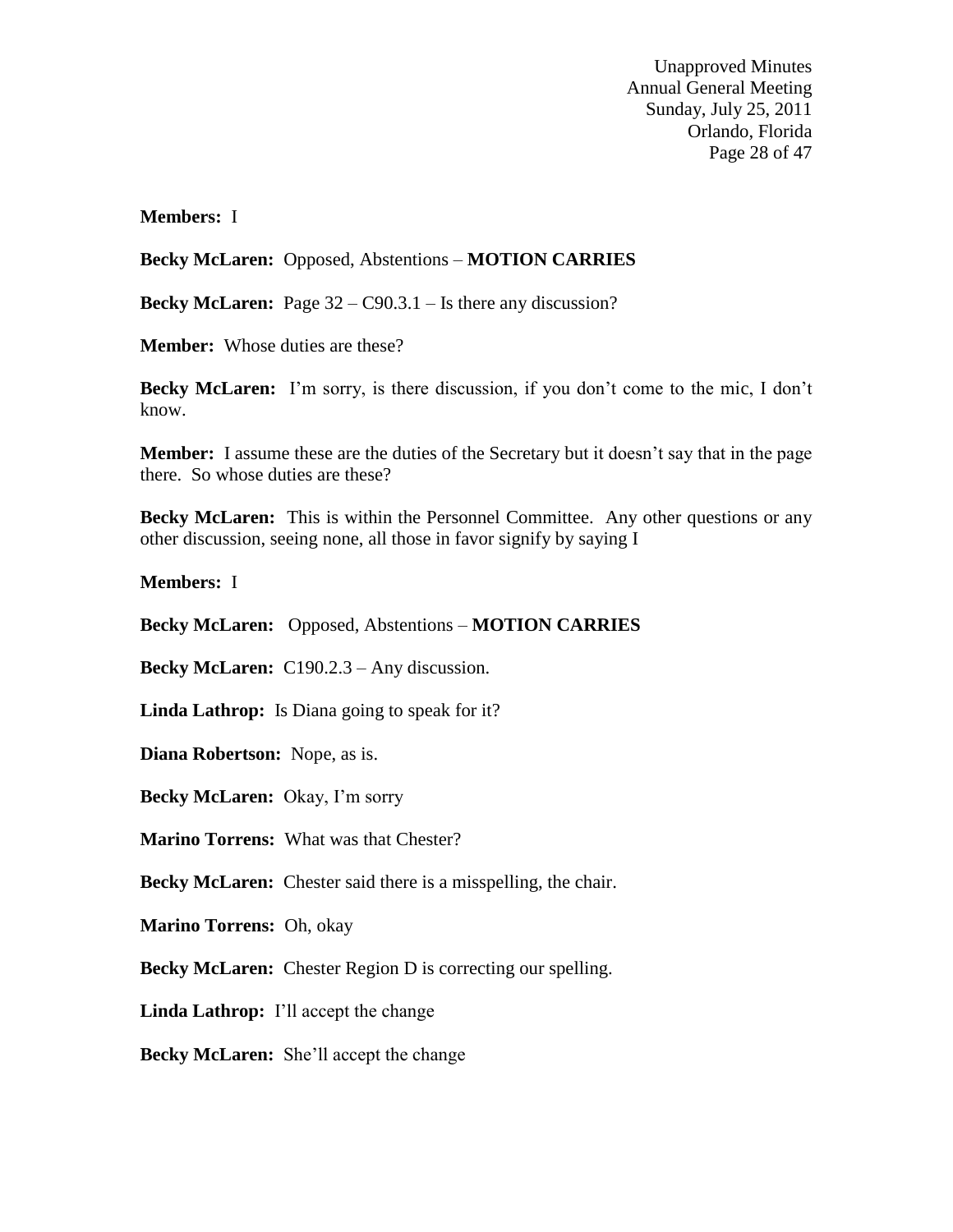Unapproved Minutes Annual General Meeting Sunday, July 25, 2011 Orlando, Florida Page 29 of 47

Linda Lathrop: I'd like to speak against this motion, a couple years ago this was a rule proposal that was agreed upon and past by this body because of some situations that occurred regarding the software transfer and Tommy Thompson and I had come to an agreement that we would, this is the way the Committee would be chaired, so that we would no longer have a President be able just to pick a Committee an IT Committee without the knowledge and consent of the EC to be able to come in and change the way we do our registration. I firmly believe that Registration should be in charge of the registration process and this committee was put together so that the members are there really are the ones that use the system. So I am asking you that you to leave the current verbiage in place and not change it this, thank you, Linda Lathrop, Registrar

**Becky McLaren:** Thank you for identifying yourself, Linda. Is there any other discussion?

**Tommy Thompson:** Linda is 100% correct, it was last year or the year before last that she had a proposal and I had a proposal before it was going to come before you and we did come to this agreement at that point in time and put it before you and approved it, but that does not preclude the rule being modified at a later date, which is why it is before you today.

# **Becky McLaren:** Yes

**Steve Cecil:** My name is Steve Cecil from Gulf Coast United. After looking at the rule and looking at the make up of the committee, this committee is made up differently than any other committee. It seems like it's made up of half the member of the Executive Committee, there is four member of the Executive Committee on there and four other people at a minimum who is picked by the Regions. So it seems like in the initial rule that the makers wanted to make an exception on who picked the chairman because this is a very import committee, from what I read, decides what software we're all going to use on a yearly basis, so I'm against the rule. I'd like to have it the way it is.

**Becky McLaren:** Any other discussion? Are you for or against? Okay

**Steve Sassman:** Steve Sassman B5 DC, I think this is the right way do it, if you look at most corporations the IT person is a very important person. The CIO is mostly responsible for getting your information out. I don't see this as a registration kind of issue, I see it as a website communication office, however you what to phrase it kind of issue, and I think the Executive Committee should have a strong input into who heads that committee. Thank you.

**Becky McLaren:** Are you speaking for or against?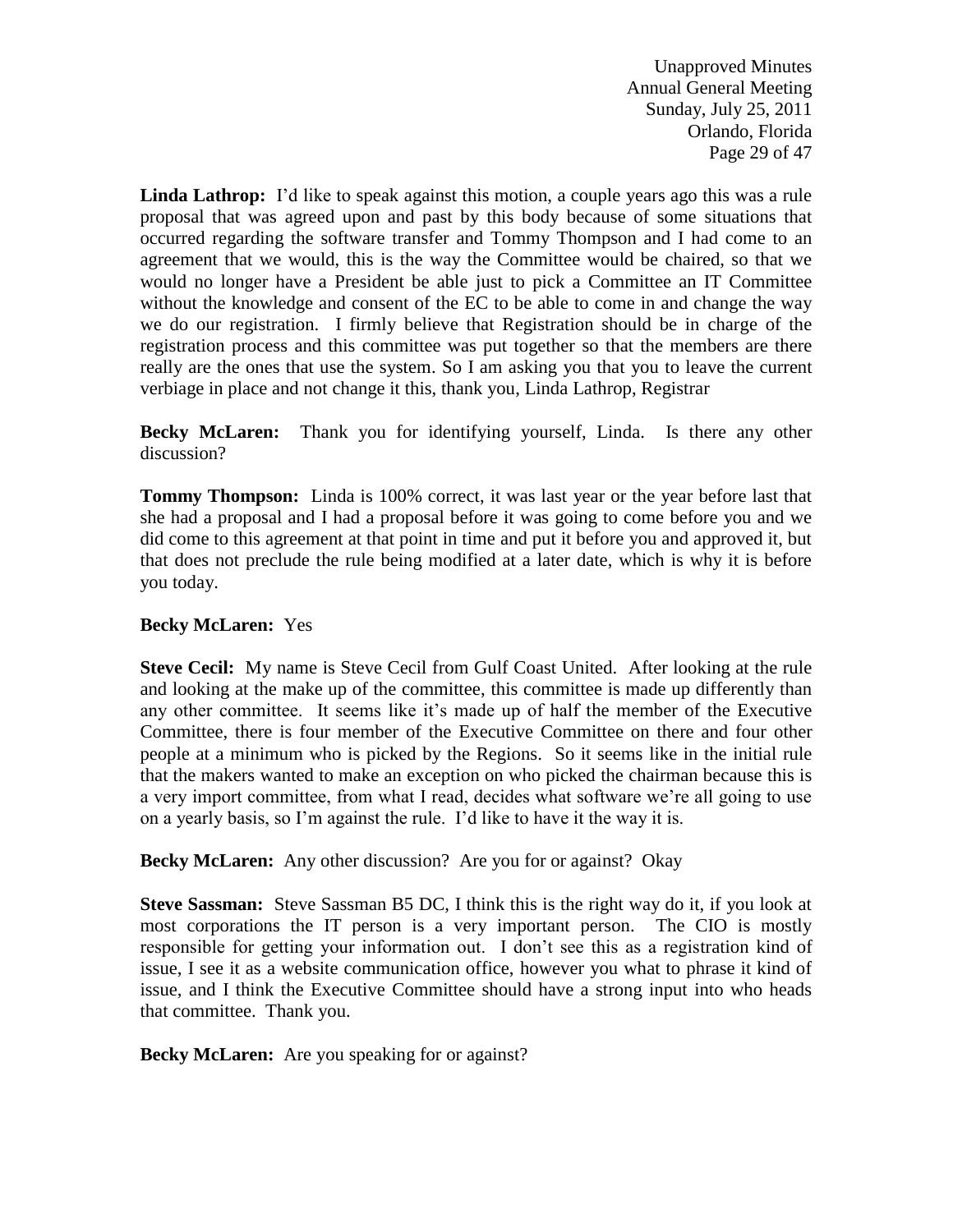Unapproved Minutes Annual General Meeting Sunday, July 25, 2011 Orlando, Florida Page 30 of 47

**Wayne Martin:** Against, Wayne Martin from Miami Strike Force, you're right that this is a very important committee it also got a makeup by rule of the principal stakeholders in the information technology assets of the organization. For that reason, it seems to me to makes sense to leave it the way it is and allow the stakeholders to elect among themselves the chair of their committee. You already from different from most committees the fact that the President doesn't appoint the members that they are appointed by the fact that they have been elected to certain positions and so if we are going to be different that way I'd like to see us leave the rule the way it is and allow the people who are the stakeholders to elect the chair of that committee. That may or may not be the Registrar. It could be any member of the committee.

**Linda Lathrop:** Can I just identify the membership. Linda again, the make up of that committee is comprised of the Secretary of FYSA, the VP of Competition, the VP of Player & Coach Development, Registrar, Secretary, so its EC Members

**Becky McLaren:** Linda point of order that is not correct the EC Members that are required is FYSA Secretary, FYSA VP of Admin & Communication, FYSA Treasurer and the FYSA Registrar

**Linda Lathrop:** I'm sorry I got it wrong but they are EC Members is what I am saying it's not like an outside group, these are the people that actually use the system

**Becky McLaren:** Then there is four other Regional members. Is there any other discussion? Seeing no other discussion, all those in favor signify by saying I

**Members:** I

**Becky McLaren:** Opposed

**Members:** I, Nay

**Becky McLaren:** Can I have you do it one more time? All those in favor signify by saying I

**Members: I**

**Becky McLaren:** Opposed

**Members:** I, Nay

**Becky McLaren:** Abstentions:

**Marino Torrens:** Me, abstention is me.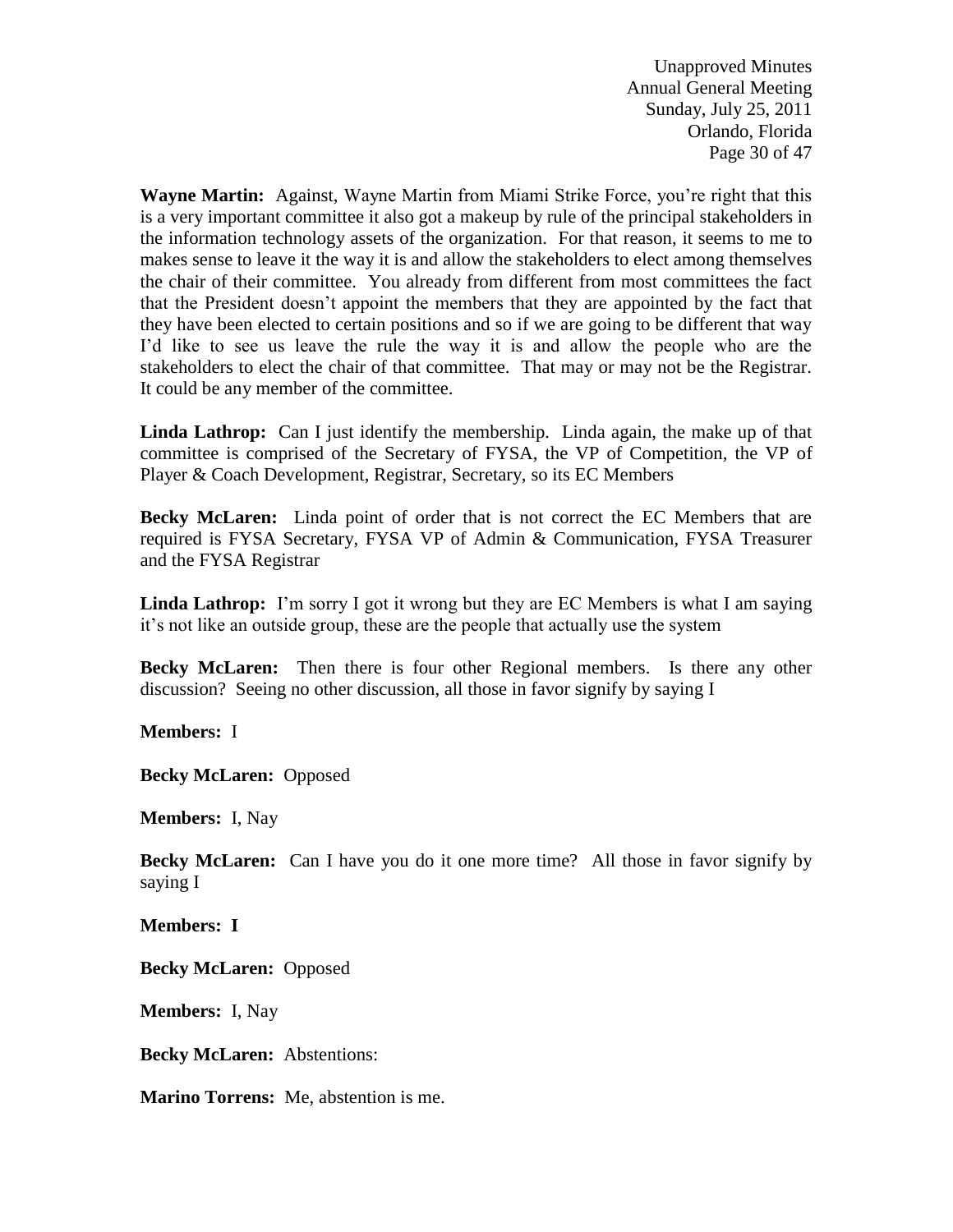Unapproved Minutes Annual General Meeting Sunday, July 25, 2011 Orlando, Florida Page 31 of 47

**Linda Lathrop:** Call for the paddles

**Becky McLaren:** Can I have you hold up your paddles if you are for the motion and my vote counters if you do it again, I would really appreciate it? If my vote counters if you give me a signal that way I know you're done and I can go to the next one. He's doing the last ones here. So you got that side of the room already. This side is done, the middle is done. Alright, all those opposed can you please hold up your paddles? Abstentions

**Marino Torrens:** Make sure you count it.

**Becky McLaren:** While they are tallying the votes, we're going ahead to the next proposed change because the outcome of this has no bearing on that one.

**Pamela Venni:** Can I ask a clarifying question?

**Becky McLaren:** Sure.

Pamela Venni: Pamela Venni, Venice Soccer, I think that there is some maybe a lack of knowledge in the room to understand the Committee that you listed are all parts of the Executive Committee and if the chair of the committee is being recommended by members of the IT Committee and those members are all part of the Executive Committee maybe, I think I am a little confused as to

**Becky McLaren:** There are four EC members plus there are four Regional members

**Pamela Venni:** Okay

**Becky McLaren:** so there are four other members that are on the committee and the way it is right now they would select from themselves

**Pamela Venni:** Okay, and then it just says that you're going to recommend a chair

**Becky McLaren:** The President will recommend the chair which is the way

**Pamela Venni**: No, the existing rule says the

**Becky McLaren:** The existing rule say the chair of the committee shall be recommended by the members of the IT Committee for approval by the EC of FYSA

**Pamela Venni:** Okay, and does that include the President, right

**Becky McLaren:** That is correct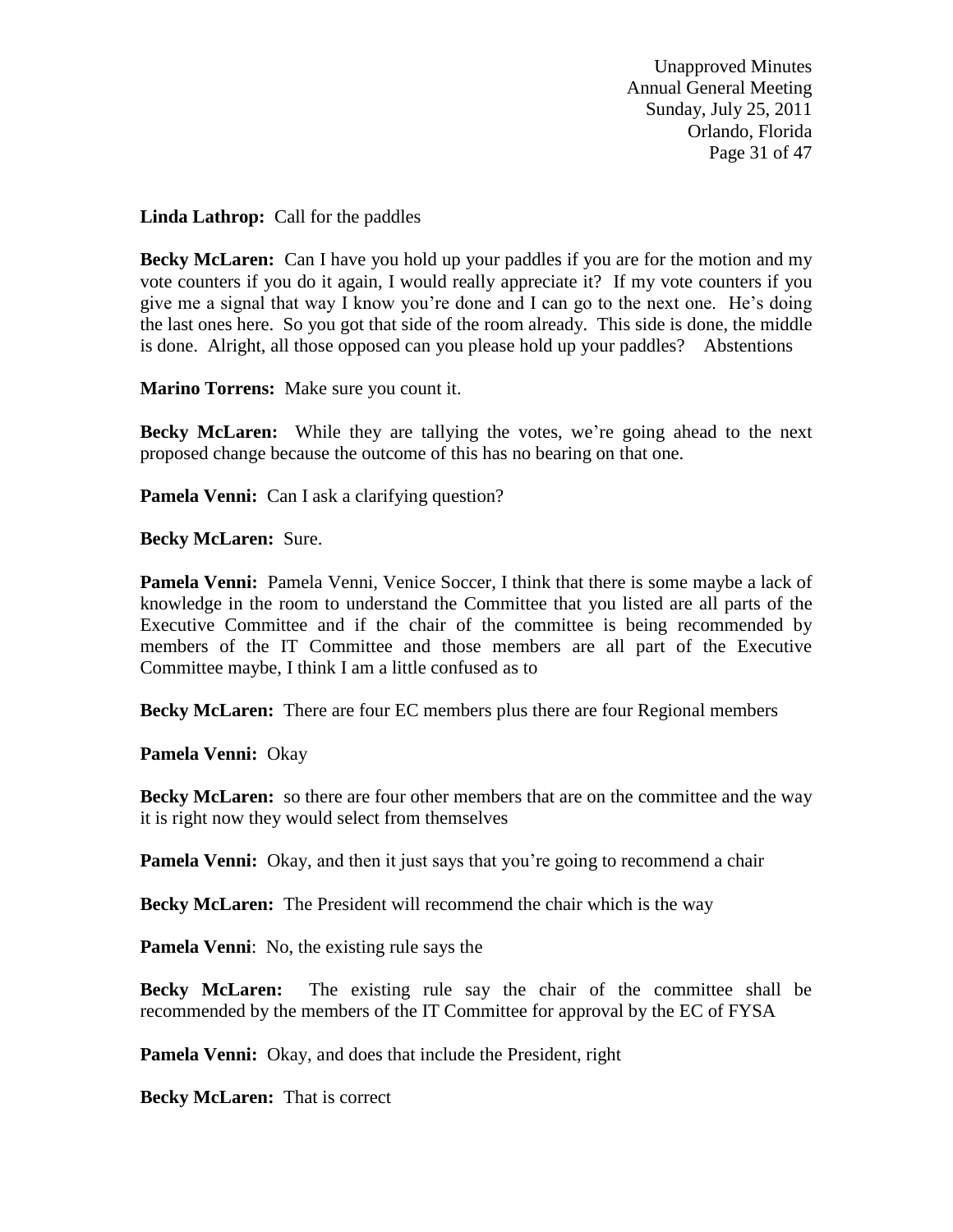Unapproved Minutes Annual General Meeting Sunday, July 25, 2011 Orlando, Florida Page 32 of 47

**Pamela Venni:** Okay, thank you

**Becky McLaren:** Page 34 – Which is a glossary term, this is to change the event roster definition to include league or tournament rosters. Is there any discussion? Seeing no discussion, all those in favor signify by saying I

**Members:** I

**Becky McLaren:** Opposed, Abstentions – **THIS PASSES** 

**Becky McLaren:** Once we get the vote count for the rule previous to this we will be finished with the rules changes for this AGM.

**Marino Torrens:** Okay, I was reminded that there were some changes to the agenda that I forgot to mention before that we need to rap, please. The blue page right in the front of your books, there is a couple of elections that are not listed there. The four that are listed are still there but after that we have Referee Liaison is also up for Election, that is done State Wide, then we have VP of Region A and VP of Region C, they are also up for election.

**Member:** Motion to amend

**Becky McLaren:** Second, I send the motion to amend.

**Marino Torrens:** Any comments or questions? All those in Favor

**Members:** I

**Marino Torrens:** Opposed

**Marino Torrens:** The next thing is for the elections to start but I want to make sure that she is finished on that first.

**Tommy Thompson:** Can we approve the Minutes and Treasurer Report?

**Marino Torrens:** Okay, the minutes from the last year's AGM are in your books. Need motion to approve.

**Lois Epps:** Motion to approve

**Becky McLaren:** Ugh, Ugh, we have a couple of corrections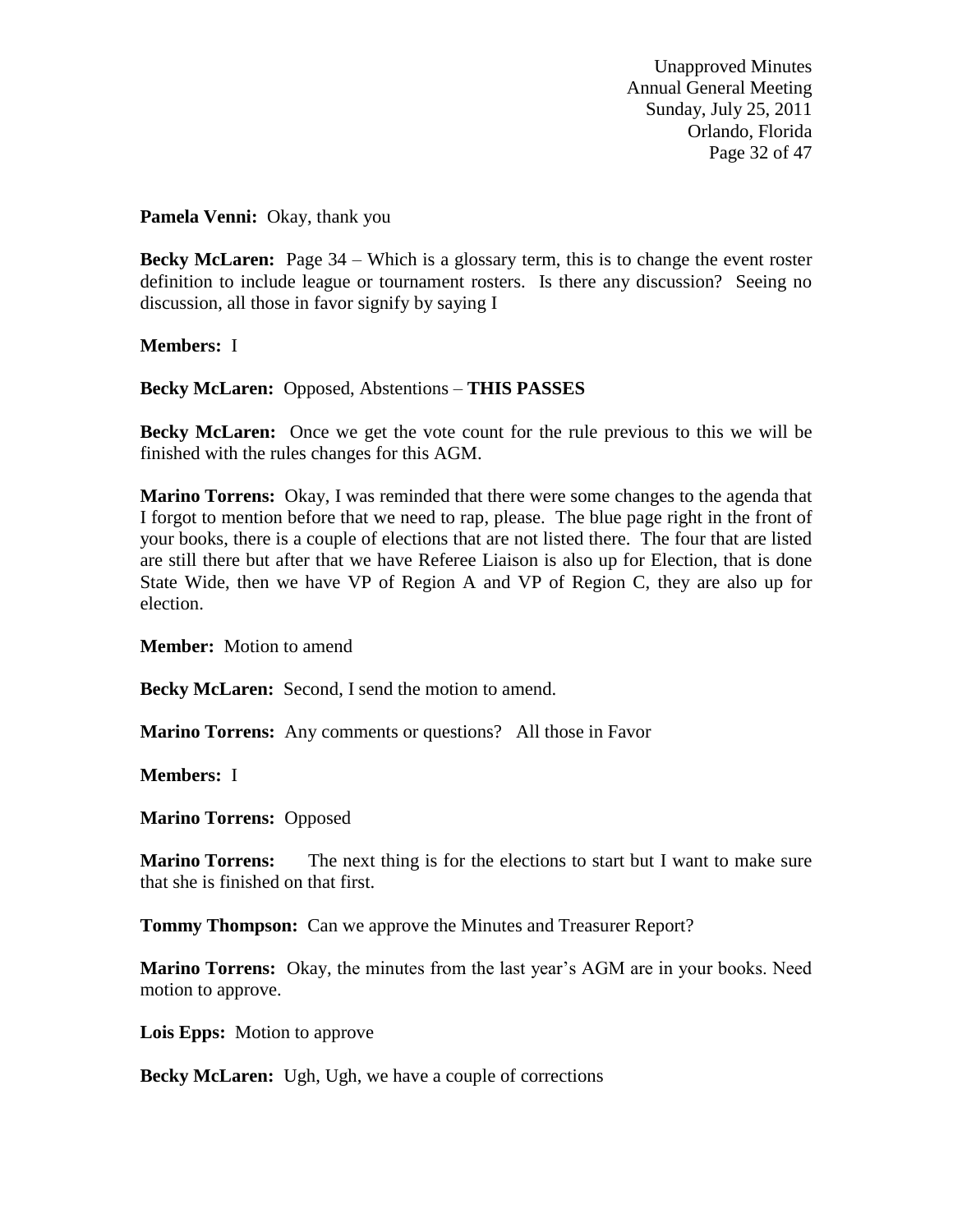Unapproved Minutes Annual General Meeting Sunday, July 25, 2011 Orlando, Florida Page 33 of 47

**Lois Epps:** We still need a motion to approve

**Becky McLaren:** We have two corrections on page 83, the name that gave my speech was me not Lois and on page 86 the name that gave Patty's speech when she ran last year was Elsa Maroon not Lois.

**Marino Torrens:** You did a lot girl

**Member:** What was that last one?

**Marion Torrens:** What was that last one?

**Becky McLaren:** Page 86 it should be Elsa Maroon gave talked about Patty spoke for Patty with her nomination spoke for Patty with her nomination

**Marino Torrens:** Any other questions, deletions, additions. Seeing none all those in favor of approving the minute of the 2010 AGM as amended say I

**Members:** I

**Marino Torrens:** Oppose

**Marino Torrens:** I'm not abstaining this one. Okay, next I am going to introduce Diana Robinson, Treasurer for the Proposed Budget.

**Diana Robertson:** Good Morning if you turn to the pink paper not a pink slip you will see the 10/11 budget compared to the 11/12 budget which is what I am presenting today. The first page on page 11 it shows your revenues it does show a decrease from last year to next year of \$167,000. Some of the reductions are due to elimination of some charges like reprints and certain change of status charges. We've also reduced Touchline, we've received a lot less income from advertising, currently. Also I want to make mention that last year the membership did approve for an additional \$1 on their registration to help cove the World Cup money that we gave but the Board decided this weekend that we have reserves and that we will fund that, so we're not going to make any additional charges to the membership, so hopefully that makes you happy. On Page 12 for expenses, expenses reduced by \$244,000 approximately. The membership expenses are based on 100,000 children, we do have increases in credit card fees because we are using the internet credit card charging more often than in the past due to our system. Office expenses reduced because we've moved into our new building so a lot of those one time charges won't occur next year. Utilities did increase because we are in the building a full year in 11/12 verses a partial year in this year. Communication reduced again because Touchline we are doing a lot less paper copies we're doing a lot more internet or email type so that reduces our fees there, and under some of the items under miscellaneous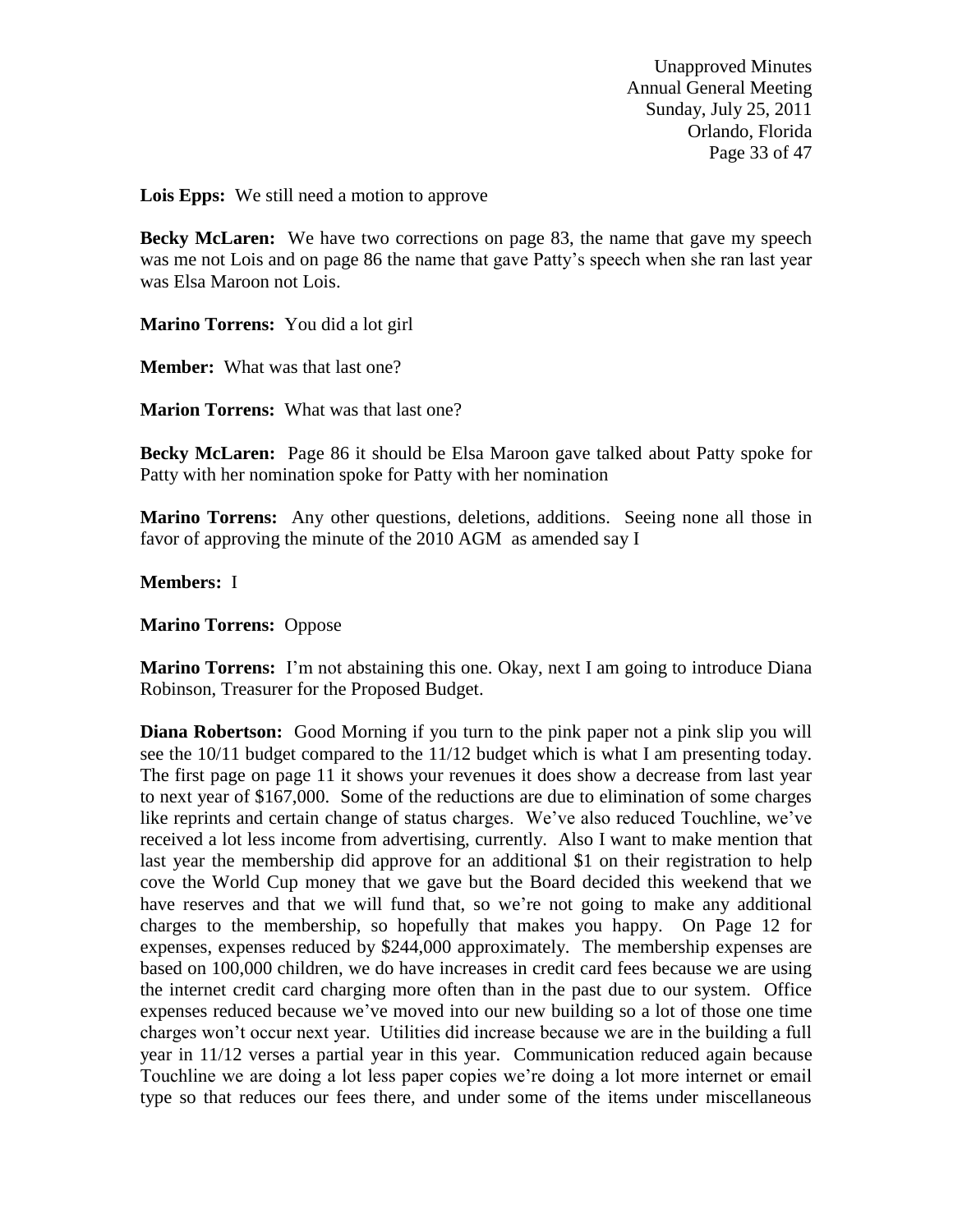Unapproved Minutes Annual General Meeting Sunday, July 25, 2011 Orlando, Florida Page 34 of 47

were moving expenses the movers moving our furniture, equipment and all that stuff in December, so those are one time charges. What that gives us is a net income potential in next year of \$80,758 which is basically breaking even on a \$3 million budget, what we plan to do is we will see how that ends up next year and we may designate it for future project or may get used for repair and maintenance now that we own a building.

**Diana Robertson:** At this point I would like to see if I could have a motion to approve the budget.

**Becky McLaren:** I move to approve the proposed budget

**Marino Torrens:** I second

**Diana Robertson:** Can I have a second?

**Diana Robertson:** All those in favor

**Members:** I

**Diana Robertson:** Thank you

**Diana Robertson:** Oh, all those Opposed

**Diana Robertson:** Abstain

**Diana Robertson:** Thank you

**Marino Torrens:** Yes Sir, you got a question for you

**Diana Robertson:** Oh

**Member:** In here we have a proposed budget and year after year we have a proposed budget when we might expect a financial statement that will let us see how the 2010/11 budget compares with actual.

**Diana Robertson:** Well right now our year does not end until September 30<sup>th</sup> at that point we will wait til all the expenses come in and unfortunately it's hard to look at it at any point in time because we get a lot of our revenue before we get all of our expenses especially with all the tournaments and certain events that go on but at the end of the year it takes about a month before we can two months, Carmen say two months, before we can finalize everything and wait for the well have the audited statements to come out

**Member:** And then those will be published so the membership can have a copy of them.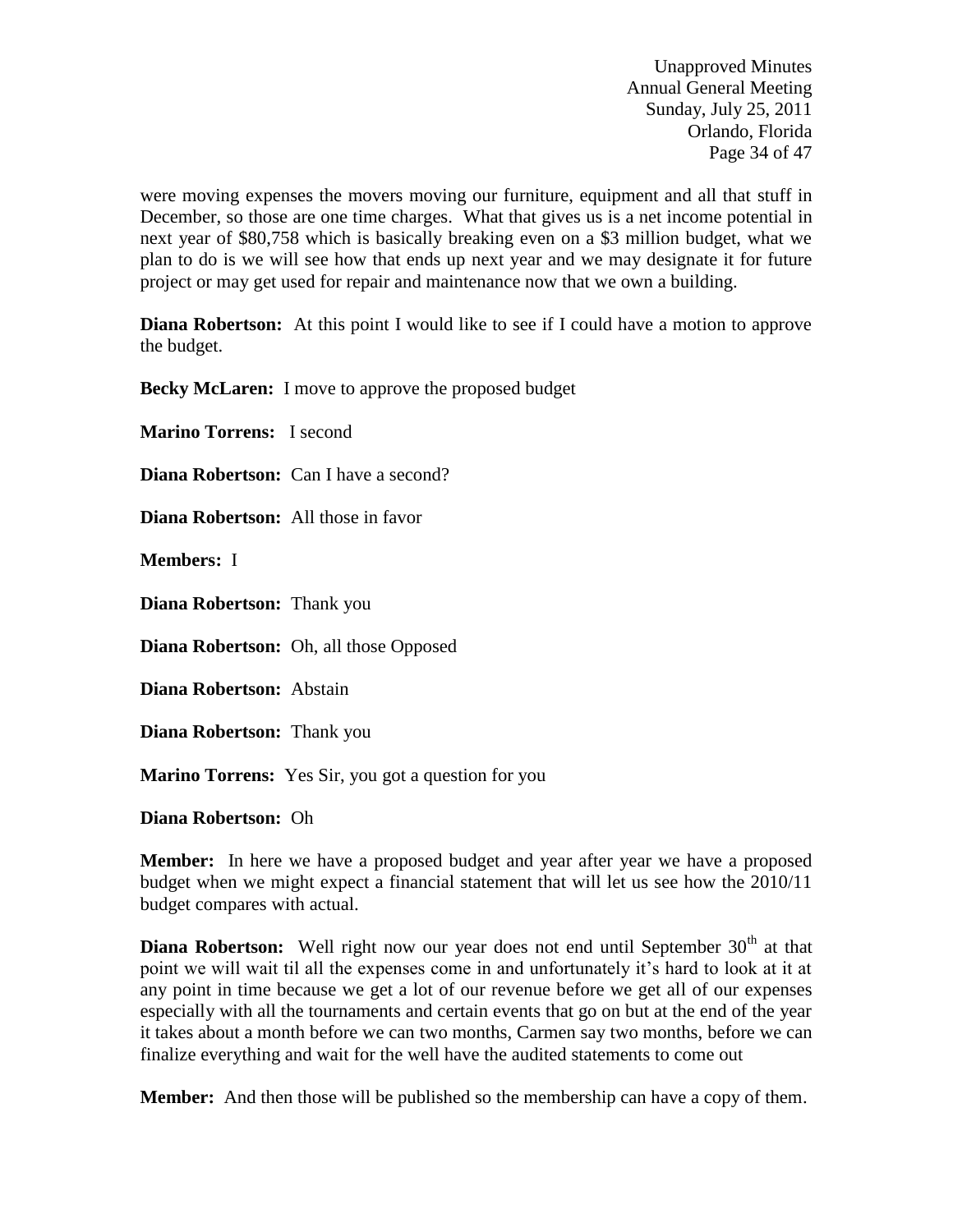Unapproved Minutes Annual General Meeting Sunday, July 25, 2011 Orlando, Florida Page 35 of 47

**Diana Robertson:** Well now we can do that but they are public information the 990s and the financials if you go on the webs Guidestar.

**Member:** Does the 990 deal with budget categories the same budget categories the same categories that you have here in the proposal

**Diana Robertson:** The 990s do have specific but we can set something up on our website to have that available.

**Member:** Ok that was it I think that we as members have an obligation to keep up

**Diana Robertson:** I don't have a problem with that

**Member:** with \$3.5 million budget to see want is going on, so thank you.

**Diana Robertson:** But give us at least to the end of the calendar year to ensure that everything has been audited

**Member:** Makes sense, thank you

**Becky McLaren:** I have the results for the proposed change for C190.2.3, YES 2,432 – NO 2,972, the **MOTION FAILS**

**Marino Torrens:** I guess I skipped on another line here. Any reports from the Office or the Committees, Chairperson, ok. I don't have any unfinished business unless anybody else. New Business anybody, Okay, moving right along. In approval of the actions of the Board for 2010/2011 season year, yes sir.

**Member:** So far we have seen no minutes for a single Board of Directors Meeting, EC Meeting, we only got to see the 2010 AGM Minutes at the time that we registered. We're being asked to approve actions that we have no knowledge of; I'd like to recommend to the Executive Committee that the Minutes of every single Meeting should be published where they are available for the Membership within seven (7) days of an EC Meeting, within seven (7) days of a Board of Directors Meeting, within thirty (30) day of an AGM even if they are not yet approved so that we will know what is going on. As it is now you are going to have a Board of Directors Meeting later this afternoon, those Minutes won't be approved until January's Board of Directors Meeting that means that for six months you've taken actions we don't get to see them because you don't publish Unapproved Minutes. I'd like to recommend that you should publish all the Minutes immediately, you know within a reasonable time for transcribing them so that the Membership will know what's going on.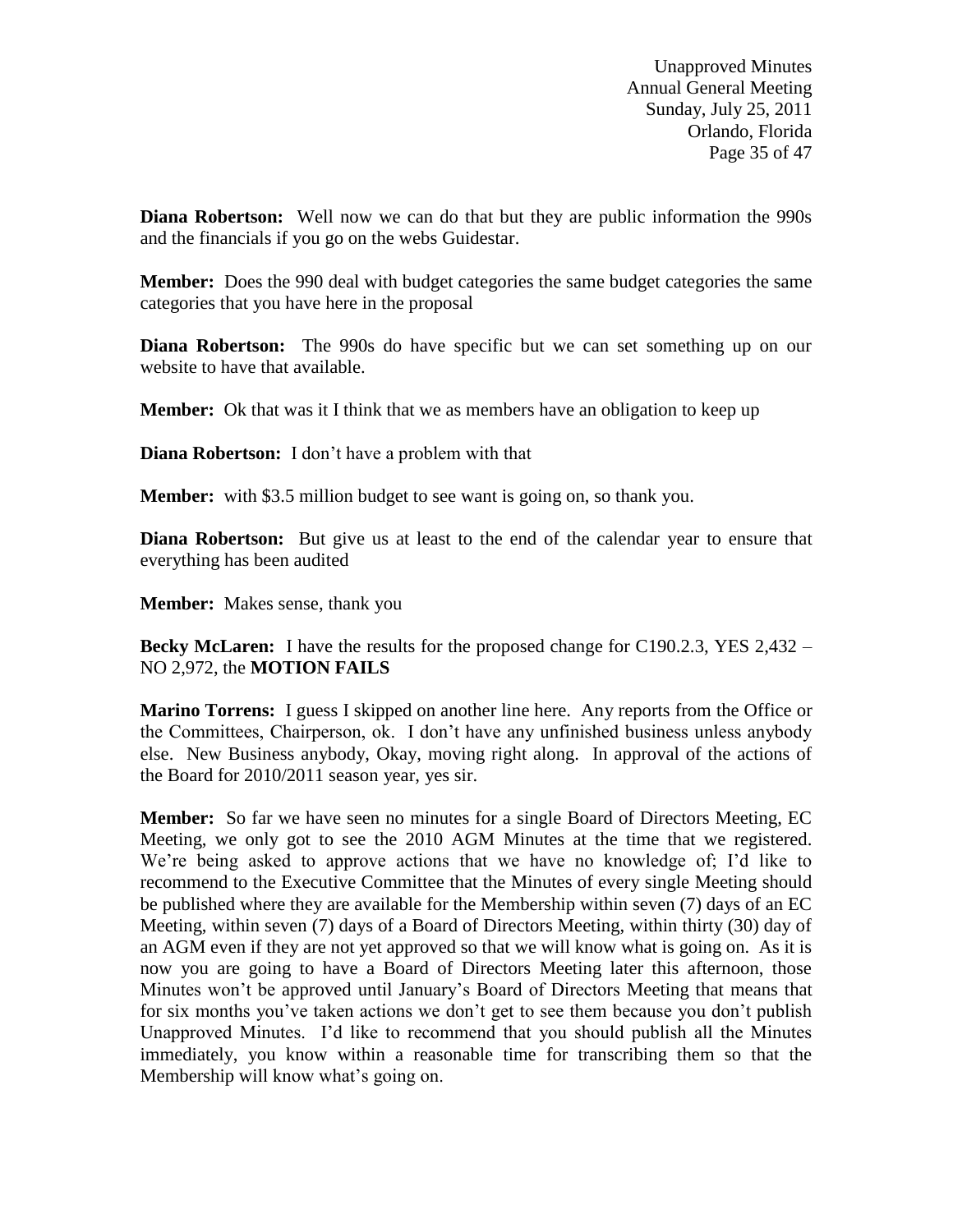Unapproved Minutes Annual General Meeting Sunday, July 25, 2011 Orlando, Florida Page 36 of 47

**Marino Torrens:** We used to post the Minutes on the Website once we switched to Got Soccer we been having a little trouble posting those Minutes there that's why for this last year they haven't been there.

**Member:** But you have a policy of not posting Unapproved Minutes where the Membership can see them until they have been approved, so the only people that get to see Unapproved Minutes are the Executive Committee and Board of Directors but not the Membership. I am suggesting even Unapproved Minutes

**Marino Torrens:** Ok

**Member:** Must be published where the Membership can see them.

**Marino Torrens:** Little bit more than seven (7) days

**Member:** Do you really need more than seven (7) days to publish Minutes of a Board of Directors Meeting.

**Marino Torrens:** I'm just

**Member:** I would be perfectly happy to say fifteen (15) days instead of seven (7)

**Marino Torrens:** Okay, no problem

**Member:** That is not the issue, what I oppose to is six (6) months.

**Marino Torrens:** Any other comments

**Member:** Wayne, I suggest you step forward and make a motion not a suggestion.

**Wayne:** Thank you. I move that FYSA publish the Minutes of all of its Meetings in a timely fashion that Approved Minutes be published within seven (7) days of the Meeting at which they are Approved, pare ethical comment because you've already got them transcribed, and that Unapproved Minutes be published within fifteen (15) days of an EC or BOD Meeting and within sixty (60) days of an AGM.

**Marino Torrens:** Is there a second.

**Member:** I'll second

**Marino Torrens:** Okay, any discussion, Carmen

**Linda Lathrop:** I have discussion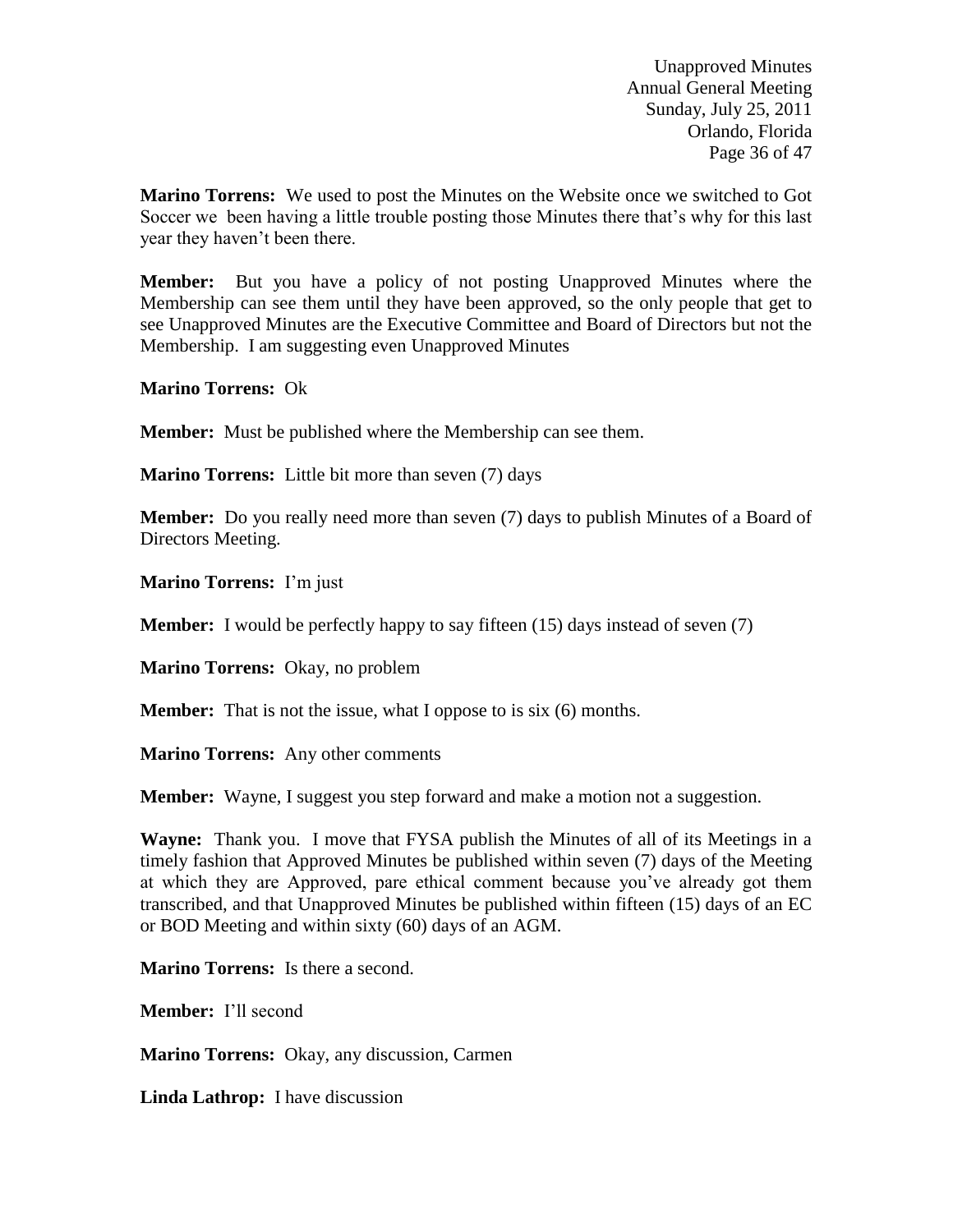Unapproved Minutes Annual General Meeting Sunday, July 25, 2011 Orlando, Florida Page 37 of 47

#### **Marino Torrens:** Sorry

**Linda Lathrop:** Actually it takes slightly longer to do the EC/Board Minutes, is my mic on, it actually takes longer to do the AGM. The AGM Minutes are sent out for transcribing and they are actually transcribed word for word by an outside company, those can be done faster. The other Minutes will have to be they are also transcribed from a tape but they are done in house which requires a little more time and especially since we all have outside jobs. I'd like to ask for thirty (30) days.

**Wayne:** Accepted

**Marino Torrens:** You second the motion, ok. Any other comments, questions, ok all those in favor of the motion as amended.

**Members:** I

**Marino Torrens:** Against, Abstained

**Marino Torrens:** Okay, now going back to approval of the actions of the Board of Directors 2010/11 year. I don't know how we if we can how do we do it if we haven't published them so your

**Tommy Thompson:** Do we have all the Minutes available now for the 2011/2012 year?

**Members:** 2010/2011

**Tommy Thompson:** 2010/2011, it's been a long weekend guys

Linda Lathrop: They should all be there out there except for the most recent ones we had, if they are not I'll make sure they are there but I can't do it right this minute now.

**Tommy Thompson:** I understand then I would suggest or make a suggestion that we defer the Approval of the Action of the Board of Director and the EC to the Board of Director Meeting in January meeting when they will meet again. Everybody will have a chance to review them, we'll publish them and any comments or corrections can be adopted at the Board of Directors Meeting in January.

### **Linda Lathrop:** That's fine

**Marino Torrens:** So we'll table that until January, anything else before we go in the elections, okay. Lois do you want to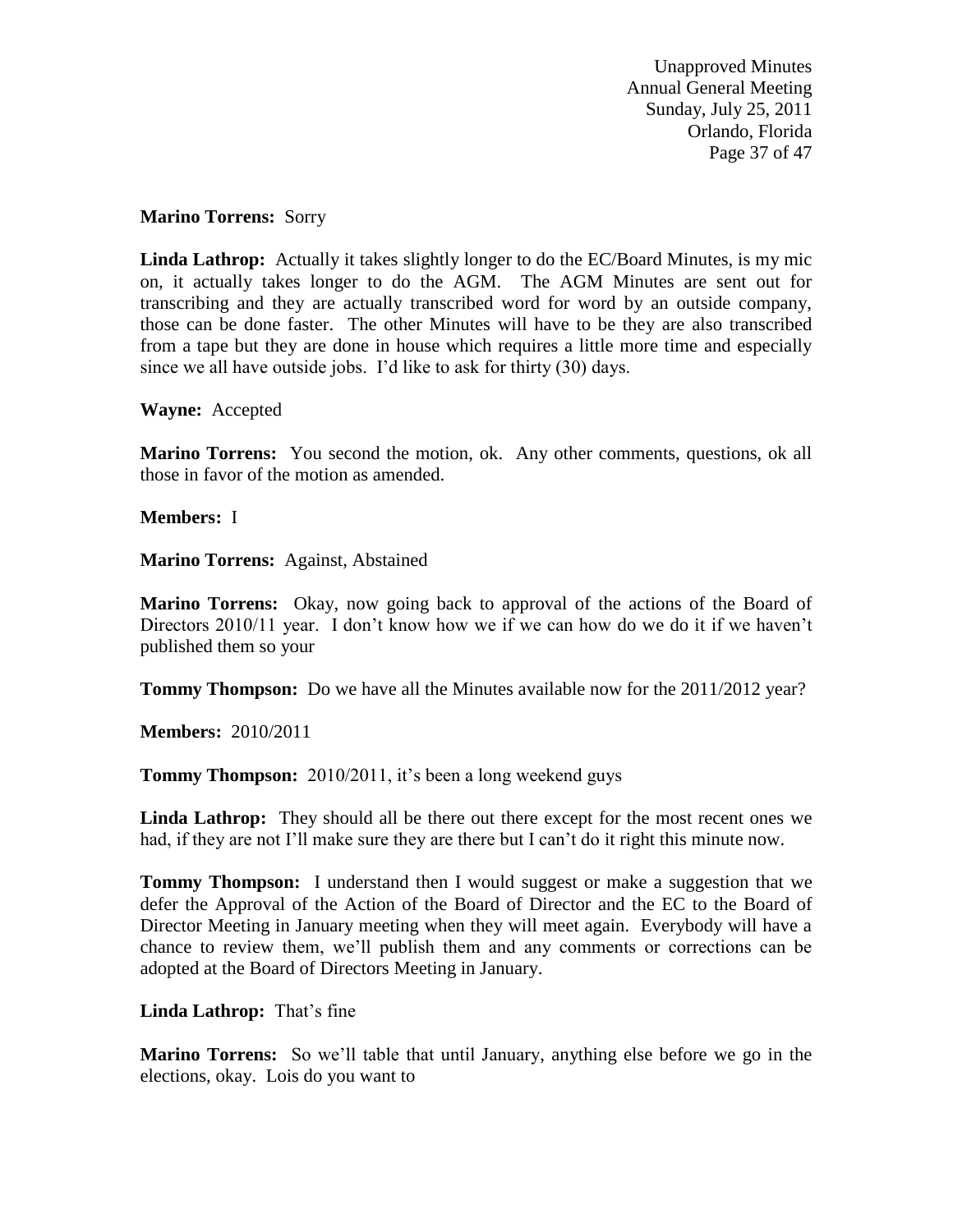Unapproved Minutes Annual General Meeting Sunday, July 25, 2011 Orlando, Florida Page 38 of 47

**Lois Epps:** The Secretary is first do you have to do or

**Marino Torrens:** The first election will be for Secretary. The Secretary is usually the one that runs the election but I'll do this one. Are there any nominations from the floor for Secretary of FYSA?

**Linda Lathrop:** Do we go down?

**Becky McLaren:** No, you can do it from there

**Dave Ditillio:** Dave Ditillio, Region C VP, I nominate Tommy Thompson

**Marino Torrens:** Is there a second?

**Becky McLaren:** I'll second that

**Linda Lathrop:** Okay, Linda Lathrop, I'm nominating Lois Epps, she's worked tirelessly for Florida Youth Soccer for years while

**Becky McLaren:** You can only do a nomination, you can only nominate

**Marino Torrens:** You can only do a nomination, then you can do that

**Linda Lathrop:** Okay, Lois Epps

**Marino Torrens:** Is there a second? Is there a second? Second Clearwater, okay Any other nominations? I need a motion to close nominations for Secretary.

**Becky McLaren:** I move that we close the nominations for Secretary

**Marino Torrens:** Thank you, all those in favor

**Members:** I

**Marino Torrens:** Oppose

**Marino Torrens:** Okay, I guess we'll speak in alphabetical order

**Linda Lathrop:** That's correct

**Linda Lathrop:** Okay, so she

**Becky McLaren:** Five (5) minutes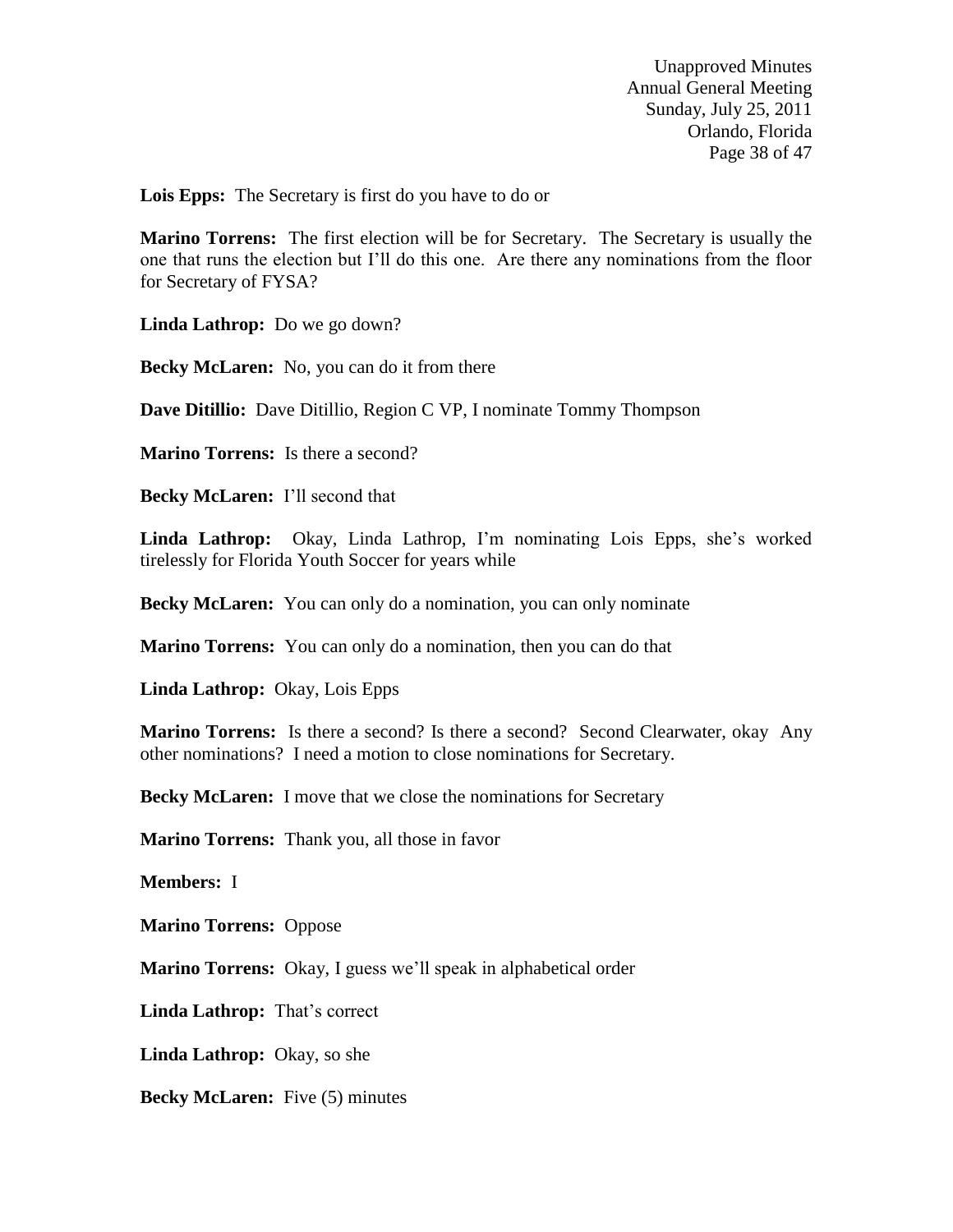Unapproved Minutes Annual General Meeting Sunday, July 25, 2011 Orlando, Florida Page 39 of 47

**Marino Torrens:** I'm not usually doing the nominations so I have to transfer

**Becky McLaren:** Each candidate has five (5) minutes

**Marino Torrens:** Uh, No, we're going with. It's in our rules?

**Becky McLaren:** It says five in the rules.

**Marino Torrens:** It says five (5), so go for it

Linda Lathrop: The person doing the nominating doesn't get to say anything. You don't have to talk the whole five if you don't want. We always have in the past

Lois Epps: Good Morning, I'm Lois Epps, I want to thank you for allowing me the privilege of serving FYSA in this capacity for the past four (4) years. I recently realized that this is just a drop in the bucket to the 27 years I've already been involved, however, they've some of the most challenging and rewarding years of my involvement. The Personnel Committee has faced many challenges particularly this year when we have dealt with Got Soccer and not having a Director in place for awhile. The Committee has faced these challenges with perseverance and integrity, we've been able to bring Dale Burke our new Director of Operations to Florida and we're already seeing a positive difference. We're finally been able to give Staff the training they want and they need and we are now able to cross train. Mostly importantly you our Affiliates should start seeing a much better response time to your needs and I thank you for your patience while the Committee took the time to find the necessary the right person for the position. On the Credentials side, the good news is we hope to have an electronic voting system in place for next year, so we hope to save a few trees. The Credential Committee felt it was important that we let the first year with Got Soccer go through with all the changes and the questions and getting familiar with it. We just didn't feel it was the time to put an electronic voting system in place at the same time. I just want to thank you again for your support and with your continued support I would love to continue to service as your Secretary, thank you.

**Tommy Thompson:** I can see Lois likes to make speeches like I like to make them anyway but friends and fellow volunteers all of us are in this room today because our love of the game of soccer and our desire to serve the youth of soccer. After almost a years vacation I and others have realized that there's an area in FYSA that needs to change and must be changed if FYSA is to move forward into the next level. FYSA is a business by some standards it's a large business offering services to over 125,000 people, it has a budget of over \$3 million yet it is not administered as a business. I and others have a very different view of how the Office Staff needs to and should be administered. I read a statement a few weeks back in Wall Street Journal as to why America has not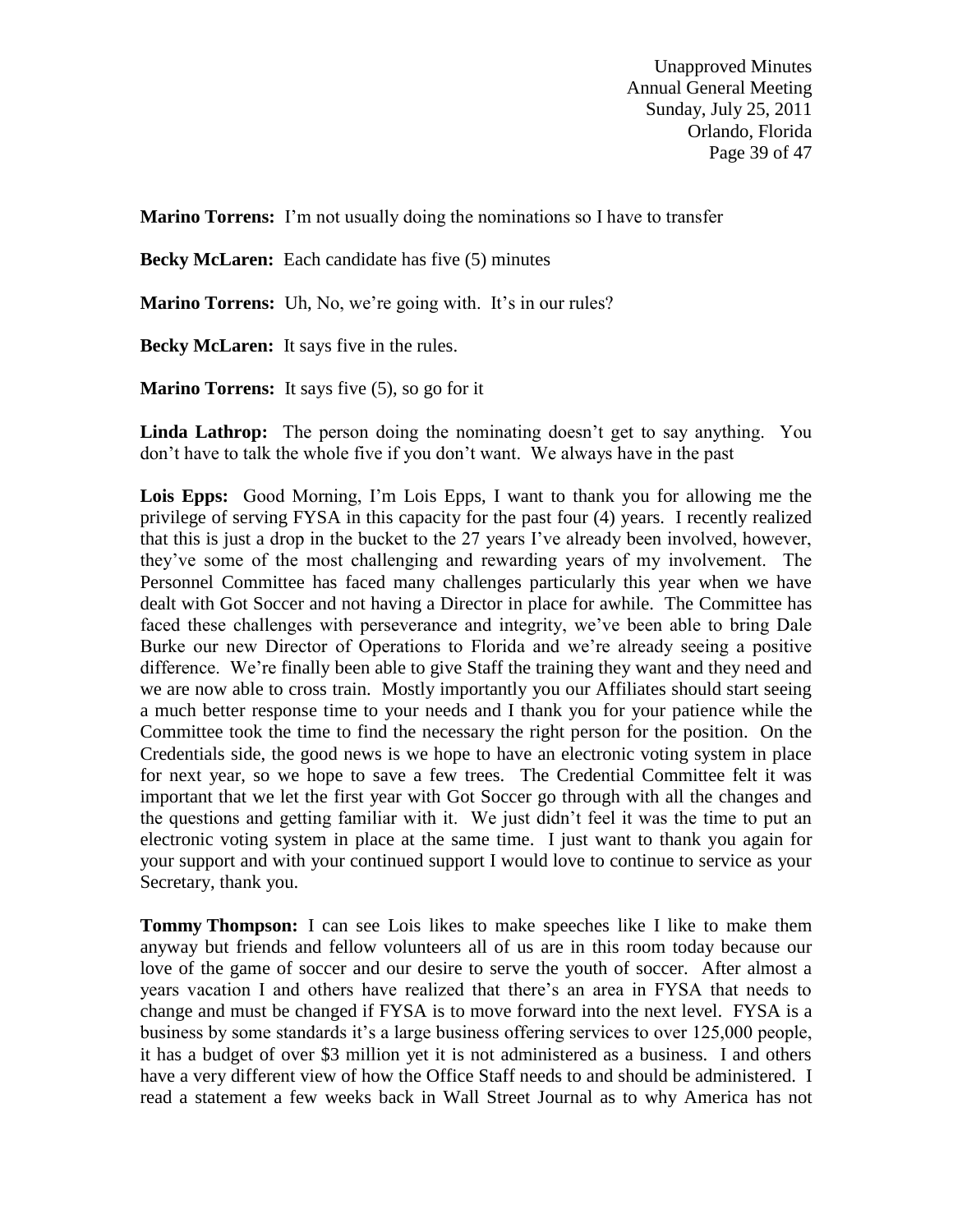Unapproved Minutes Annual General Meeting Sunday, July 25, 2011 Orlando, Florida Page 40 of 47

produced and can not produce world class soccer players, the conclusion was in the rest of the world soccer players know what to do and go out in the field and do it. In America soccer player do as they are told over coached and not permitted to apply their skills, not allowed to make mistakes, thus robots. This is the current structure of the FYSA Office; they are instructed to do as and only as told. Initiative is not rewarded, mistakes are not tolerated and atmosphere trepidation and fear prevails, this needs and must change. I have lead people since my early 20s as on Officer in the Jungles of Vietnam to my own businesses for over 40 years, I know what it take to motivate people, I know how to turn mistakes not into punishment but into learning experiences, I know how to motivate employees where they don't come to work because they have to but because they want. We have had and lost good people in our office, I believe, because we have suffocated them to the point they felt like robots. We need and must bring back FYSA to concept that is free of quarantine into the FYSA Office. We must instill in our employees the attitude that we all serve a common goal. We must reward innovation and ingenuity and not stifle creativity. Will staff under this philosophy make mistakes; yes what is important is the reaction to and how we deal with the mistakes. Chastise, criticized, or turn a mistake into a learning experience, I will turn them into learning experiences. We need to have a spirit in the office that we are all working as one where an employee might be overwhelmed is not afraid to ask for assistance for fear of being perceived as failure but as a strength. Some might wonder if my running for Secretary is an attempt to use for prep for President or to some how be in charge of FYSA, let me assure you that Marino is and will be your elected President, he and I have discussed this issue over the last few months and I think we are on the same page. I would not run for this position without his endorsement, we share this common vision as to what needs to be done. I would not be seeking this position under any other circumstances; we share a common vision as to how the office should be administered and will work as a team to accomplish this goal. You may also ask Tommy you were President for four (4) years why didn't you fix it then. The answer is simple, I and others tried but as FYSA is currently structured the President cannot just instituted policy and there is a responsibility assigned by rule and bylaws to others. FYSA is a crossroad we can take path (a) and continue as usual or path (b) and change. I ask for your support in this matter and thank you.

**Marino Torrens:** Okay, we're going to use the books for this first page it says Ballot A1, uming I'm sorry that is my vote, it says Ballot A please write Lois or Tommy and it has to be legible, please. And when you are ready, just put your hand up so they can pick them up, please. Okay, all the votes collected anybody has any votes to turn in. No, okay we'll go with the second, we'll start with the second election so I'm going to turn the podium to Secretary, so she can continue doing the election.

Lois Epps: Okay, the next position up is Vice President of Player Coaching & Development. I will open the nominations, are there any nominations.

Ladys Voice: I have a written one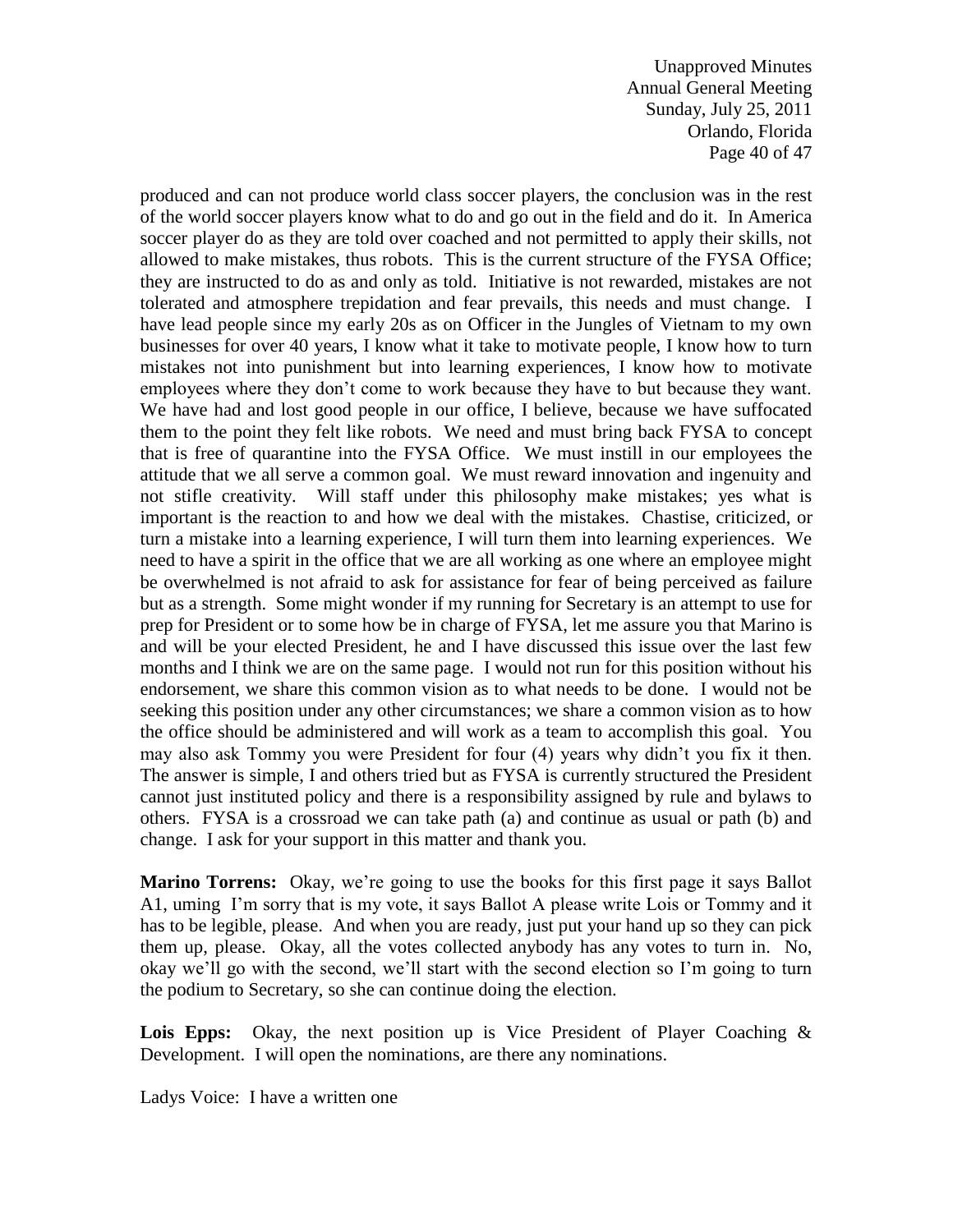Unapproved Minutes Annual General Meeting Sunday, July 25, 2011 Orlando, Florida Page 41 of 47

**Diana Robinson:** I would like to nominate John Stacey

**Becky McLaren:** I'll second that nomination

**Lois Epps:** Okay, Do I have any other nominations? Hearing none the nominations are closed. I vote, I, we'll have a vote by acclamations since we do not have an opposition. All those in favor of John Stacey, say I.

### **Members:** I

**Lois Epps:** All those oppose. Any abstentions, John Stacey Congratulations.

Lois Epps: Okay, the next position up is the Vice President of Competition. Do I any hear any nominations for the floor?

**Marino Torrens:** I would like to nominate Sandy Parker.

**Tommy Thompson:** I'll second that nomination

Lois Epps: Any other nominations? Hearing none I close the nominations. We will have again a vote by acclamations. All those in favor of Sandy Parker

**Members:** I

**Lois Epps:** Any opposed, any abstentions

**Diana Robertson:** Somebody wants to call her and let her know

**Lois Epps:** Congratulations to Sandy, we'll let her

**Lois Epps:** The next position is Registrar. I open the nominations.

**Member:** I nominate Linda Lathrop.

**Lois Epps:** Any second, please

**Member:** I'll second

**Lois Epps:** Any other nominations. Hearing none the nominations

**Member:** Hold on, hold on, I didn't get up fast enough. I nominate Tim Smith.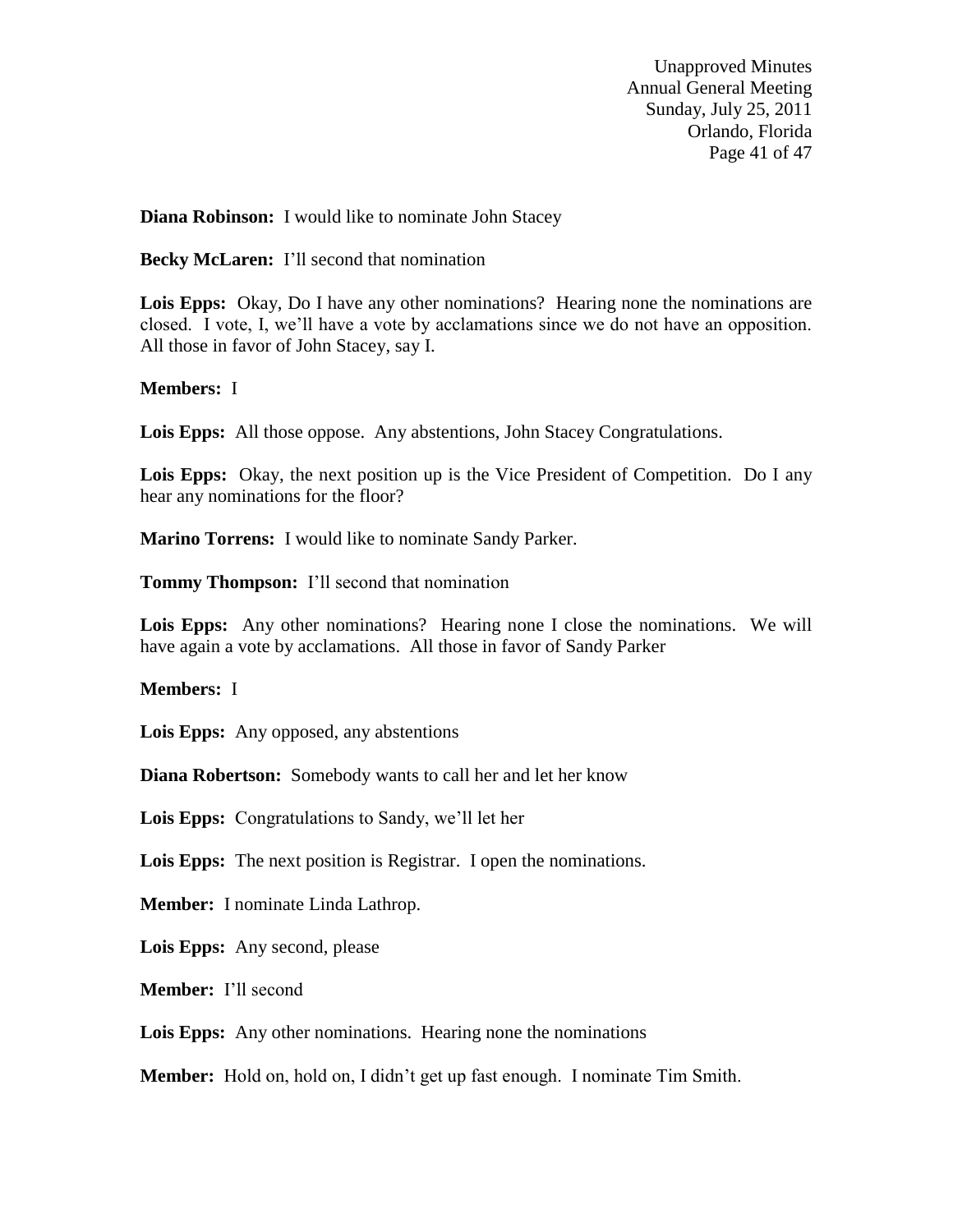Unapproved Minutes Annual General Meeting Sunday, July 25, 2011 Orlando, Florida Page 42 of 47

**Lois Epps:** Tim Smith, is that what you said

**Member:** Yes, Ma'am

**Lois Epps:** Do I hear a second?

**Member:** Right there, right in front

Lois Epps: Thank you. Do I hear any others? Hearing none the nominations are now closed. They will go in alphabetical order, Linda Lathrop.

**Linda Lathrop:** Hello, I am Linda Lathrop, I've been your Registrar for six year (6) now and I've appreciated the trust that you've put in me to be able to carry us through and get all the players registered. I know that the transition to a new software system was a challenge to some of us, all of us, especially me, but I do want to say that I think that while registration wasn't for changing software we really wanted the old software system upgraded that we have a new system in place it works wonderful. It will work wonderful in two (2) years when all the necessary adjustments and upgrades are done. Most software transition there's glitches, did we have glitches. Yeah, we had hundreds of glitches but our prime objective was getting the kids on the fields and getting roster and passes printed, that happened. The software transition did not impact our business at all because the kids were out there kicking the ball and that's where we're here, that's what we are for, so that happened. Everything else was mistakes that were fixed by mouse clicks, hundreds of mouse clicks thousands of mouse clicks maybe but they were all minimal, I think in a scheme of a transition of software. So I would appreciate your vote today so that I can continue to serve you for another two (2) years, thank you.

### **Lois Epps:** Tim Smith

**Tim Smith:** My name is Tim Smith; I am the current DC for C2. This is actually was a difficult decision because Linda and I go way back, we have came out of the same club. I was approached a couple of months ago and weight the options. I'm looking at Got Soccer as a program that probably will work and can work as far as what's going on with the system right now there are some glitches. I have some hands on knowledge of dealing with programs changes or implementing programs. Currently work at a pharmaceutical industry that wrote out SAP about three years ago, anybody that deals with SAP know that it's not a very user friendly system to deal with. In that implementation we ended up over the last three years saving about 1.5 million man hours. In a company for man hours that's dollars, here it equates out to voluntary time. As Linda said the clicks and different things can they be coordinated in to one click? I keep hearing we can't, we can't or Got Soccer won't, well why won't they, they're working for us, and if it's going to make our jobs easier it's got to come from us. It's got to say we need this, we heard the same thing rolling out SAP in our facility, it was in five North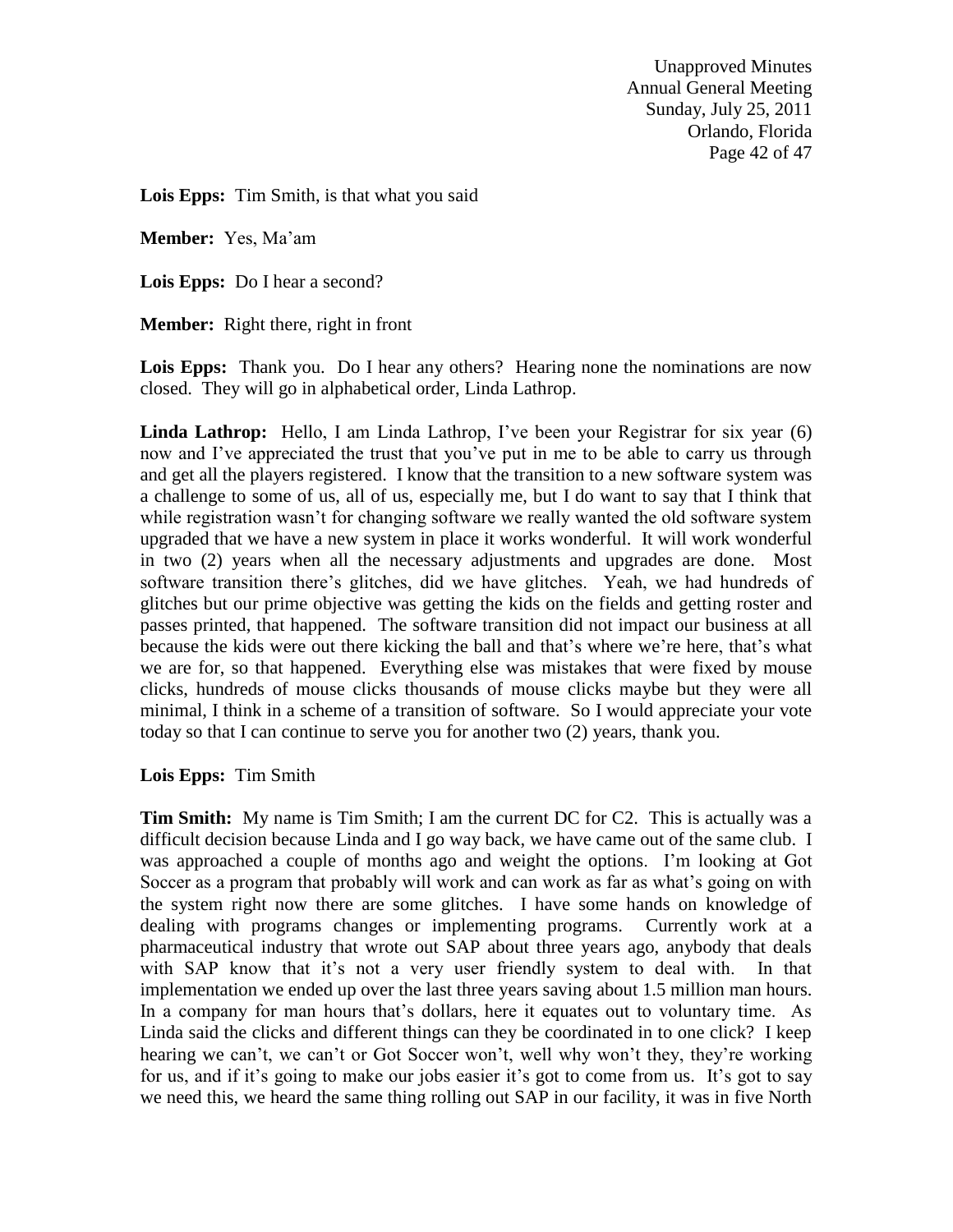Unapproved Minutes Annual General Meeting Sunday, July 25, 2011 Orlando, Florida Page 43 of 47

American facilities, if we kept saying we can't, when Pfizer rolled it out, they almost came to their knees. I mean it's important that we say this is what we want and to say we're like Dallas or Texas or California, well we're Florida. This is our needs, they're needs are different, so that has to be communicated and that's the vital part right there communications. It's not ones sole entity that should be that communication, it's all of the Affiliates, it's all the Organizations, it's all of the Regions without that strong communication of going back to the Clubs, going to through the DCs and VPs it's not going to work. Right now if you ask me how much I know about Got Soccer and what's going on it's probably about 10%, because we don't get that feedback, that feedback is important, continuous improvement is important. Continually improving a system, it will take probably two to three years. We're not finished even with our SAP roll out but it takes time. What are the priorities? You ask for a list of what are the open action items and you really don't get an open action item, we have to prioritize those changes, what is going to be the quicker change for the buck at that time and then start biting off things after that, if we don't we will be continuing at the rate that we're going at right now. So as again, Linda and I go way back this was a very hard decision to do but I think it's the right decision, thank you.

**Lois Epps:** Okay, so if everybody will take Ballot B, as in Boy and write either Linda or Tim. The Ballots will be picked up. Ballot B, as in Boy. Okay, have all the Ballots been picked up. Can we have somebody down front we still have a couple of Ballots, please? Okay, anybody else, everybody else is okay. Alright having, while they are working on those we're going to move to the next one. The final position that is open that the entire Membership needs to vote on is the Referee Liaison. I am going to open the nominations. Do I have anybody for nomination?

**Rhonda Link-Cummings:** I'm Rhonda Link-Cummings, Vice President for Region B, I'd like to nominate Mario Martinez for that position.

**Lois Epps:** Do I hear a second?

**Member:** Second

Lois Epps: Do I hear any other nominations? Hearing none nominations are now closed. We will vote by acclamations. All those in favor of Mario Martinez, vote I

**Members:** I

**Lois Epps:** Those opposed

**Lois Epps:** Congratulations Mario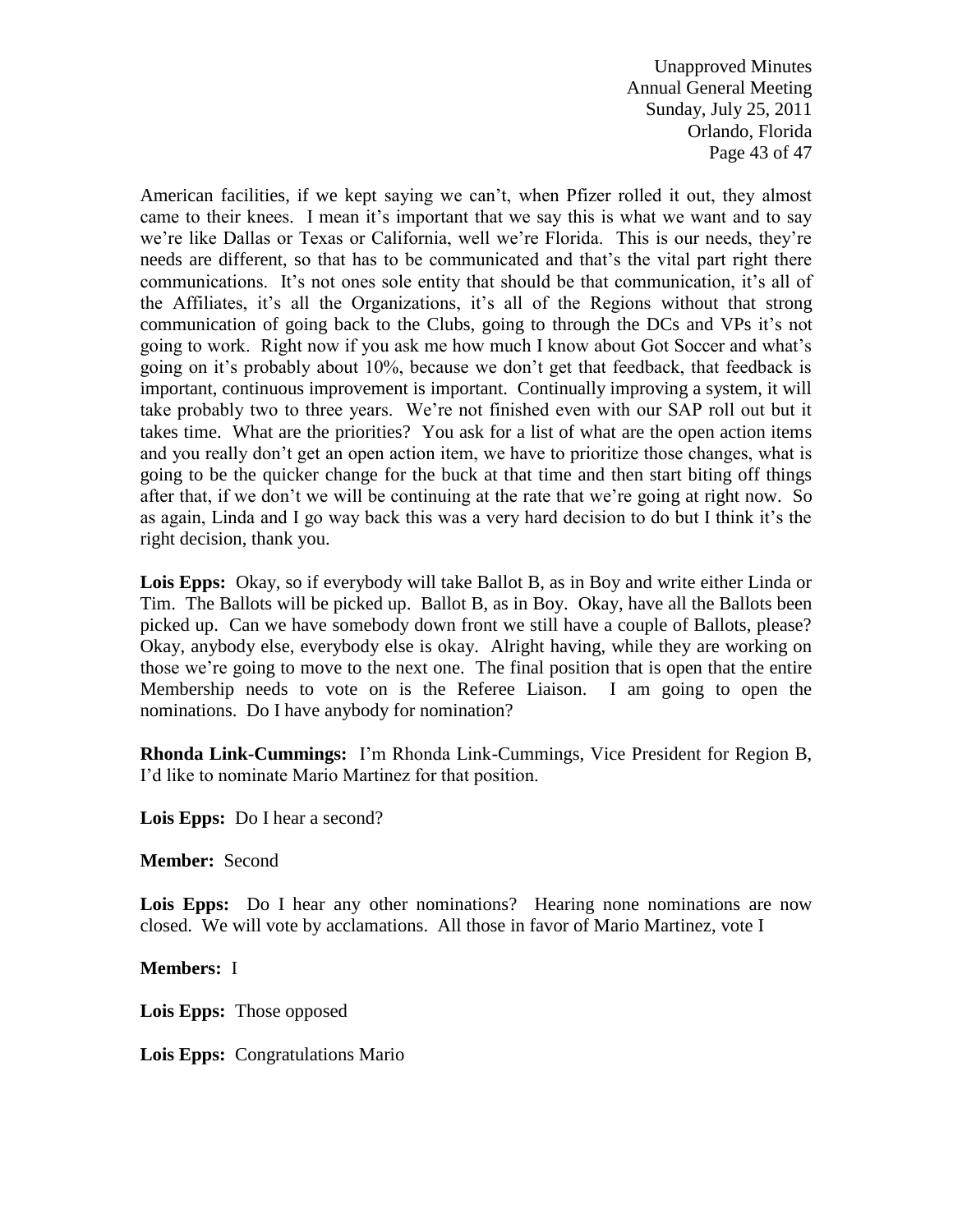Unapproved Minutes Annual General Meeting Sunday, July 25, 2011 Orlando, Florida Page 44 of 47

Lois Epps: Okay, we are going to move on to the Region elections. Region A Vice President, so only Region A will be voting. Want you to go to your Ballot Book and find D, D as in Dog. They should be stamped. They should be stamped but if it is not you're still using Ballot D. As long as your, No I take that back, if there's no stamp in it, it won't be accepted because you will not be Region A. There's a red stamp in there.

Lois Epps: Okay, I am going to open up the nominations for Region A. Do I have any nominations, please.

**Usha Vargas:** Yes, I'd like to nominate Patty Wilson for VP of Region A

**Mario Torren:** And who are you.

**Usha Vargas:** Usha Vargas, DC.

**Lois Epps:** Do I hear a second.

**Member:** Second

Lois Epps: Do I hear any other nominations? Hearing none the nominations are closed and we'll vote by acclamation. All those in favor of Patty Wilson, only if you're from Region A, I don't want to hear a lot of shouting from everywhere. All those in favor of Patty Wilson, please vote I

**Region A:** I

**Lois Epps:** Those opposed

**Member:** I

**Lois Epps:** Patty Congratulations

**Lois Epps:** We'll move on to Region C, Vice President. I'm going to open up the nomination for Region C, Vice President. Do I hear any nominations?

**Joanne Quinn:** I nominate Dave Ditillio, Johann Quinn with Braden River Soccer

**Lois Epps:** Do I hear a second?

**Member:** Second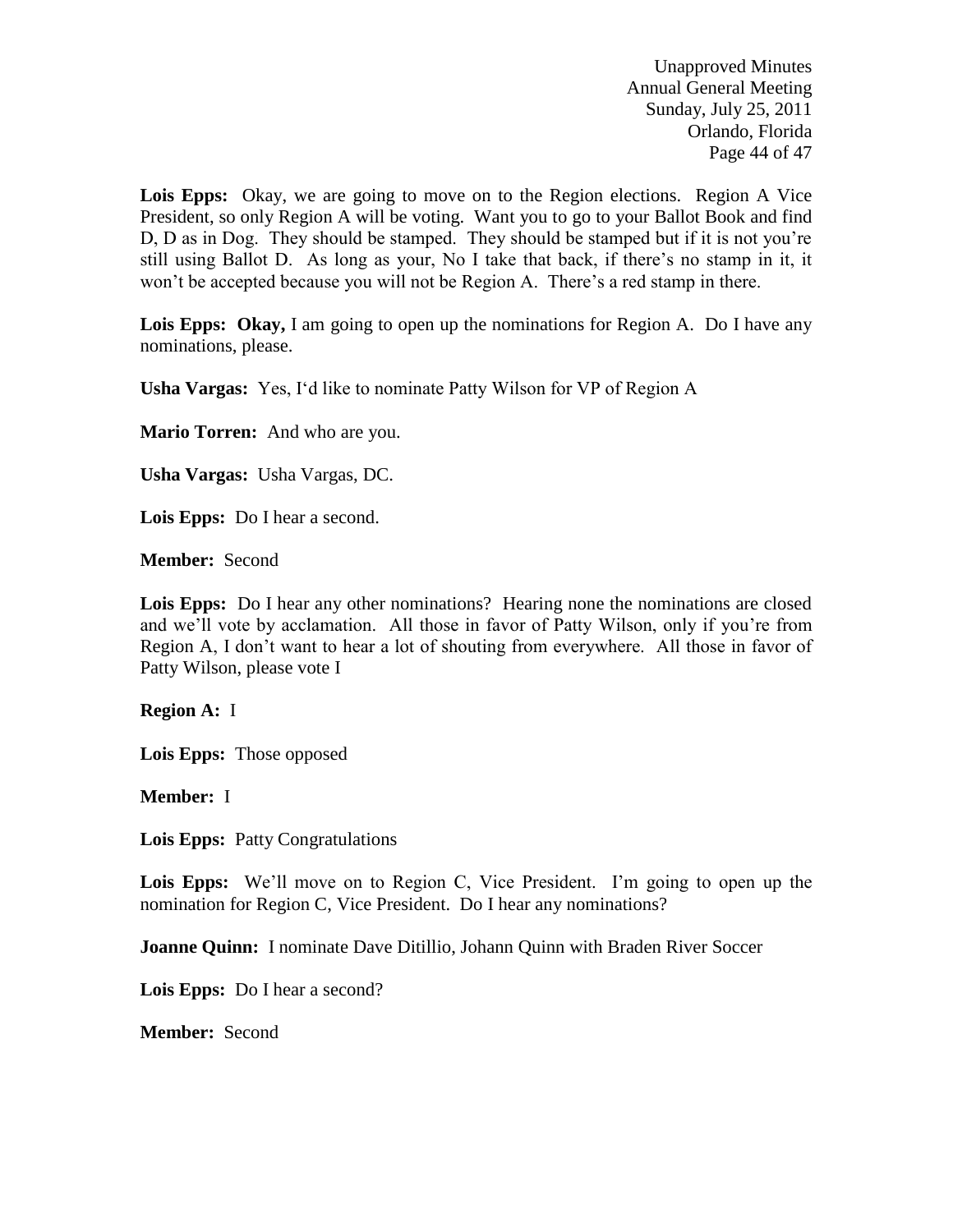Unapproved Minutes Annual General Meeting Sunday, July 25, 2011 Orlando, Florida Page 45 of 47

Lois Epps: Do I hear any other nominations? Hearing none the nominations are closed, vote by acclamation. All those in favor, in Region C only, please. Vote by all those in favor of Dave Ditillio

**Region C:** I

**Lois Epps:** Those opposed

**Lois Epps:** Congratulations Dave

**Marino Torrens:** Okay, Region the Mr. John Weekly the Region D Vice President resigned earlier this week on Tuesday I think it was being that it was so close to the AGM we didn't have enough time to advertise the election for that open position, so what we are going to do, we are going to held here an election in Region D. We are going to advertise it and we are going to hold it in about 30 days, by Rules we have 30 days to hold the election. So it will be done locally in Region D. Something from the Office will go out to all the Clubs in Region D, so that they know. Okay, that's why John Weekly wasn't here this week.

**Marino Torrens:** Okay, I have the results for the Secretary, Tommy Thompson 4582, Lois Epps 1273, Tommy Thompson wins the Secretary position, and we'll wait for the last one. I guess we could continue we'll do for the Good of the Game, anything for the Good of the Game before we get the results for that last election. Anybody, there's no good in the game. Somebody, ok.

**Todd L'Herrou:** Todd L'Herrou, Delray Beach Athletic Club, for those who don't know there are a number of women's premier soccer league teams in the State of Florida most of them are affiliated with youth clubs as well. I have one of those teams in my club and the Tampa Halenic is based out of Tampa. They are affiliated with a youth club up there. They managed to make it to the Semi-Finals of the WPSL Championships, unfortunately they lost yesterday.

**Marino Torrens:** Congratulations to them

**Member:** Can you update us how our teams did in Nationals?

**Marino Torrens:** Yes, both the U18 Girls from Team Boca did not make the Finals. They lost 2 and tied 1; no I'm sorry I think they went 1, 1, and 1. I can't remember exactly second game that's why I'm trying to do but they did not make the Finals and the U17 Boys from Florida Rush did not make the Final either.

**Member:** Good round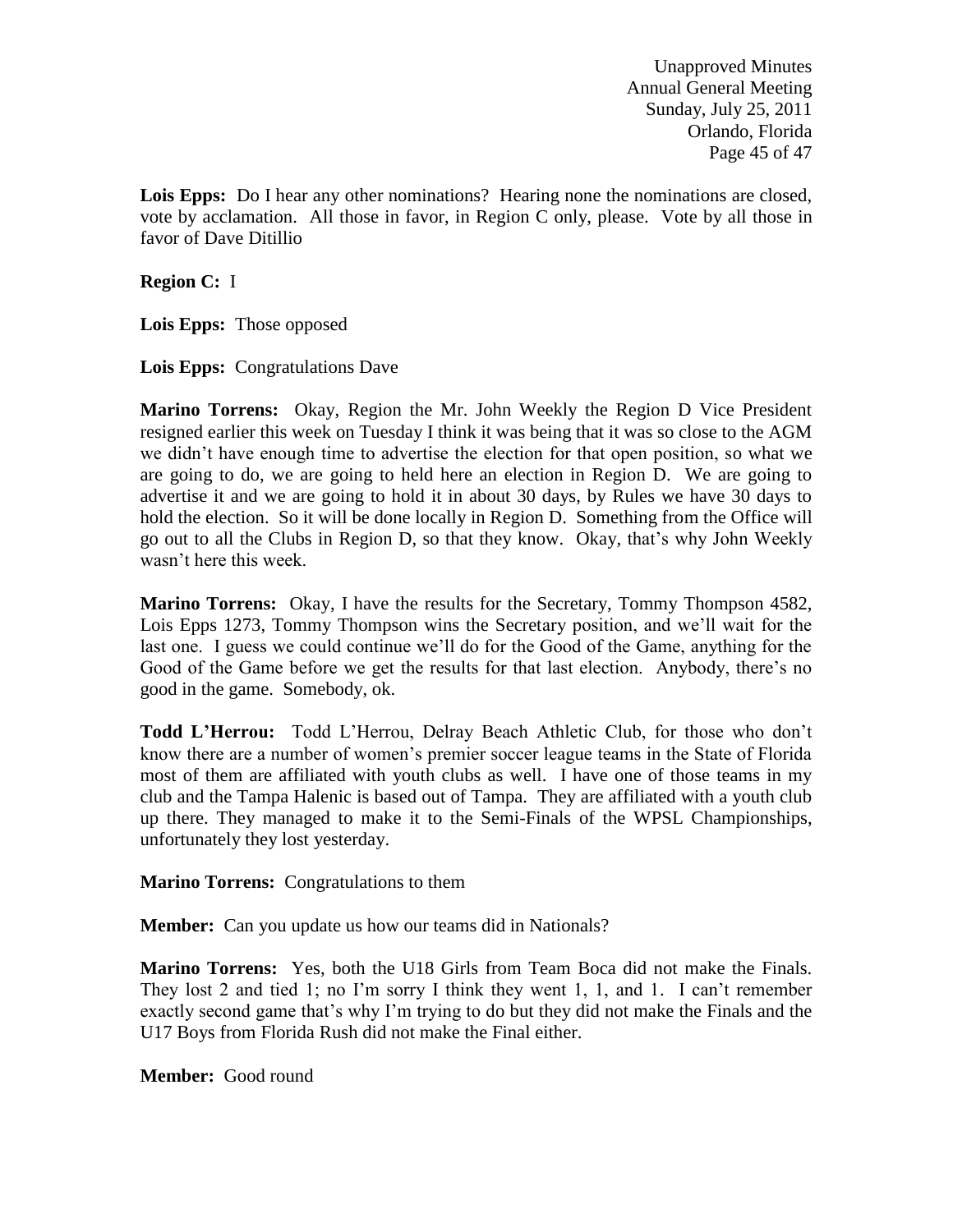Unapproved Minutes Annual General Meeting Sunday, July 25, 2011 Orlando, Florida Page 46 of 47

**Marino Torrens:** Very, I was there when they won in Regionals so its, and like I mentioned yesterday, we also had that U15 Team from Miami Beach that made it to Nationals in Presidents Club. They did not make the Final either but they did really good. Congratulations to them too. As you can see, I am trying to make time before we adjourn, so anything else. Yes Sir.

**Member:** Don't forget the paddles.

**Marino Torrens:** Make sure you leave your paddles on the table when you leave, please. Oh, here we go.

Linda Lathrop: Yeah, they use the same ones over, over and over again

**Marino Torrens:** Okay, the results for Registrar was Linda 2133, Tim 3201, we have a new Registrar

Linda Lathrop: Oh, ok good, that means I am out of here then.

**Marino Torrens:** Sorry 3701 it looks like a 2 but its 3701, to Linda 2133 because I'm seeing the totals on the bottom. Congratulations Tim. Need a motion to adjourn. No, wait, wait, wait, wait, he got up too, so.

**Tommy Thompson:** For the Good of the Game, for both Linda and Lois I would personally like to thank you for your service to FYSA.

**Marino Torrens:** Frank, you got something. Okay, Board of Directors will meet in about ten minutes.

**Linda Lathrop:** Leave their paddles on the table.

**Marino Torrens:** Make sure you leave your paddles on the table, please.

**Member:** And the ballots.

**Marino Torrens:** I don't care about the Ballots, just the paddles.